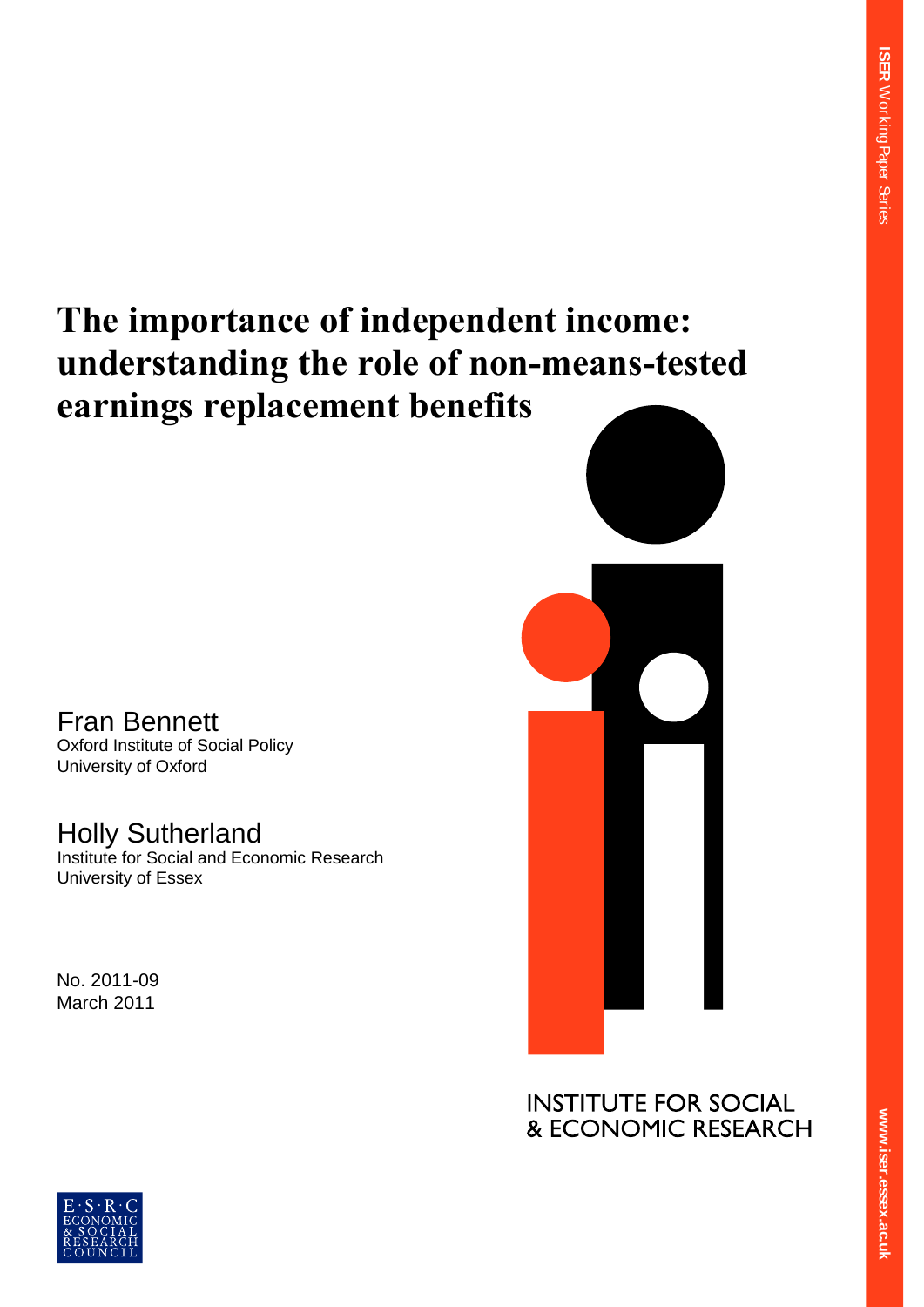#### **Non-technical summary**

Most analyses of income distribution are carried out at a family/household level. But it is also possible to examine "individual income" (received by individuals in their own right). Such income may be particularly important for women, given their unequal access to resources compared with that of men. The report of the UK National Equality Panel (NEP) in 2010 showed that between 1995-97 and 2006-08, median net individual income for women rose from 53% to 64% of men"s. We adopt a similar concept of "individual income" in this paper to that used by the NEP.

Non-means-tested earnings replacement benefits (contributory, such as JobSeeker"s Allowance, and noncontributory, such as Carer"s Allowance) are one form of individual income. In this paper, we consider the implications for households/families and also for individuals if such benefits were to be abolished.

The 1980s and 1990s saw cutbacks in non-means-tested earnings replacement benefits for those of working age. From the late 1990s, there have been some piecemeal improvements, but by and large a continuing general decline. Changes have included tightening contribution conditions and behavioural conditionality, the abolition of some benefits and dependants' additions, and cuts in survivors" benefits – a pincer movement in which women are more likely to have been caught.

Non-means-tested earnings replacement benefits are less important to household incomes now than they were a decade ago. Some 60% of claimants are men and some 40% are women. Policy simulation of the abolition of these benefits shows that 9.3% of households, 8.9% of working age family units and 6.3% of working age people would be affected. About one third of family units would receive no compensation through increases in means-tested payments, with one third fully and one third partially compensated. The risk of poverty among people in households previously receiving non-means-tested earnings replacement benefits would rise by 9-10 percentage points. Single people (especially men) are more likely to be compensated by the means-tested system than couples.

Individuals in couples are less likely to be compensated via means-tested payments because their partner may have other income. Within couples, the average value of non-means-tested earnings replacement benefits is about 20% higher for men, but such benefits make up a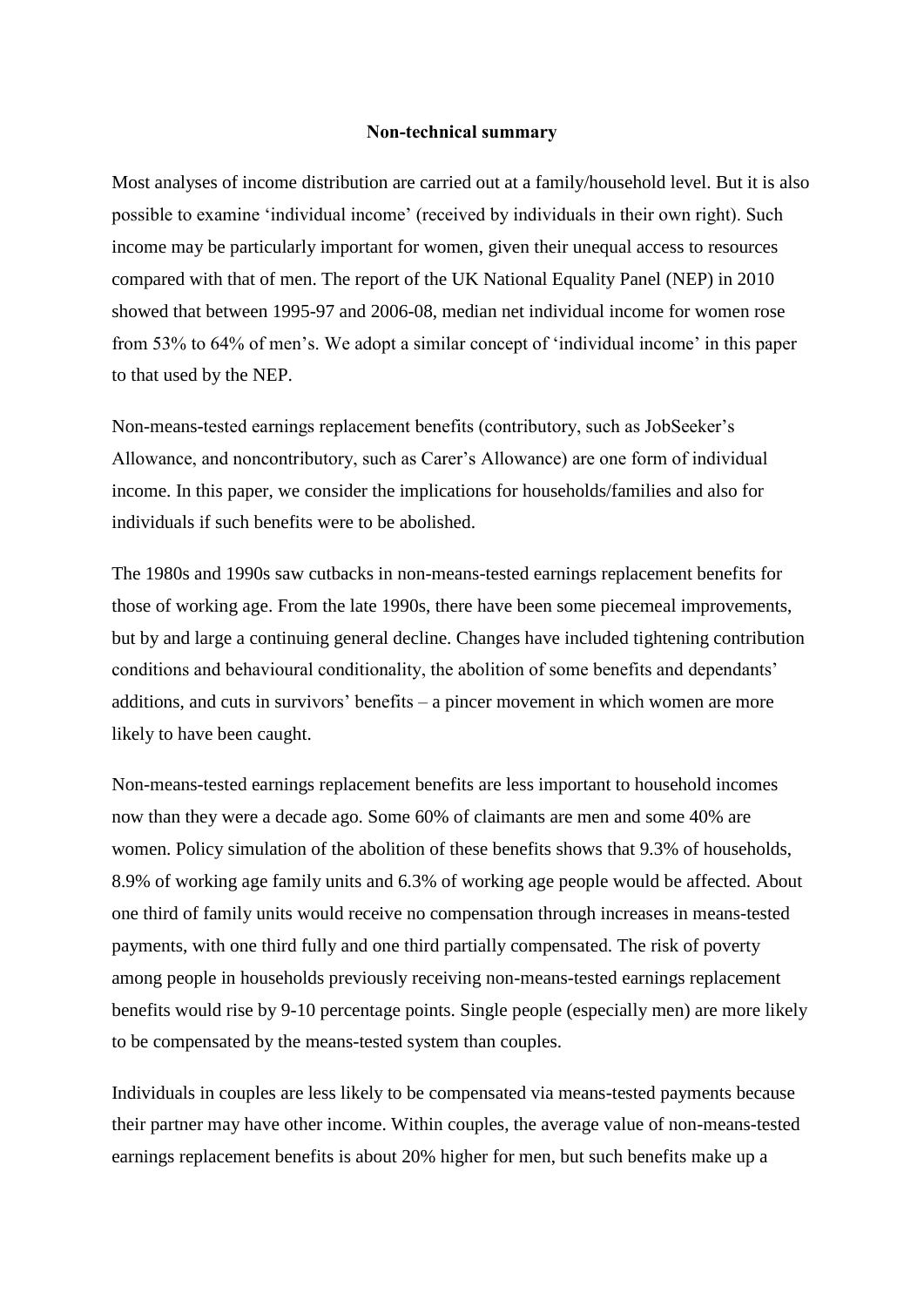smaller proportion of men's incomes. Women losing benefit are much more likely to be members of couples who are not compensated at all. If means-tested incomes that rise to compensate are shared equally within the couple, women "lose" less than men in absolute terms - but this is mainly because women have less to lose; as a proportion of individual incomes, women lose more.

Most recent proposals for "welfare reform" do not address the issues that we highlight here the unit of assessment, or eligibility criteria for benefits (how people qualify for them – for example, whether benefits are means-tested or not). But until recently, these would be likely to have been seen as *the* major issues involved in debates about any reform of the social security system. And they are crucial to the future of the non-means-tested earnings replacement benefits for individuals considered in this paper. The aims of the social security system are seen increasingly narrowly in the UK today, as providing a 'safety net', rather than social protection over the lifecycle or a badge of citizenship for all. But moving further away from ensuring an independent income for individuals not only runs counter to gender equality goals but also fails to reflect social developments which increasingly involve expectations of all individuals being self-sufficient.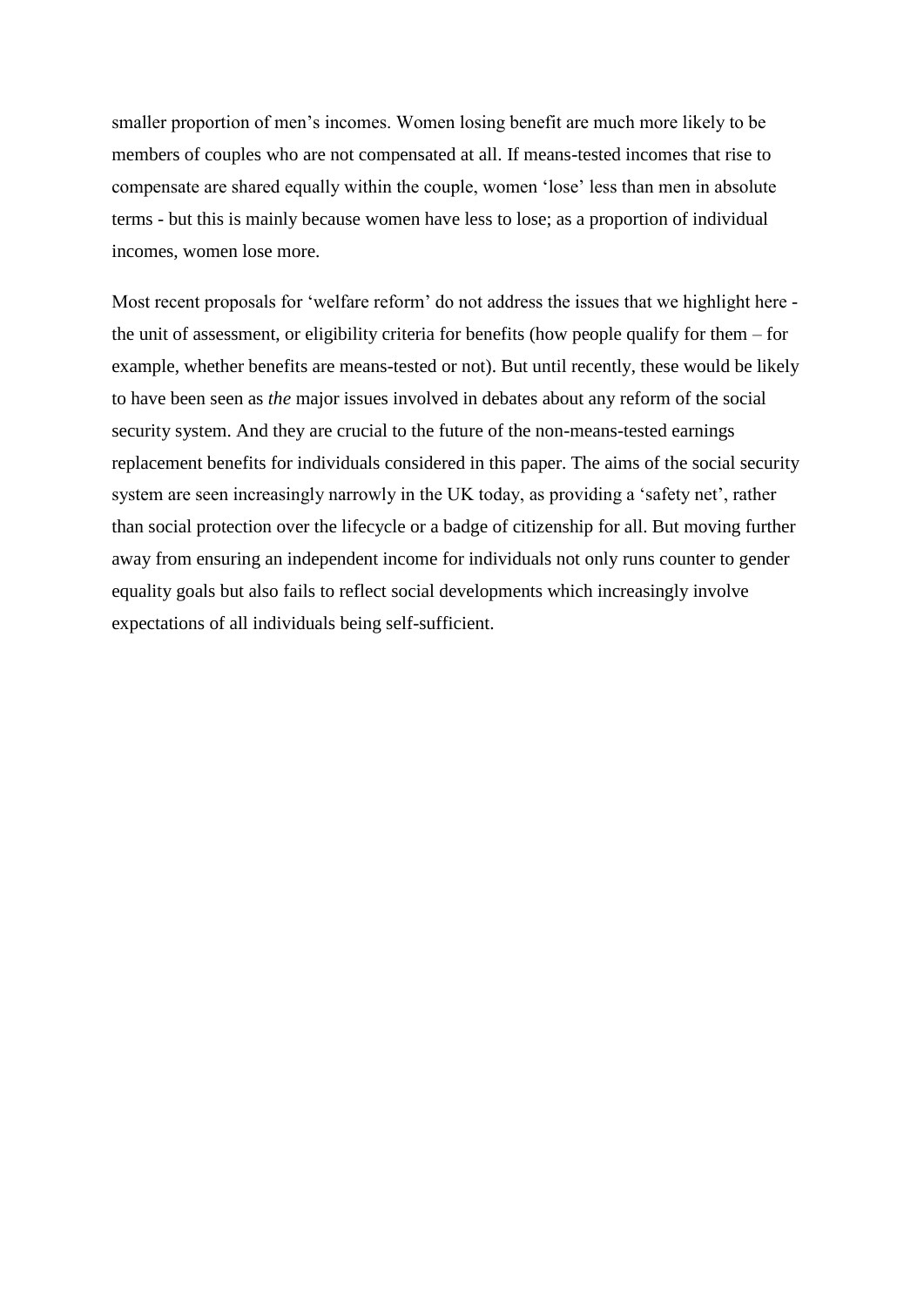## **The importance of independent income: understanding the role of nonmeans-tested earnings replacement benefits<sup>1</sup>**

Fran Bennett Oxford Institute of Social Policy University of Oxford [fran.bennett@spi.ox.ac.uk](mailto:fran.bennett@spi.ox.ac.uk)

Holly Sutherland Institute for Social and Economic Research University of Essex [hollys@essex.ac.uk](mailto:hollys@essex.ac.uk)

#### **Abstract**

We argue that independent entitlement to income is important. This implies that earnings replacement benefits paid to individuals fulfil a range of functions which means-tested benefits, assessed at the family rather than individual level, cannot. The argument also highlights the need to consider gender differences in the receipt of income. We explore the implications of a scenario in which non-means-tested earnings replacement benefits are abolished and means-tested benefits and tax credits fill some of the gap. This illustrates the effects of UK trends and in proposals for further reform -- in the decline in non-means-tested benefits and the increase in means testing -- taken to their ultimate conclusion.

**JEL:** D31, I38 **Keywords:** Income, Benefits, Means testing, Gender

 $\mathbf{1}$ **<sup>1</sup>** This paper draws on research carried out as part of the Within Household Inequalities and Public Policy project within the Gender Equality Network, funded by the Economic and Social Research Council (RES-225-25-2001): [http://www.genet.ac.uk](http://www.genet.ac.uk/) (project 5). We are grateful to our colleagues with whom we have had useful discussions about this paper: Susan Himmelweit and Jerome De Henau (Open University) and Sirin Sung (Queen"s University Belfast). They do not carry any responsibility for the contents of this paper.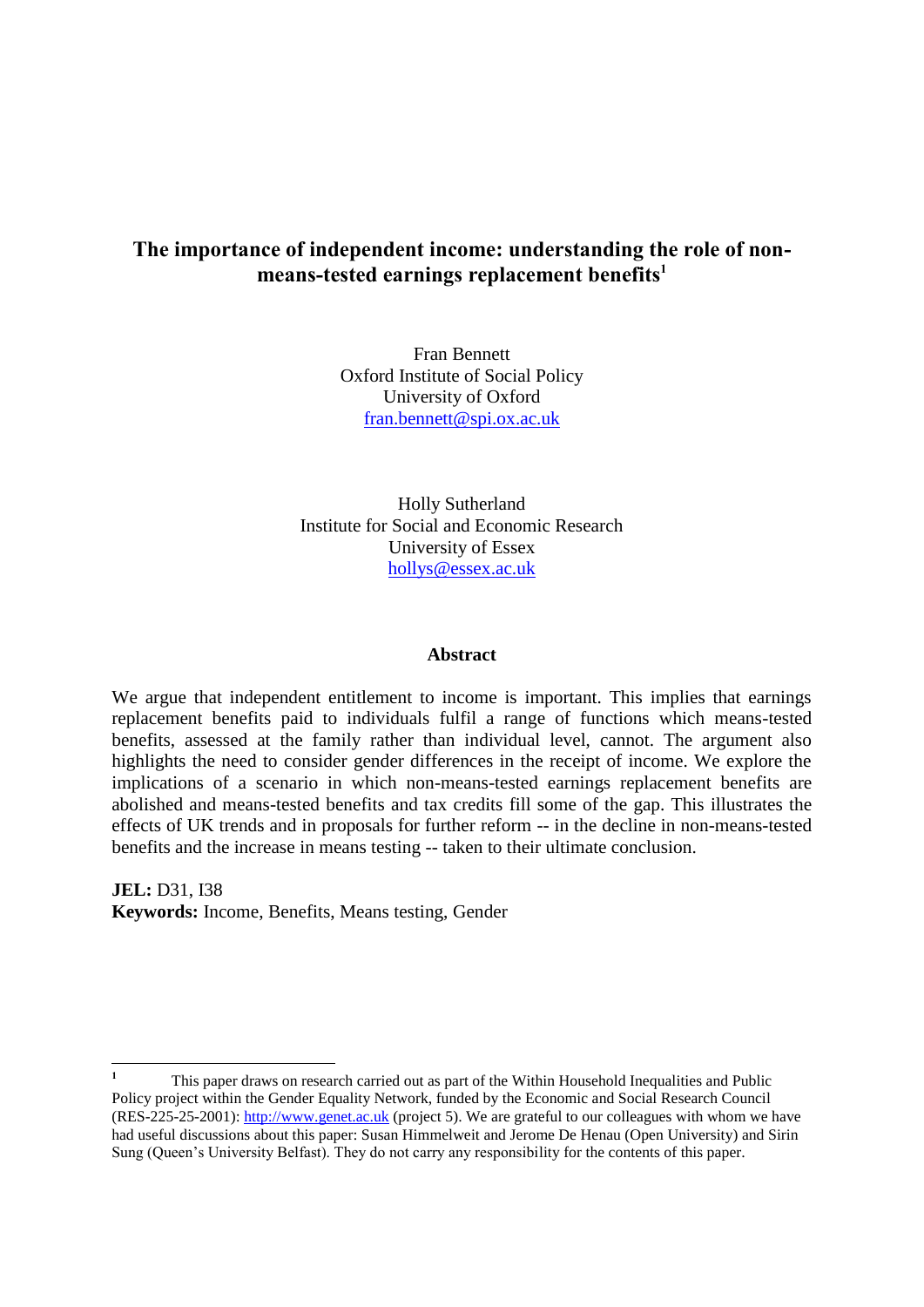## **Contents**

| 1              | Introduction                                                                                                    |    |
|----------------|-----------------------------------------------------------------------------------------------------------------|----|
| $\overline{2}$ | Individual income and individual benefit entitlement                                                            | 2  |
| 3              | Recent history of non-means-tested earnings replacement benefits and<br>current recipients                      | 4  |
| 4              | The importance of non-means-tested earnings replacement benefits for<br>household, family and individual income | 11 |
| 5              | Implications for 'welfare reform'                                                                               | 23 |
| 6              | Conclusions                                                                                                     | 27 |
|                | <b>Bibliography</b>                                                                                             | 29 |
|                | Appendix: POLIMOD                                                                                               | 32 |
|                | Appendix tables                                                                                                 | 33 |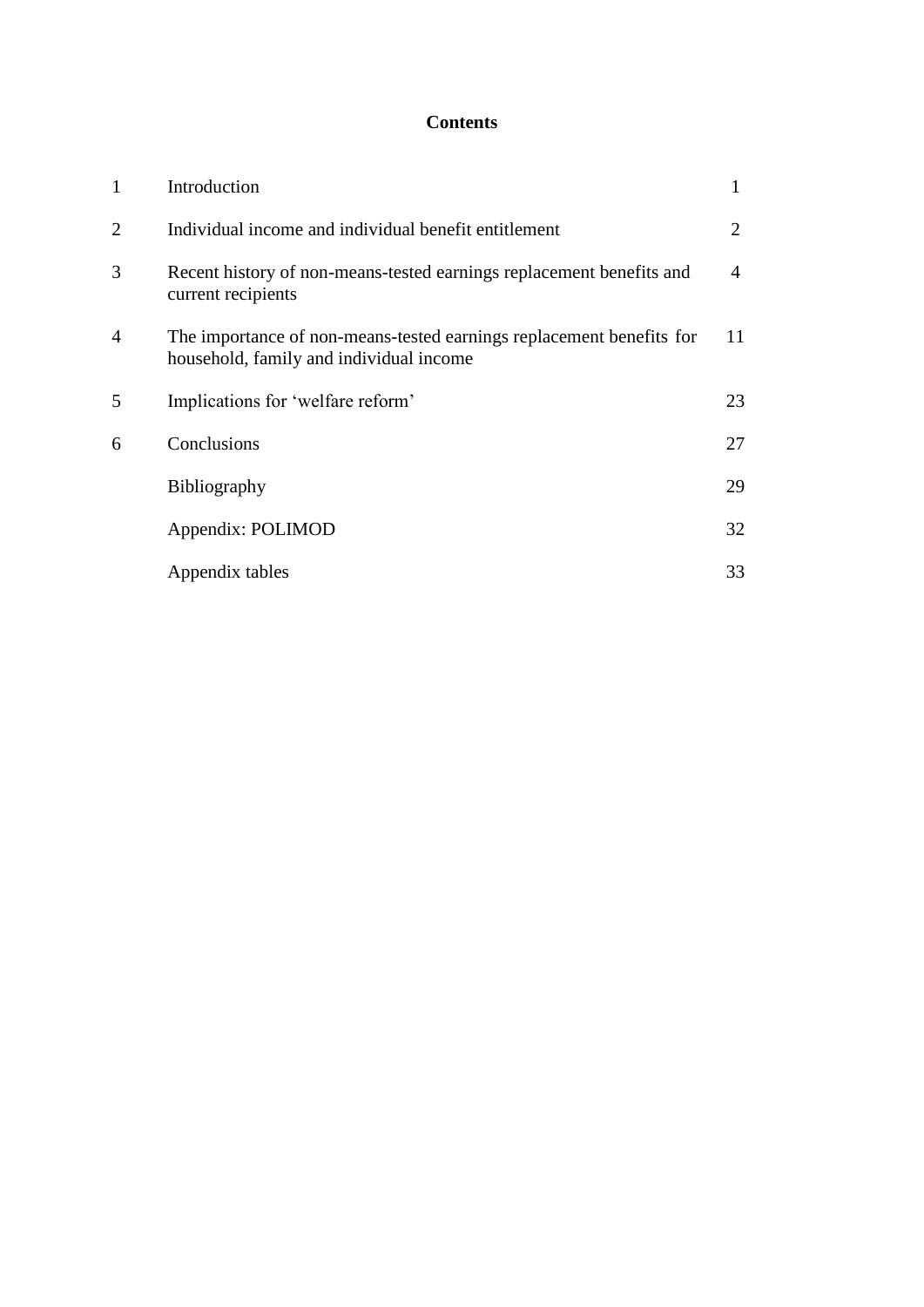## **1. Introduction**

The report of the National Equality Panel (NEP, 2010) examined what income is received directly by individuals. This provides a different picture compared with the traditional portrayal of income distribution based on household income, which does not take account of which individual adult within households receives any form of income. Given the differences in access to various kinds of resources between men and women in couples, the right to an independent income can be a particularly important issue for women. Research has demonstrated that benefits which individuals are entitled to in their own right can give them a greater say in household finances, and can also be crucial for some women in unequal couple relationships (e.g. see Goode *et al.*, 1998).

This alternative perspective is highly relevant to policy formulation, and in particular to proposals for the type of "welfare reform" put forward recently. In the main, however, the authors of such proposals do not consider the implications for access to income by individuals within couples. Most treat means-tested income (which depends on joint assessment of the needs and resources of both partners in a couple) as identical in its nature and effects to income which is not subject to a means test but to which individuals may gain entitlement in other ways. But these are fundamentally different forms of income: meanstested income (whoever receives it) is contingent on a partner"s presence, activities and resources, whereas non-means-tested income gives individuals independent access to resources in their own right.

In order to highlight the role of existing non-means-tested earnings replacement benefits as part of the individual incomes of adults of working age, we analyse below the implications of a scenario in which such benefits are abolished (section 4). These benefits include contributory JobSeekers Allowance (JSA) and contributory Employment and Support Allowance (ESA) (the replacement for Incapacity Benefit), as well as noncontributory Carer"s Allowance (CA).

There is currently no government proposal to abolish these benefits, and we do not suggest there is; our scenario is intended to illustrate the implications of their comprehensive replacement, leaving a solely means-tested system. However, several recent proposals for "welfare reform" have suggested abolishing or restricting some or all such benefits (see section 5). And the UK coalition government has already proposed time-limiting the contributory element of ESA for those in the work related activity group to one year from 2012 (HMT, 2010a), and in the Welfare Reform Bill included a proposal to abolish the noncontributory form of ESA for young disabled people altogether. Given the direction of these and other recent policy developments, and in particular current pressures on public expenditure, it is also possible that further proposals of this type will be seriously considered in the future.

This paper does not examine those non-means-tested benefits whose primary function is to compensate for additional costs (such as Child Benefit and Disability Living Allowance). Instead it explores the significance of access to non-means-tested benefits whose primary function is earnings replacement, not only for families/households as a whole but also for those individuals entitled to them:

"In particular, it is important to consider the impact of policy change on the degree of autonomy enjoyed by men and women, and the way in which within-household inequalities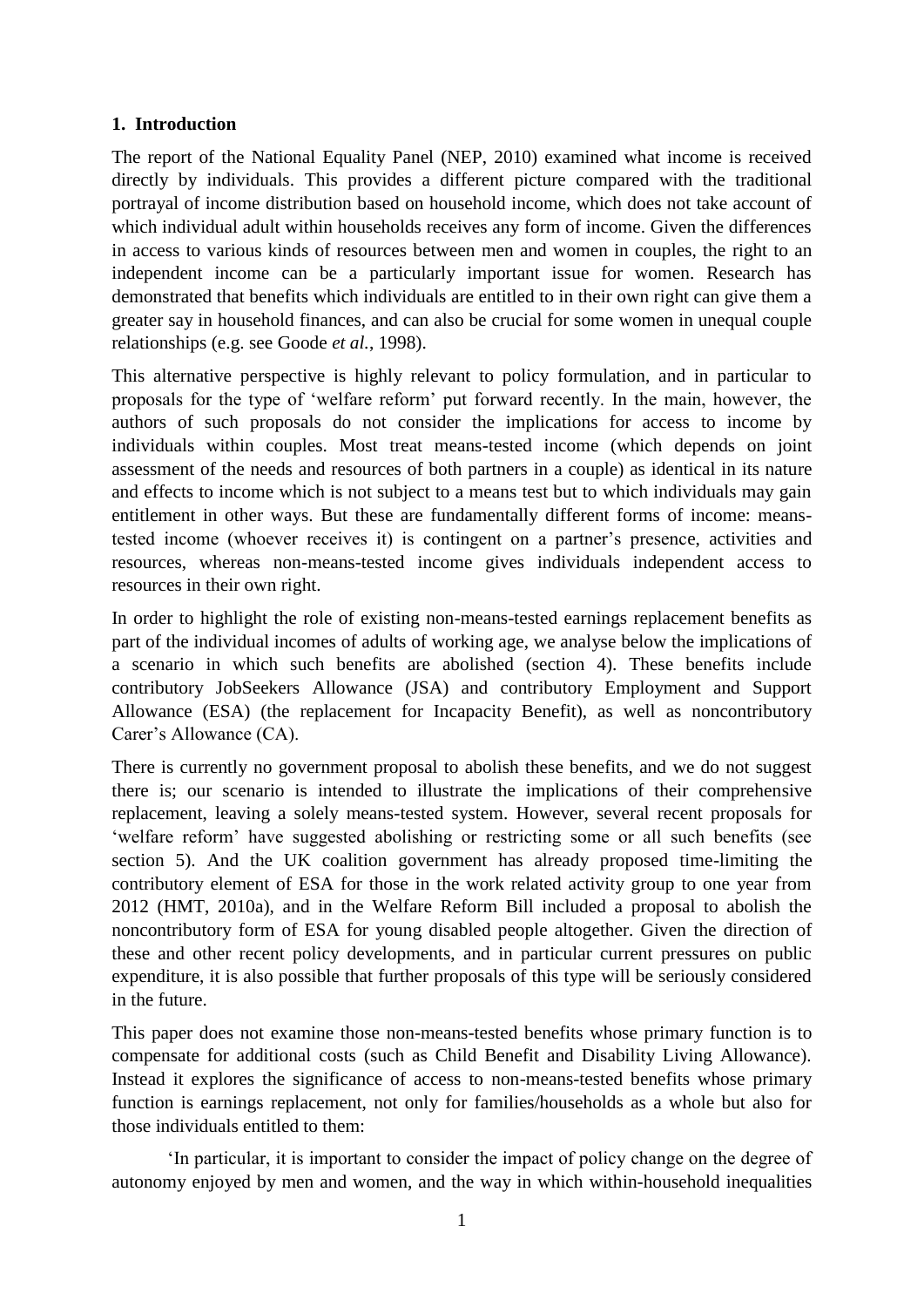may be affected, both immediately and over the life-course. This entails an attempt to look inside the family at individuals, rather than taking what is sometimes called a "unitary household" perspective.' (Bennett, 2010, p. 100).

The rest of this paper is structured as follows. S**ection 2** examines the concept of "individual income', as developed by the National Equality Panel, and sets out the arguments in favour of individual access to benefits, in terms of the right to financial autonomy, independent action and security. **Section 3** outlines the recent history of non-means-tested earnings replacement benefits – including some improvements, but more restrictions and reductions, which we argue are likely to have particularly affected women and therefore counterbalanced any increasing entitlement because of higher labour market participation. **Section 4** analyses the implications of abolishing non-means-tested earnings replacement benefits, both for households/families and at an individual level. It shows how the means-tested system would fail to protect all families from the loss and how individuals with earning partners are particularly vulnerable. **Section 5** describes recent proposals for "welfare reform", and draws out the implications of our analysis for these reforms; and the last **section (6)** draws some conclusions.

## **2. Individual income and individual benefit entitlement**

## *Income*

The report of the National Equality Panel (NEP, 2010, p.179) was unusual in placing some emphasis on the importance of measuring *individual* incomes when examining inequalities between groups, in particular between men and women. It described net individual income as "the resources available to individuals in their own right, and over which they will have strongest control". The report did demonstrate that the median net individual income received by women in their own right (including benefits and tax credits as well as wages) rose from 53% of that of men in 1995-97 to 64% in 2006-08; but women still received only £180 per week on average, compared with £281 for men. Indeed, one in ten women have weekly individual incomes of below £49, and more than half are in the bottom 40% of the individual income distribution. This includes women of pension age, whereas our analysis focuses only on the working age population; but the NEP report (2010, p. 160) notes that women have much lower individual incomes than men at all ages (though the distribution is very wide within groups prior to state pension age, especially for women).

As the NEP report points out, the calculation of net individual incomes is in many ways the polar opposite case to the assumption of equal sharing of resources within the household, and "will be important ... to the extent that actual receipt of an income source indicates control over its allocation' (p. 180).<sup>2</sup> Net *individual* incomes clearly expose much greater gender differences than *household* incomes because, with the equal sharing assumption, gender differences only arise from differences between the incomes of single men and women and from the proportions of each sex who are single. $3$  It is important, therefore, as noted above, to recognise that this assumption of equal sharing is the usual basis on which poverty, inequality

 $\overline{c}$ <sup>2</sup> Note that having control over the allocation of income is not necessarily the same as being the beneficiary. This is particularly the case with regard to resources intended to benefit children.

<sup>3</sup> Nonetheless, this still shows women"s median income to be 7% lower than men"s, mostly due to the lower pension incomes and greater longevity of women.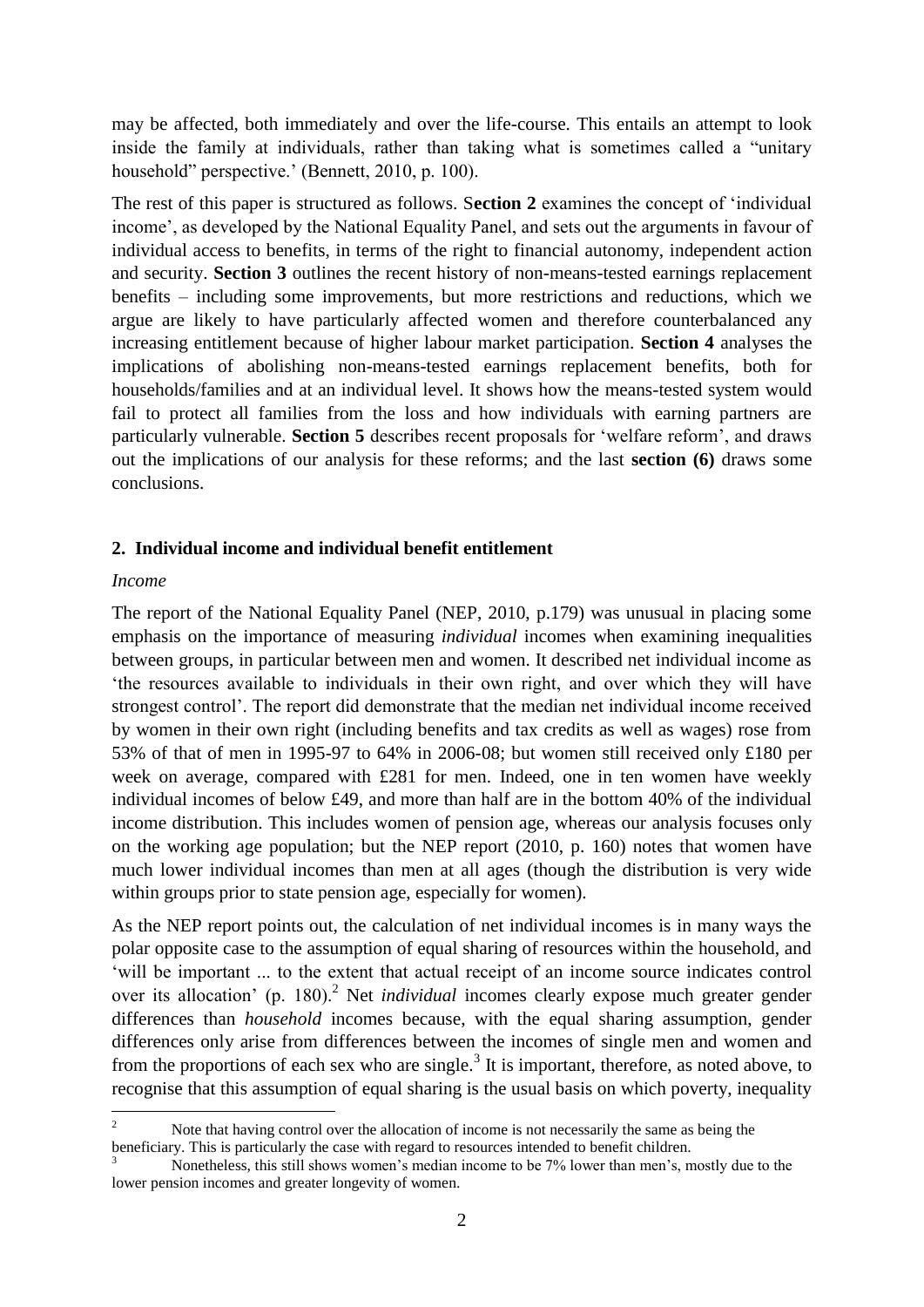and income distribution issues are discussed – and that this is not neutral, as is often assumed, but one end of a spectrum of possible assumptions.

There are many arguments for paying benefits as individual entitlements to income, rather than on the basis of household or family need. We summarise them here.

## *Individual benefits give autonomy*

In the qualitative research carried out with men and women in low- to moderate-income couples in the Within Household Inequalities and Public Policy project in the Gender Equality Network,<sup>4</sup> we found that 'togetherness' in terms of sharing family finances was valued by both men and women, but that access to an independent income was particularly meaningful for the women we interviewed.

Most men and women in our sample were in paid work, however low paid, and therefore receiving an income primarily via wages rather than benefits. Very few were in receipt of income replacement benefits which were not means-tested. It was clear, however, that where it occurred, receipt of an independent benefit income – in these cases, CA for caring - gave several women a degree of individual autonomy in what seemed to be a very unequal couple relationship, or helped to give them more say in decisions within the couple about household finances, or allowed them to organise their finances in the way they wished. CA was particularly likely to be seen as belonging to the individual - perhaps in part because it is awarded to someone caring for another person, and therefore resembles a wage (however inadequate its level). It seemed to be less likely than other benefits to go "into the pot" to be spent on general household items, and more likely to be spent on specific items decided by the claimant themselves.

## *Independence of action*

Non-means-tested benefits can also provide an important foundation for people to build on through their own efforts. For example, if one person in a couple is on contributory JSA or ESA, their spouse can remain in paid work, or get a job, without this affecting the claimant's benefit at all - whereas if they are on the equivalent means-tested benefit, this is not the case. Partners of non-means-tested benefit claimants can be certain that in trying out a 'mini-job', for example, any income they earn will not affect these benefits at all. In addition, if an individual is a claimant in their own right, it is more likely that the support they need to reenter employment can be more clearly identified and provided.

## *Prevention of in-work poverty*

If one partner in a two-earner couple loses their job and has no entitlement to a non-meanstested benefit, the cost of preventing the family falling into poverty rests primarily with the other partner. "In-work poverty" (measured in the usual way, in terms of total household income) $<sup>5</sup>$  becomes more likely in couples with one partner still in work. Men who have been</sup> the main breadwinner may find it particularly difficult to be dependent on a partner who still retains paid work. Claiming Working Tax Credit (WTC) may be possible if the partner works

<sup>&</sup>lt;u>.</u> 4 [http://www.genet.ac.uk](http://www.genet.ac.uk/) – see project 5.

 $\frac{1}{5}$  Millar and Gardiner (2004) examined whether and how low-paid workers' households manage to escape poverty.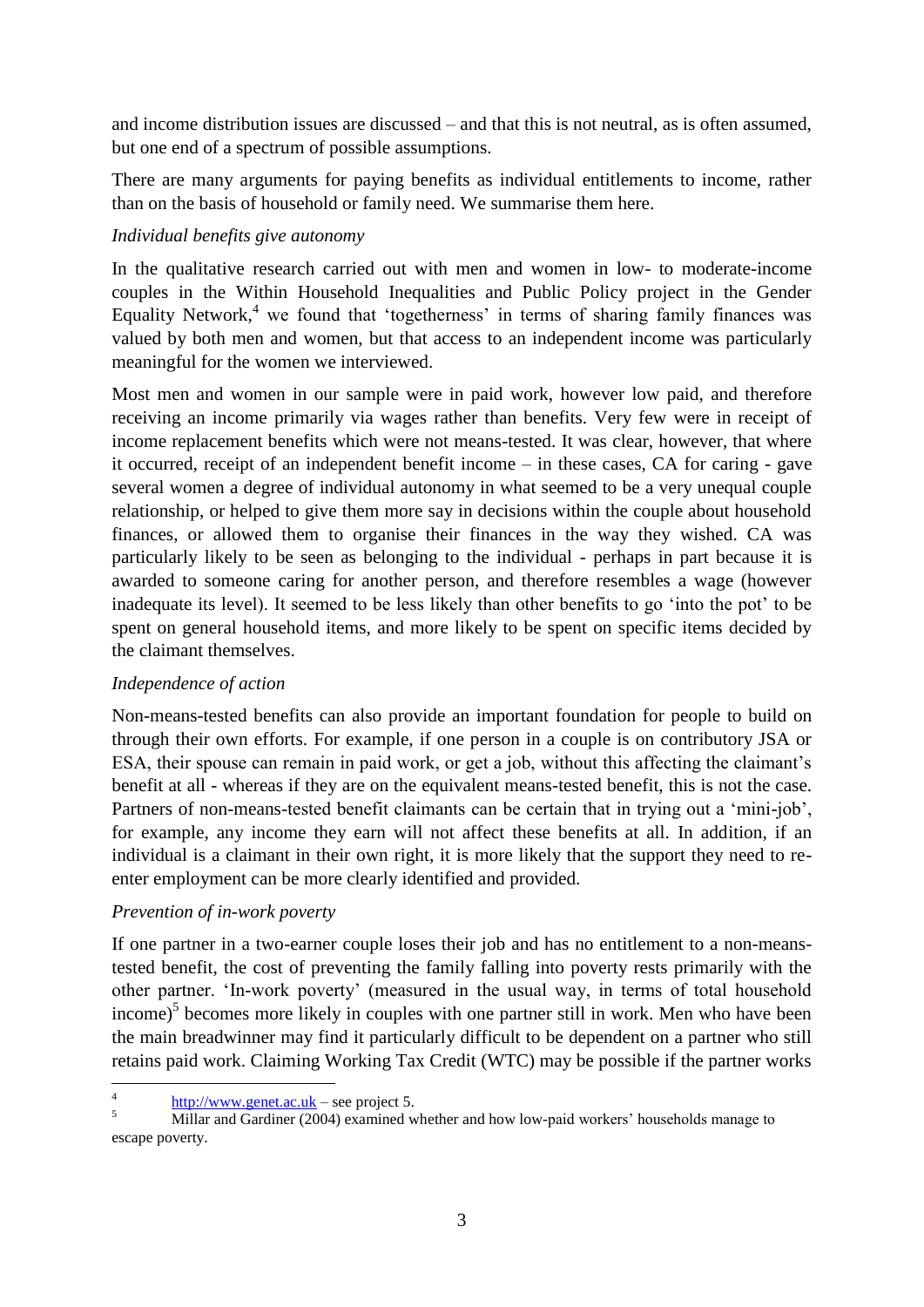30 hours per week or more (or 16 hours in a family with children).<sup>6</sup> But the take-up rate of WTC is very low for those without children in particular, and the amount is reduced as earnings rise, unlike a non-means-tested earnings replacement benefit.

## *Security of income*

Claimants involved in recent qualitative research about a single working age benefit, as reported by Sainsbury and Weston (2010), emphasised the importance of having a "known and secure income they could rely on and plan their household budgeting around' (p.35); this is of course a characteristic of a non-means-tested benefit, which does not vary with each change of household circumstances or each variation of income of either partner. This suggests that non-means-tested benefits are more suited to today"s conditions, in terms of both family fluidity and flexible labour markets, as they provide a more secure base for individuals to rely on.

## *Advantages of focus on individuals for families*

As they are paid to individuals, non-means-tested earnings replacement benefits do not involve a "couple penalty" (the label for what some people identify as monetary disadvantage in terms of the amount of financial support available when two individuals live together as a couple, rather than living separately). If benefits are focused on individuals, there is not likely to be a differential between the rates for single people and couples, as the latter will merely be twice the former.

Moreover, strengthening individual access to income should not be seen as representing a threat to family stability, but rather the reverse. Lewis (2006) found that individuals often see a measure of personal financial security as necessary in order to take the risk of commitment to a couple relationship; for all but one of their respondents (who were largely women), "the security of some financial independence was described ... as providing the necessary security for the relationship to flourish".

## **3. Recent history of non-means-tested earnings replacement benefits and current recipients**

The recent history of the non-means-tested earnings replacement benefits examined in this paper has been mixed. Here, we provide an overview of major policy changes, both improvements and restrictions, and indications of the likely impact of these changes on women compared with men. This gives us the context for our examination of the implications of abolishing these benefits later in the paper.

## *Contributory and noncontributory benefits*

Several of the working age benefits we are considering here are part of the contributory benefits system, requiring National Insurance (NI) contributions to have been paid (and/or credited) in order for claimants to qualify for them:

 $\frac{1}{6}$ It is proposed that the 16 hour rule will rise to 24 hours per week between the members of the couple in future. (The universal credit which will be introduced from 2013 will abolish earnings rules as it will be available to people in or out of paid work.)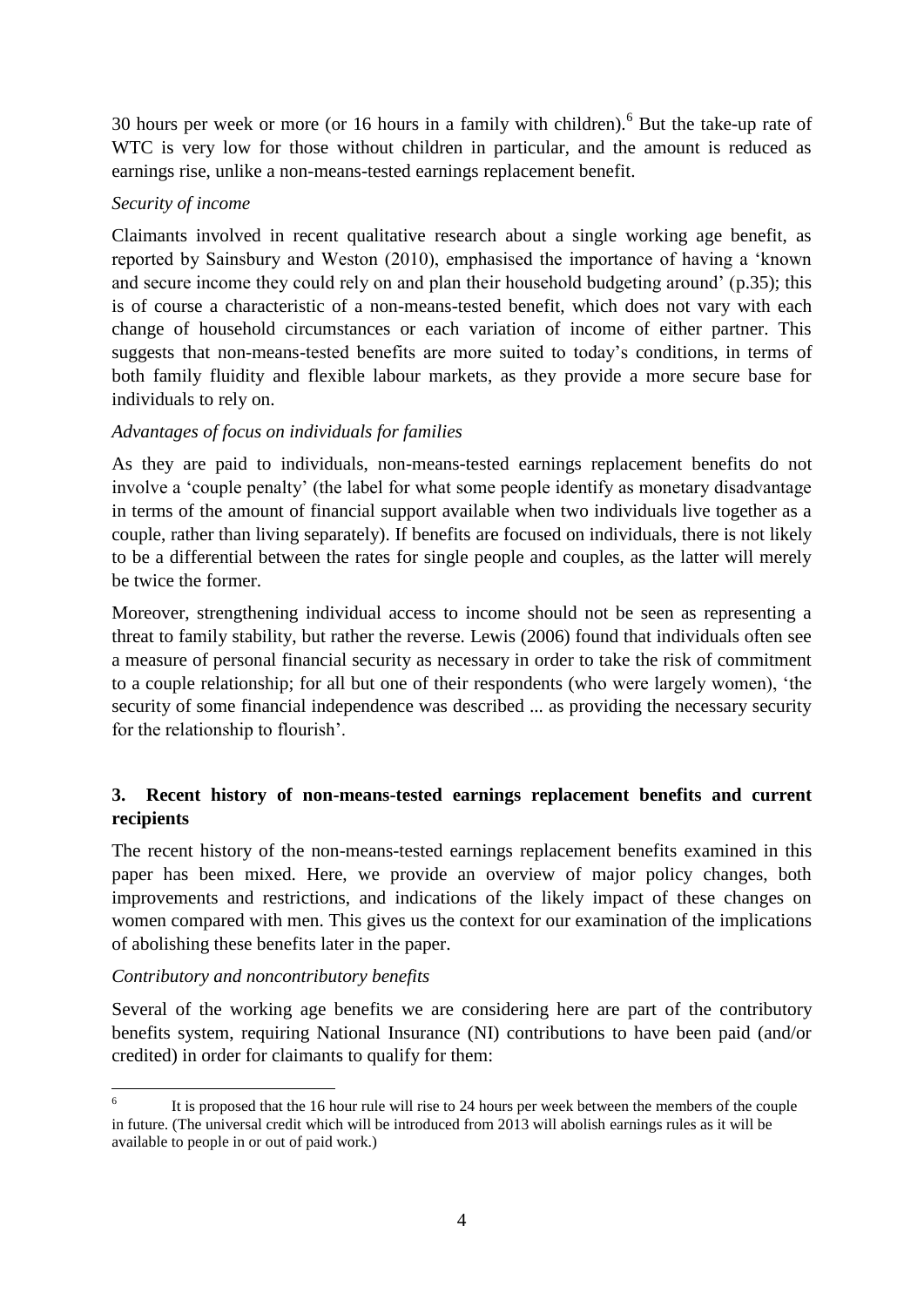- Contributory JobSeekers Allowance (JSA) for unemployed people (previously called Unemployment Benefit until JSA was introduced in 1996, when the means-tested and contributory elements were aligned in various ways);
- Employment and Support Allowance, which has both contributory and means-tested elements, and includes an initial assessment period, which is replacing Incapacity Benefit (which itself replaced Invalidity Benefit), for people with long-term health conditions rendering them incapable of work temporarily or permanently; and
- Bereavement Benefits, which used to be only for widows but have been extended to widowers in recent years, whilst being simultaneously cut back.

The wider NI system also includes some non-means-tested 'earnings replacement' benefits which depend solely on the category a claimant falls into (and often residence conditions), without contribution conditions:

- Industrial Disablement Benefit, the only benefit in Beveridge"s NI scheme available to married women paying reduced contributions;
- ESA with no contribution conditions for younger disabled people, which replaced Severe Disablement Allowance, intended for disabled people with no or insufficient NI contributions (now abolished for new claimants);
- Carer"s Allowance (Invalid Care Allowance from the 1970s until 2003); and
- Maternity Allowance, which used to be contributory, but is so no longer (instead having a low weekly earnings threshold).

## *Overview of changes to non-means-tested earnings replacement benefits*

We focus in this paper on policy changes since  $1997<sup>7</sup>$  However, as Horton and Gregory (2009) point out, in the 1980s and 1990s there was a series of cuts in contributory benefits, including abolition of the earnings-related supplement to short-term benefits, and the limiting of non-means-tested Unemployment Benefit from twelve to six months with the introduction of JSA; long-term benefits were also increased only with prices (rather than the higher of prices or earnings) from the early 1980s. There were therefore some "notable milestones" in terms of the contraction of contributory benefits and the favouring of means-tested provision instead (Williams, 2009, p. 160).

Turning to the late 1990s onwards, with a few exceptions, "it is difficult to describe the last decade as having seen anything other than a continuing decline in working age national insurance benefits" (Bennett, 2010, p 108). And the recent changes may have had a more substantial effect in reducing women"s entitlements, through tightening contribution conditions and behavioural requirements for claimants – counter-balancing women"s increased entitlement due to the growth in their employment. At the same time, dependants' additions to non-means-tested benefits and survivors" benefits – sometimes called "derived benefit rights' because they depend on someone else's entitlement – have been curtailed. $8$ Women are more likely than men to have been caught in this pincer movement, and less

<u>.</u>

<sup>&</sup>lt;sup>7</sup> Hills (2003) and Williams (2009) give the recent history of changes to contributory benefits.

<sup>8</sup> Though note that dependants" additions to benefits were paid to the claimants of those benefits, rather than being an individual entitlement of the dependants themselves.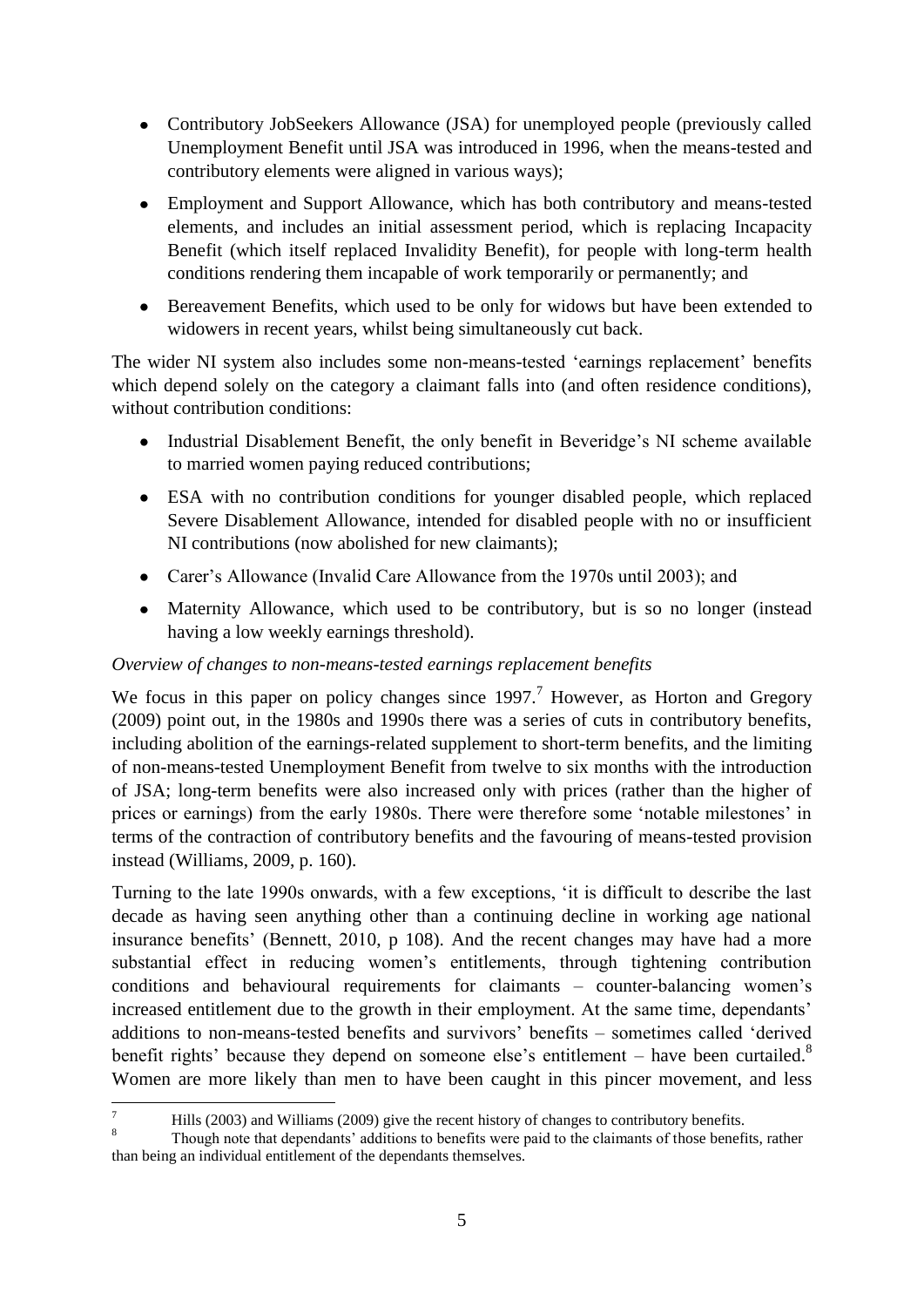likely to have been able to claim means-tested benefits to make up the shortfall, especially if they were living in couples.

## *Improvements in access and/or level*

Some policies have improved access to, and/or the level of, non-means-tested earnings replacement benefits. These fall into three groups: improvements in maternity provisions; improved access to contributory benefits for those on low earnings; and easements in combining benefits with earnings. These were all introduced under Labour governments between 1997 and 2010 and are described below.

There has been a series of positive changes to maternity benefits in recent years, including increases in the length of maternity leave and the amount of payment. Many women qualify for Statutory Maternity Pay, paid by their employers (but refunded by the state); but Maternity Allowance may be available to those who do not. In 2000, entitlement to Maternity Allowance was extended beyond those who qualified via contributions to all qualifying women earning £30 per week or more – although this benefited only a small number of women, at least at first.

Improved access to contributory benefits for those on low earnings was achieved in 1999 through changes meaning that NI contributions only had to be paid on earnings above the weekly lower earnings limit (LEL), rather than on all earnings as before, thus abolishing the NI 'entry fee'. This change benefits all those earning above the LEL. But as a percentage of income it is of more benefit to those earning just above the LEL – likely to be disproportionately women. Then the earnings level at which liability for contributions started was raised to the 'primary earnings threshold' (aligned with the personal income tax threshold). People earning above the LEL but below the "primary earnings threshold" did not have to pay contributions, but were treated as though they had done so in terms of rights to benefits. Brewer *et al.* (2002) thought this was perhaps an attempt to bolster contributory benefits by making them more suited to the flexible labour market.<sup>9</sup> It would also have benefited women disproportionately. (Men have gained new rights, however, from the replacement of Widow"s Pension by Bereavement Allowance and Widowed Parent"s Allowance, now available to both sexes, though on a more restricted basis.)

Easements in combining NI benefits with earnings have included increases in the level of income which those on CA are allowed to earn before their benefit is reduced (Patterson, 2002). In addition, from 2002 "permitted work" rules allowed Incapacity Benefit claimants to try out work more flexibly than under previous rules (improved again in 2006) (Patterson, 2007); such earnings limits are only temporary, however, as claimants are trying out work. It is not known whether these changes affected men and women differently (leaving aside differences in the numbers of claimants).

## *Restrictions in entitlement and reductions in benefit levels*

However, these positive moves are exceptions to the rule that most changes in recent years have restricted entitlement to non-means-tested earnings replacement benefits, in particular contributory benefits, and/or reduced their level. Some of the most significant of these are outlined below. These changes have not been introduced because of a deficit in the NI Fund; indeed, it has been in surplus for many years, and is currently projected to remain so until at

<u>.</u>

This was a direction of change that had been proposed by the Commission on Social Justice (1994).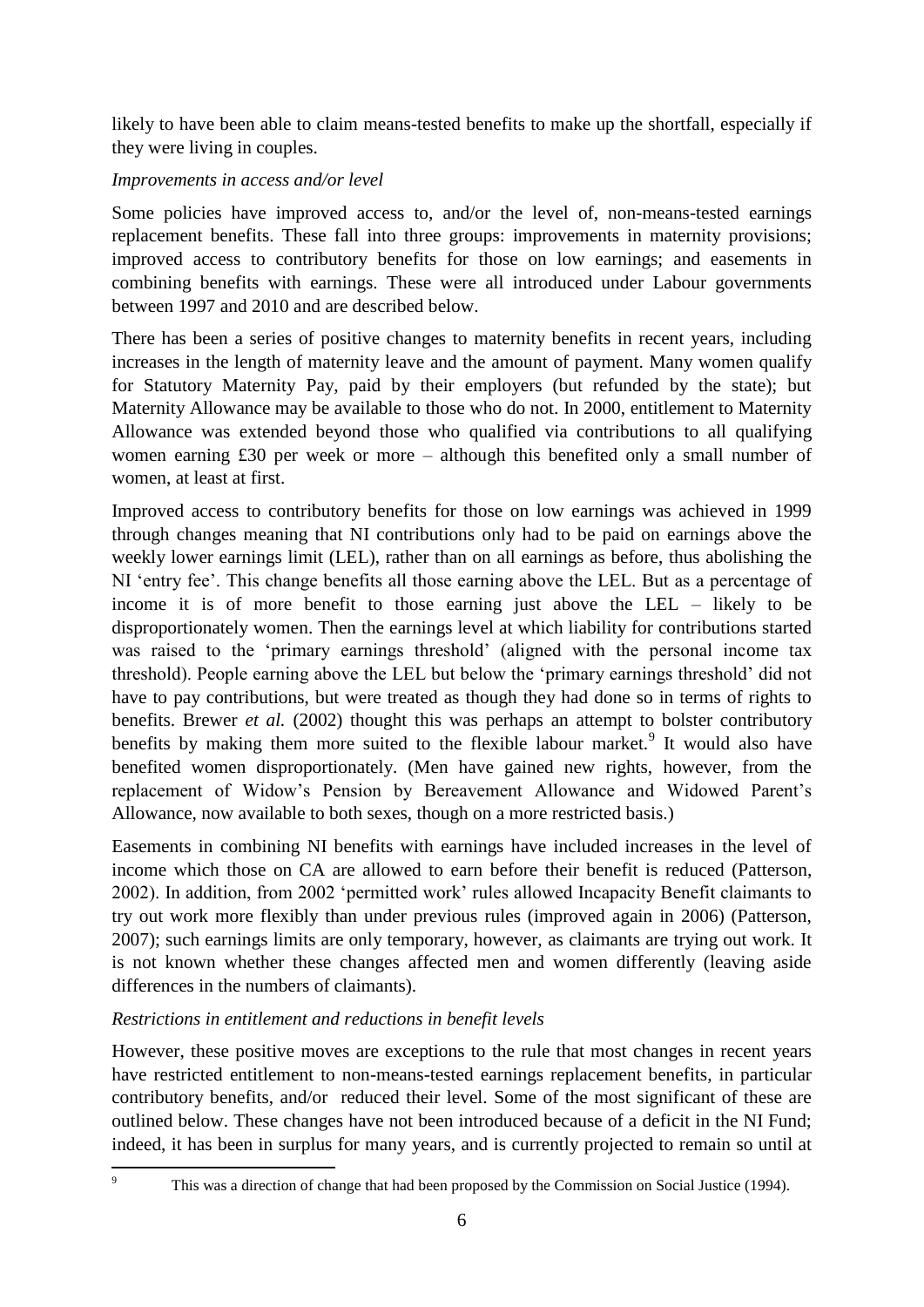least 2070-71, according to the Government Actuary. The recommended minimum balance is 16.7% of annual benefit expenditure; at the end of March 2009, the balance was 72% (£50,631 million) (National Audit Office, 2009). Instead, the two motivations appear to have been a growing belief in 'supply side' solutions to unemployment and wider worklessness, and hence increasing emphasis on activation - with benefit receipt being seen as "passive", and therefore ideally to be reduced; and an increased emphasis on the narrow, safety net function of social security.

Horton and Gregory (2009) argue that a possible response to people having insufficient contributions to qualify for NI benefits could have been a shift in entitlement criteria, to allow more people to claim. As noted above, some moves were made in this direction. But in general the response was a growth in means testing, primarily because of a desire to reduce social security spending. We explore below the implications of these changes for men and women.

Restrictions for claimants over the past decade have included the tightening of contribution conditions in various ways. From 2001, for example, claimants for IB usually had to have paid contributions in one of the last three years, rather than in any previous year as before (though with some exceptions, including carers) (Patterson, 2002). This tightening of the contribution conditions was likely to affect women more than men (Deacon *et al.*, 2007), because their earnings are more likely to be interrupted for various reasons. There have been consistent efforts to try to prevent people moving on to sickness benefits from unemployment.

The Welfare Reform Bill 2008 tightened contribution conditions further on the introduction of ESA, meaning that claimants must now usually have paid contributions in one of the last two years. (This brought the new contributory ESA into line with contributory JSA.) The Government argued (DWP, 2008, para. 6.23) that it wanted to stop people qualifying after working for as little as four weeks; and it has protected carers' entitlement to ESA. But making the contributory system less inclusive is nonetheless likely to have a disproportionate impact on women, given their disadvantaged labour market position relative to that of men. The equality impact assessment of the tightening of contribution conditions (published only at the end of 2010 (DWP, 2010d)) argues that because 58% of contributory incapacity benefits claimants are men and 42% women (61% versus 39% for ESA), this is more likely to affect men. But this difference is partly due to the lower state pension age for women, which is going to be increased soon. Moreover, the assessment makes no attempt to estimate how men and women may be differentially affected by a tightening of contribution conditions such as this.

2001 saw the abolition of the noncontributory benefit Severe Disablement Allowance (SDA). It was replaced by a provision allowing young people who had not paid contributions to qualify for IB instead. However, this exemption was not extended to others who had been able to get SDA, including older disabled people at home without paid work and people earning below the LEL (both more likely to be women). Since 2008 some people can get ESA without having paid contributions, with existing protections retained for carers and young disabled people, but not for all (DWP, 2008, para. 6.24). Although SDA was lower than IB, it provided an important source of independent income for many individuals, often women; this function has now been undermined. (And the government is proposing to abolish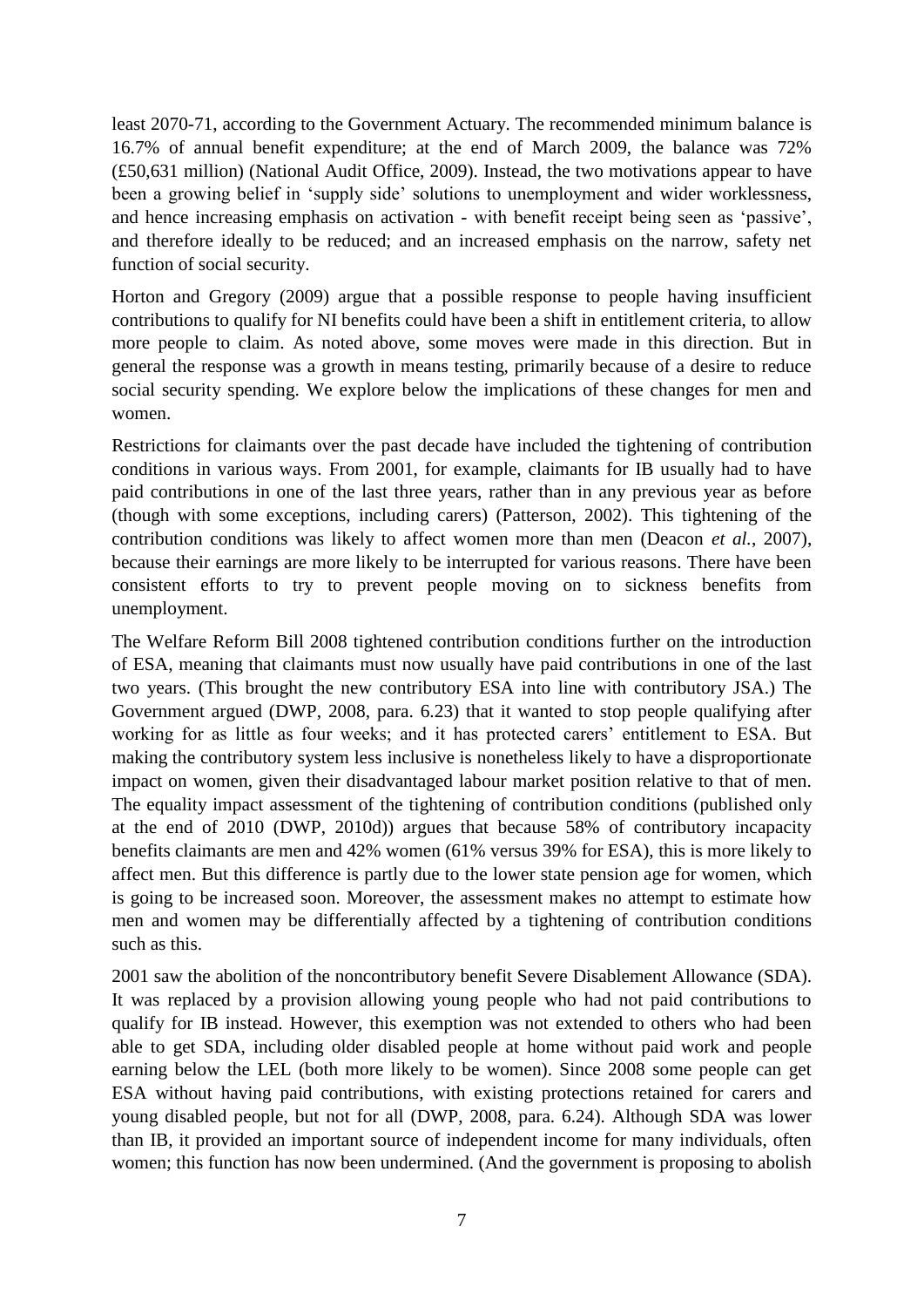the concession allowing access to ESA without a contribution record for young disabled people.)

## *Conditionality and assessment tightened up*

Conditionality has been tightened for those on non-means-tested (as well as means-tested) benefits. There has been a clear shift towards more focus on paid work. Tighter conditionality can result in the loss of benefit, or the failure to qualify for it at all. Unemployed claimants have seen their pre-existing conditions tightened in a series of moves (eg see Patterson, 2007; Davis and Patterson, 2009); but so-called 'inactive' claimants, including IB claimants as well as lone parents (see below), have also been targeted in a similar process, The replacement of IB by ESA in 2008 (DWP, 2006) was set in the context of achieving an 80% employment rate overall. This extension of activation for "inactive" people is likely to have affected women in particular, given their significant over-representation amongst lone parents and the partners of benefit claimants, as well as the increasing number of women on IBs.

Claimants originally defined as "incapable of work" therefore experienced increasing conditionality from 2001 onwards. Sometimes this happened simultaneously with a tightening of contribution conditions (for example, with the introduction of ESA). The medical test was tightened in several waves, starting in 2001, and was then replaced with the work capability assessment for ESA in 2008 (DWP press release, 19 November 2007). Far more claimants than expected failed the new test. The Labour Government had also announced its extension to all existing IB claimants, not just new ESA claimants and those under 24 as previously proposed (HMT, 2008). Some amendments will now be made as the result of an independent review (Harrington, 2010). But nonetheless the increased conditionality for ill and disabled people is likely to push more claimants on to JSA, and therefore off non-means-tested benefits faster, given that contributory JSA only lasts for six months. The one extension of conditionality which was reversed was work focused interviews for claimants of CA.

## *Abolition of benefits*

Some benefits have also been abolished. In addition to SDA (see above), the 1999 Welfare Reform and Pensions Act abolished the contributory Widow"s Pension and replaced it with Bereavement Allowance and Widowed Parent's Allowance, which are available to both sexes but are more limited in scope (Williams, 2009; Patterson, 2002). These changes are likely to have affected women more in terms of losses. Some existing benefits have been reduced for some claimants; for example, half of an occupational benefit over £85 per week counted against IB entitlement from 2001.

Child additions to NI benefits were stopped for new claimants after 2003, and those for existing claimants are being phased out. Other elements of some benefits were also abolished – for example, age-related additions to IB for new claimants (DWP, 2008, para. 6.20) (later also reduced for existing claimants). There is now no (higher) long-term rate under the new ESA, though the payment for those in the "support group" (more severely ill or disabled, and so not expected to move towards paid employment) is in practice higher than this. Most significantly, however, adult dependant additions to most non-means-tested benefits have also now been abolished, including those for IB claimants (on the introduction of ESA), and most recently also those for CA and MA recipients. This means that claimants cannot claim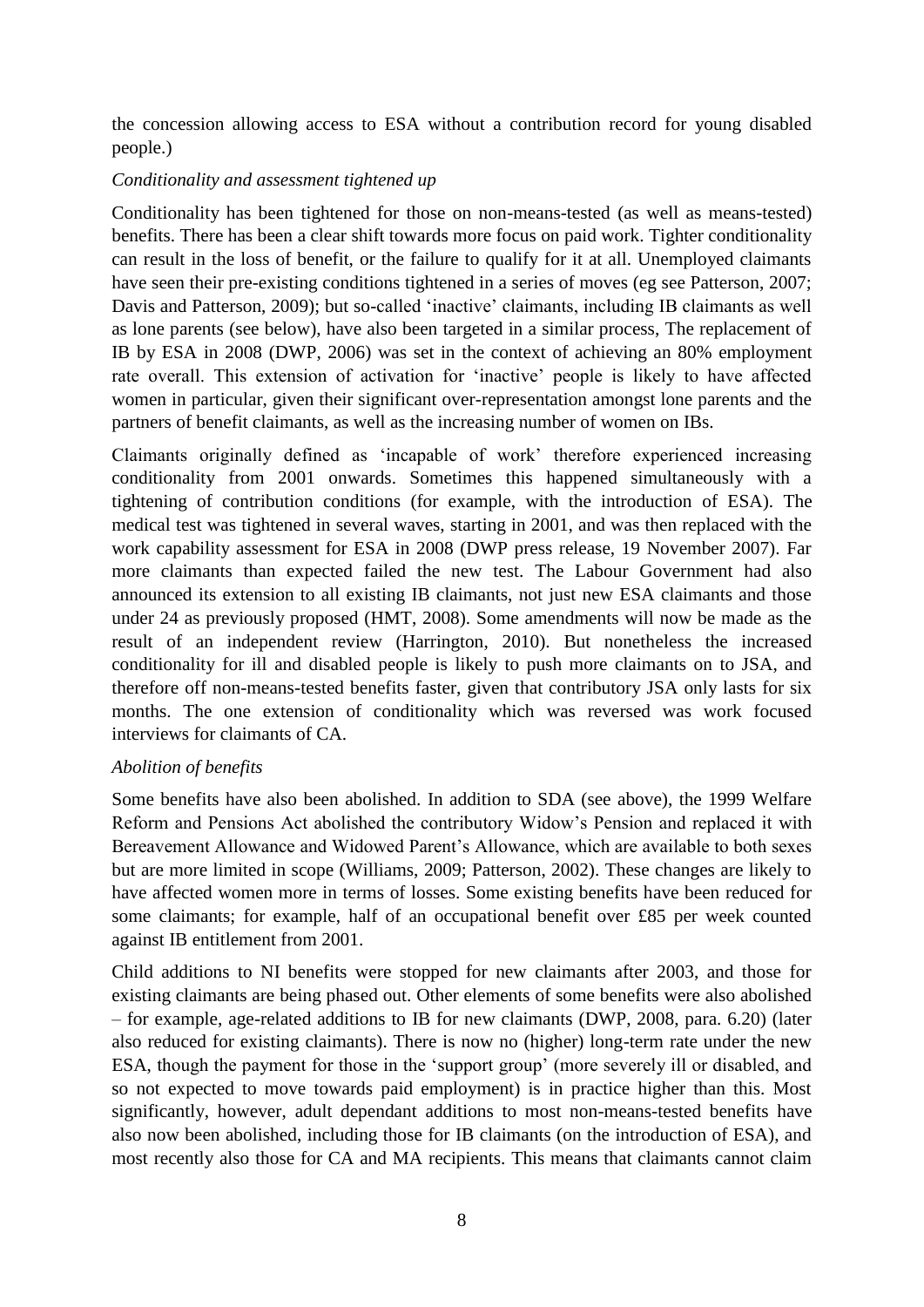additional benefit for their spouses.<sup>10</sup> Uprating amendments have also sometimes reduced the value of benefits; where this affects non-means-tested benefits more, access to independent income for individuals will be reduced in value.

## *Recipients of non-means-tested earnings replacement benefits*

Table 1 gives the numbers of recipients of non-means-tested earnings replacement benefits at various points over recent years.<sup>11</sup> The proportion of male to female claimants falls a little over this time, and remains roughly 56% to 44% in favour of men.<sup>12</sup> Although we know of no comprehensive study which analyses these figures, one interpretation of this relative stability is that the impact of the changes identified above has been balanced out overall by the increasing entitlement of women due to the growth in their share of employment, relative to men: greater numbers of women are therefore gaining individual rights to access a reduced version of the UK"s system of non-means-tested earnings replacement benefits.

By far the most significant non-means-tested earnings replacement benefits for adults of working age in terms of claimant numbers is IB/ESA. Numbers in receipt have been falling over the period shown in Table 1 and this is the benefit facing the most significant cutback, as the coalition Government plans to time limit contributory ESA for those in the work-related activity group to a year. The male:female ratio has remained broadly stable at 60% to 40% in favour of men. However, a study of new IB claimants in 2006/07 by Kemp and Davidson (2009) showed that, for women who had partners, the partners were more likely to be in paid work (nearly two thirds, compared with half of new male claimants' partners). This suggests that a higher proportion of female claimants than male will lose (or have already done so) from the restrictions, as they are less likely to qualify for replacement means-tested benefits.

## *Conclusion*

In general, men are more likely to qualify for contributory benefits, because these are more suited to more consistent and full-time presence in the labour market; fewer women are likely to qualify (though they may be more likely to claim some noncontributory non-means-tested benefits). But cutbacks to benefits may be more likely to affect women, depending on what kinds of restrictions are imposed; and in addition, having an independent income may be more important to women, because they are more likely otherwise to be dependent on a partner's income.

The implications of the kinds of changes described above are often not fully acknowledged by policy makers. For example, in its 2008 Green Paper on welfare reform, the DWP declared:

"People who no longer qualify for contributory ESA under the new arrangements will be able to apply, instead, for income-related ESA." (DWP, 2008, para. 6.24)

 $10$ <sup>10</sup> Non-means-tested benefit claimants could only claim dependants" additions for spouses in most cases, not partners, although there was a provision under which someone looking after your children could count as the equivalent of a spouse for this purpose, which meant that cohabitees in couples with children might count as adult dependants.

<sup>11</sup> The data are the most recent, together with two years that are relevant for the analysis in the following section, which is based on the 2008/09 policy year and uses data (and hence recipients of non-means-tested earnings replacement benefits) from 2003/04..

Note that ESA cases will include both contributory and means-tested elements of ESA, though IB/SDA figures for earlier years do not include Income Support for incapacity.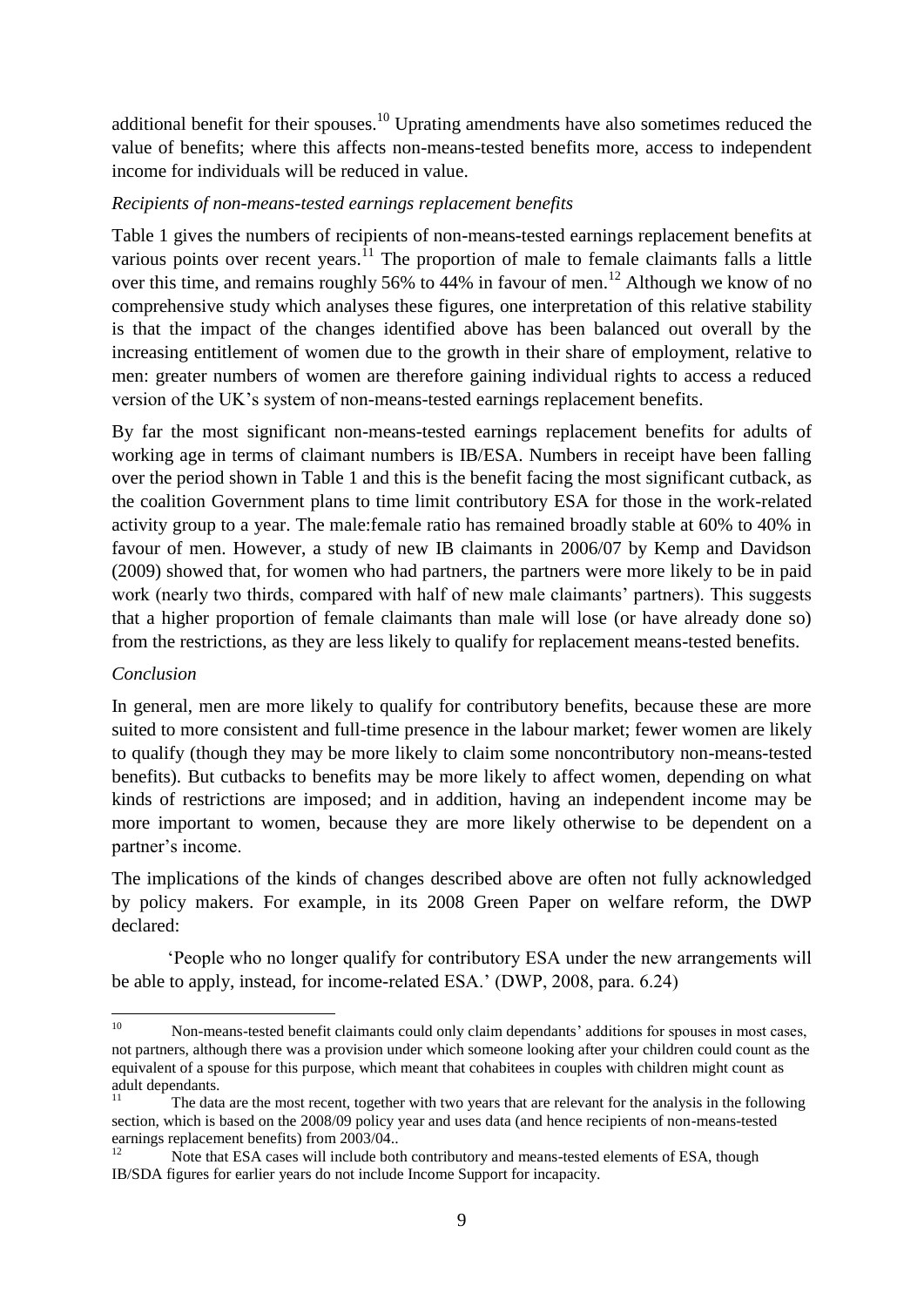|                                          |         | 2003/4  |         |         | 2008/9                   |         |         | Latest                   |         | Date     |
|------------------------------------------|---------|---------|---------|---------|--------------------------|---------|---------|--------------------------|---------|----------|
|                                          | All     | Male    | Female  | All     | Male                     | Female  | All     | Male                     | Female  |          |
| JSA contributory $+$                     | 166.0   | 119.7   | 46.4    | 224.1   | 167.8                    | 56.2    | 292.4   | 212.8                    | 79.5    | $Feb-10$ |
| Incapacity benefit / ESA (and<br>$SDA)*$ | 1,843.7 | 1,132.6 | 711.1   | 1,553.7 | 934.8                    | 618.9   | 1,503.4 | 909.9                    | 593.5   | $Feb-10$ |
| Maternity allowance                      | 24.9    | $\sim$  | 24.9    | 51.4    | $\overline{\phantom{a}}$ | 51.4    | 52.2    | $\overline{\phantom{a}}$ | 52.2    | $Feb-10$ |
| Carer's Allowance*                       | 386.1   | 100.6   | 285.5   | 465.7   | 125.9                    | 339.8   | 499.8   | 139.5                    | 360.4   | $Feb-10$ |
| Industrial Disablement<br>benefit        | 342.3   | 276.9   | 65.4    | 327.9   | 262.9                    | 65.0    | 324.1   | 259.6                    | 64.7    | Dec-09   |
| Bereavement benefits                     | 49.2    | 16.7    | 32.5    | 59.2    | 17.6                     | 41.6    | 62.4    | 18.6                     | 43.9    | $Feb-10$ |
| Total benefit payments                   | 2,812.2 | 1,646.5 | 1,165.8 | 2,682.0 | 1,509.0                  | 1,172.9 | 2,734.3 | 1,540.4                  | 1,194.2 |          |
| % of total by sex of recipient           | 100.0%  | 59%     | 41%     | 100%    | 56%                      | 44%     | 100.0%  | 56%                      | 44%     |          |

**Table 1 Non-means-tested earnings replacement benefit recipients by gender and for selected years (thousands)**

Sources: DWP benefits statistics<http://statistics.dwp.gov.uk/asd/index.php?page=tabtool> downloaded 1 October 2010; DWP 5% sample statistics http://83.244.183.180/5pc/tabtool.html downloaded 4 March 2011.

Notes: \* working age, in payment only; 2008/9 figures do not contain ESA recipients; 2010 figures contain ESA recipients of non-means-tested payments (source for ESA: DWP Information Directorate: Work and Pensions Longitudinal Study; figures include those in GB and abroad). IB figures exclude credit cases (information from DWP 5% sample statistics). + JSA excludes cases with means-tested payments only: (information from DWP 5% sample statistics)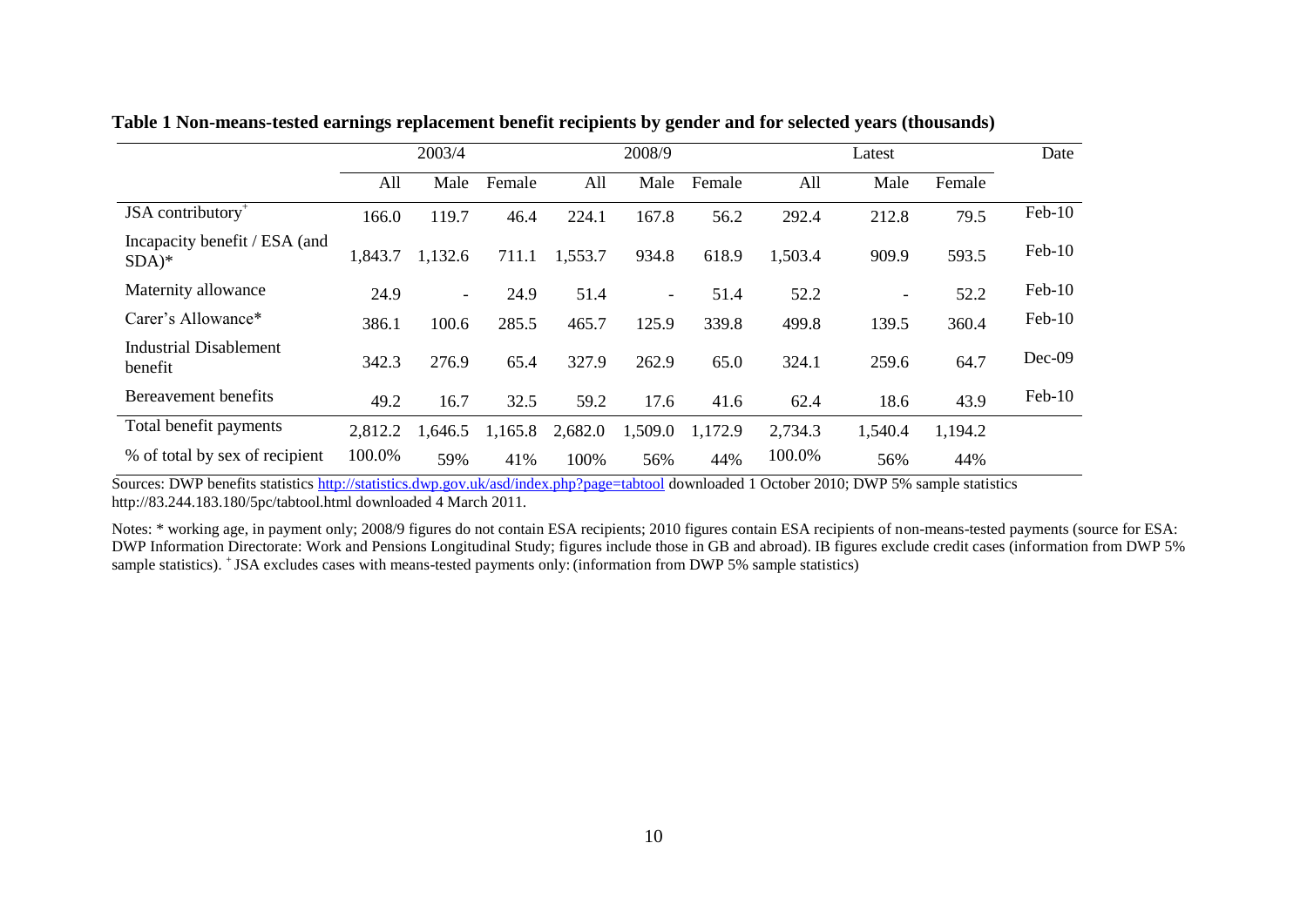This has been repeated in subsequent official documents. Whilst technically correct, this ignores the fact that many couples – in particular those in which women lose their right to non-means-tested benefit – will not get alternative means-tested benefits because the other partner's income is too high (Bennett, 2010), as in previous reforms (Deacon *et al.*, 2007). In the example of the proposal to time-limit contributory ESA for those in the work related activity group, if they lost their jobs through incapacity this would mean they would no longer receive an income as an individual after a year.

It could be argued that the recent policy changes to non-means-tested benefits in the UK run counter to current demographic and social trends. On the one hand, we are being told with increasing urgency that we should be more self-supporting (Lewis and Bennett, 2003) (and the abolition of dependants" additions and derived benefit rights reinforces that message). Yet other changes to contributory benefits which tighten both contribution conditions and behavioural conditionality are affecting those women (as well as men) who are struggling to do just that – ie support themselves - within the constraints of the continuing division of labour between the sexes, and a gendered labour market. And ironically, the more individualised types of (non-means-tested) benefits, which are more likely to encourage both partners in couples to work, and which therefore might be thought more appropriate to the current climate favouring individual self-sufficiency, are being downgraded, in favour of jointly assessed benefits which inevitably lessen the incentive for individuals to be selfsupporting.

## **4. The importance of non-means-tested earnings replacement benefits for household, family and individual income**

Below we use policy simulation to explore the effects of abolishing all non-means-tested earnings replacement benefits for people of working age and letting the means-tested system fill some of the gap. Of course, outright abolition of these benefits is not on any political agenda. The point here is to draw out the implications of a shift away from non-means-tested earnings replacement benefits for individual adults towards family-assessed means-tested benefits and tax credits.

In practice, such shifts are likely to be carried out in a piecemeal way, as we have seen from the recent history described above. Analysis of each stage will play an important role in understanding the effects. For example, in relation to the recent proposal to time-limit to one year receipt of contributory ESA for those in the work related activity group from April 2012, the National Association of Welfare Rights Advisers estimated that up to 400,000 people could see benefits cut or lost altogether. The government estimated that 60% of those who lose ESA will be able to claim some means-tested ESA; this means that 40% will not.<sup>13</sup>

But it is also important to understand the 'big picture' implications of such a shift, taken all together. We make use of POLIMOD, based on Family Resources Survey data (see Appendix), and take as our starting point the 2008/09 UK tax/benefit system. The benefits abolished in our simulations are those listed in Table 1, i.e. JSA (contributory), Incapacity

 $13$ <sup>13</sup> House of Commons *Hansard*, Written Answers 19 November 2010, cols. 908-909W. See also Kennedy (2010).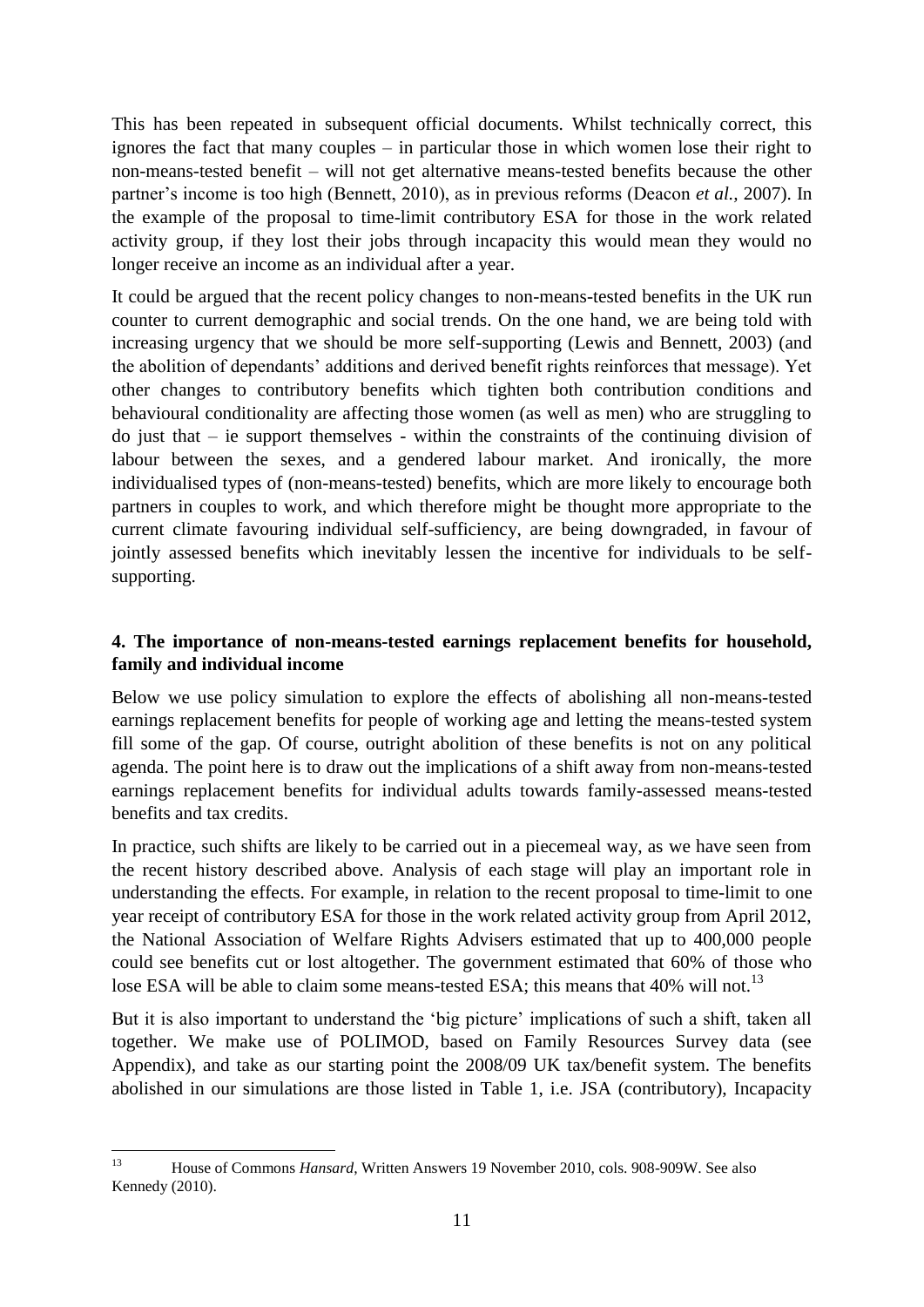Benefit,<sup>14</sup> Maternity Allowance, Severe Disablement Allowance, Carer's Allowance, Industrial Disablement Benefit and Bereavement Benefits. Potentially compensating for the loss in family income are increased entitlements to JSA (income-tested), Income Support, Child Tax Credit, Working Tax Credit, Housing Benefit and Council Tax Benefit.

Table 2 shows that budgetary savings of £10.5bn per year would result from abolishing nonmeans-tested earnings replacement benefits entirely, according to POLIMOD. This estimate compares quite well with the total expenditure on these benefits in 2008/09, which was £11.3bn according to DWP statistics (see Appendix, Table A1). The underestimate is partly due to a certain amount of under-reporting of receipt of benefits by respondents to the Family Resources Survey (FRS), on which POLIMOD is based, combined with the fact that we use data from 2003/04, updated for changes in prices and incomes but not for changes in population characteristics. Numbers on contributory JSA in particular have risen between 2003/04 and 2008/09 (see Table 1) and spending in real terms has risen by 26% (DWP expenditure statistics – see Table A1 in the Appendix).

| £bn per year in $2008/09$ prices          | Incomplete take-up |            | Full take-up |            |  |
|-------------------------------------------|--------------------|------------|--------------|------------|--|
|                                           | Scenario A         | Scenario B | Scenario A   | Scenario B |  |
| Abolition of income replacement benefits  | 10.514             | 10.514     | 10.514       | 10.514     |  |
| Increase in means-tested benefits/credits | $-4.503$           | $-5.105$   | $-5.561$     | $-6.299$   |  |
| Reduction in income tax                   | $-0.191$           | $-0.191$   | $-0.191$     | $-0.191$   |  |
| Net budgetary saving                      | 5.819              | 5.218      | 4.762        | 4.023      |  |

#### **Table 2 Budgetary effects**

Scenario A: Without passported premia. Scenario B: With passported premia

Source: POLIMOD using Family Resources Survey data

According to the FRS (and POLIMOD), 6.3% of working age people would be affected by the abolition of these benefits. Equal proportions of men and women would be affected, which is a somewhat higher proportion of women recipients than that implied by DWP statistics.<sup>15</sup>

The reduction in non-means-tested benefit spending would be offset to some extent by the rising cost of the means-tested system. The size of this effect depends on the assumptions made about how means-tested benefits would be adjusted on the abolition of some nonmeans-tested benefits. In particular, entitlement to premia (additional payments) within the Income Support system can currently be established by receipt of certain non-means-tested

 $14$ <sup>14</sup> Our data refer to a period before the replacement of Incapacity Benefit (IB) by Employment and Support Allowance (ESA).

<sup>15</sup> This is mainly because Table 1 counts receipt of each benefit, whereas the POLIMOD analysis counts receipt of any benefit (some beneficiaries receive more than one benefit). Counting each benefit using the FRS gives rise to a ratio of 54:46, which is close to that shown in Table 1. The remaining discrepancy is likely to be due to under-reporting of benefit receipt in the FRS.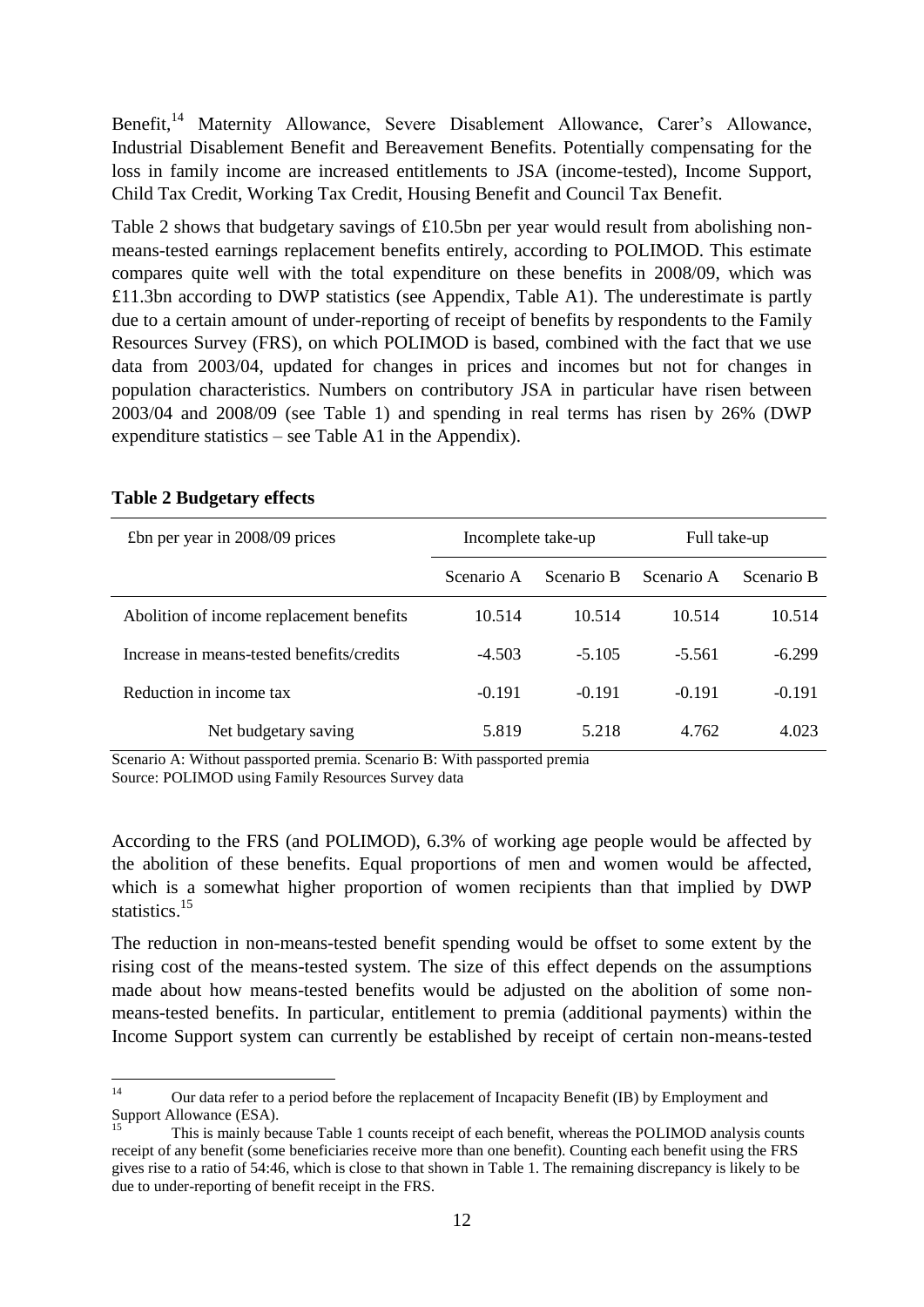benefits. One possibility is that these means-tested premia are effectively abolished along with the corresponding non-means-tested benefit. A second possibility is that the premia would be retained, with eligibility established in some other way. We explore both possibilities, referred to here as scenario A (without premia) and scenario B (with premia retained). In Table 2 under scenario B (which we use throughout as the central assumption), means-tested benefits rise to fill about half the gap left by income replacement benefits, at a cost of £5.1bn. Without premia, the extent of compensation by means-tested benefits and tax credits is less, and the cost is lower, at £4.5bn.

These estimates assume that take-up of means-tested benefits remains incomplete and that the take-up rate remains unchanged after the abolition of non-means-tested earnings replacement benefits (see the Appendix for more information about these assumptions). However, it is quite likely that take-up would increase if the only available support was via the means-tested system. We also show the effects assuming full take-up both before and after abolition of non-means-tested earnings replacement benefits (columns 3 and 4 of Table 2). The cost of increased means-tested benefits is then 22% higher than under the incomplete take-up assumption.<sup>16</sup>

There is also a modest reduction in the amount of income tax that would be collected (£0.19bn), because some of the benefits being (hypothetically) abolished are taxable. Overall, there would be a net budgetary saving of £5.22bn per year under scenario B with incomplete take-up. This would be £0.6bn higher if passported premia were lost from Income Support (scenario A), and £1.2bn lower if take-up of means-tested benefits were complete. It is interesting to note that this cost is lower, even in nominal terms, than that shown for a similar analysis of the tax/benefit system for October 1999 (Sutherland, 2000). Then, the net revenue gain under the partial take-up assumption was £7.58bn, or 30%, greater than the 2008/09 estimate shown in Table 2. This is a quantitative measure of how much less significant the individual non-means-tested earnings replacement benefit system is today compared with nearly a decade ago. Its reduced role in aggregate can be explained by a number of factors, including a less generous earnings replacement system and lower coverage of that system, as explained in section 3 above.

We evaluate the effects on personal incomes at three levels. First, we do this in terms of *household* income, which is consistent with the unit of analysis used in poverty measurement, $17$  and the appropriate unit to adopt if one wishes to ignore within household inequalities. In this analysis, we consider the population as a whole, including people over working age (who may be sharing households with people affected by the loss of non-meanstested earnings replacement benefits). Secondly, we focus on *family units* (or "benefit units") in which all adults are of working age (assumed to be under age 60 for women and 65 for men). Sutherland (2000) carried out a similar analysis at this level and suggested that withincouple effects might indicate gender differences in the impact of this policy change and that it was important to look at the implications for the *individual income* of the partners of

 $16$ <sup>16</sup> If abolishing earnings replacement benefits had the effect of increasing take-up rates then the additional cost of means-tested benefits would be higher still. This scenario is not modelled because it would require an assumption about how much take-up would improve by.

<sup>17</sup> For example, in the annual *Households Below Average Income* figures published by the Department for Work and Pensions.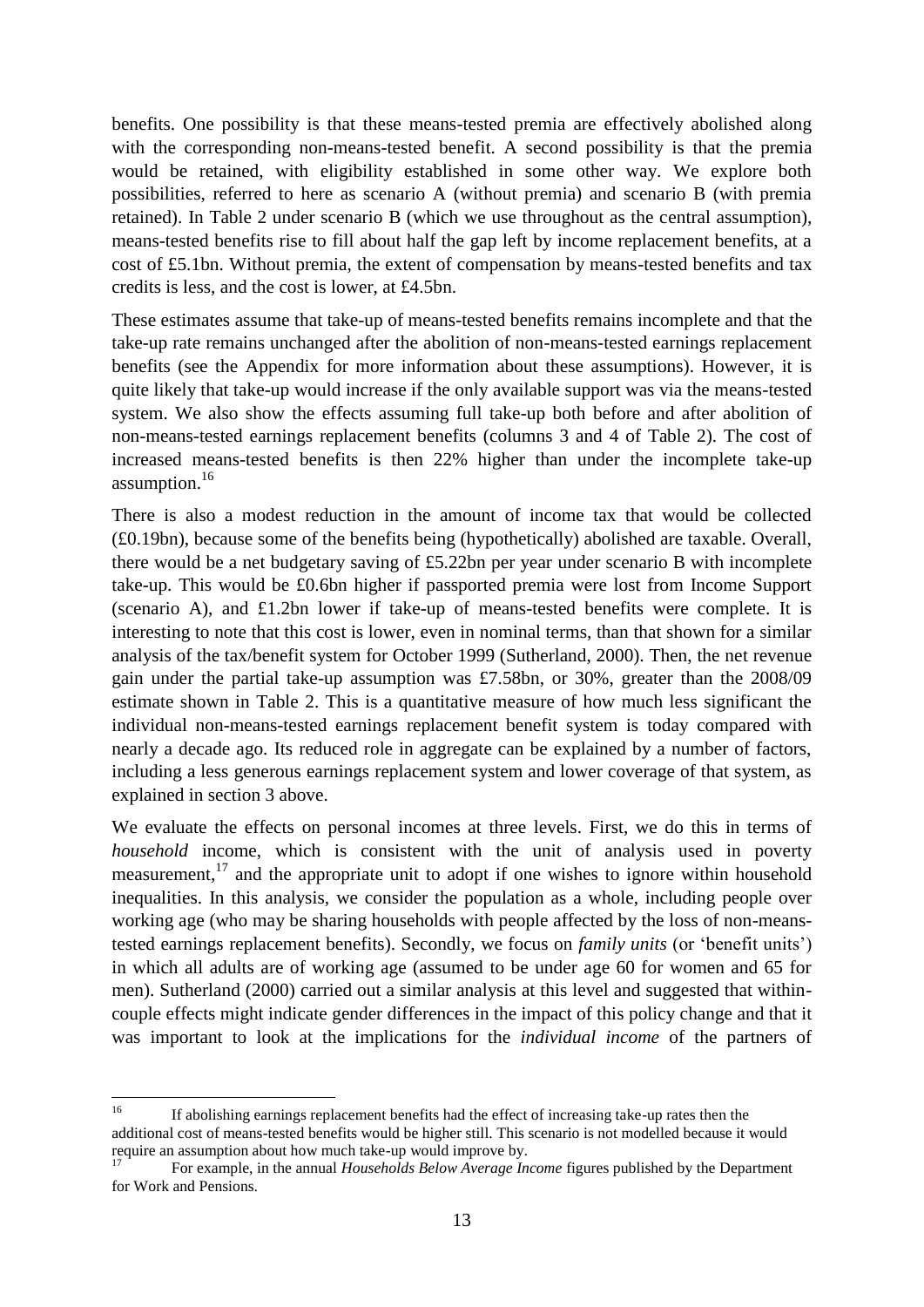employed people. Here, we attempt to do just that and consider both the effects on single men and women and the within-couple effects on men and women in those couples affected.

#### *Households*

The budgetary saving shown in Table 2 translates directly into reductions in household income. As Table 3 shows, 9.3% of all households would be affected by the abolition of working age non-means-tested earnings replacement benefits. Some would be fully compensated by the means-tested system (2.8% of all households under scenario B, with incomplete take-up).

## **Table 3 Household effects**

|                                            | Incomplete take-up |            | Full take-up |            |  |
|--------------------------------------------|--------------------|------------|--------------|------------|--|
|                                            | Scenario A         | Scenario B | Scenario A   | Scenario B |  |
| Percentage of all households affected      | 9.25               | 9.25       | 9.25         | 9.25       |  |
| Percentage of all households losing income | 7.52               | 6.52       | 7.34         | 6.21       |  |

Scenario A: Without passported premia. Scenario B: With passported premia Source: POLIMOD using Family Resources Survey data

Figure 1 shows the proportion of all households affected by household income decile group, indicating what proportion of the income lost from non-means-tested earnings replacement benefits is compensated fully, partially or not at all by the means-tested benefits system.

**Figure 1 Percentage of all households with non-means-tested earnings replacement benefits: extent of compensation by the means-tested system for loss of these benefits by** 



Household income decile group

Source: POLIMOD using Family Resources Survey data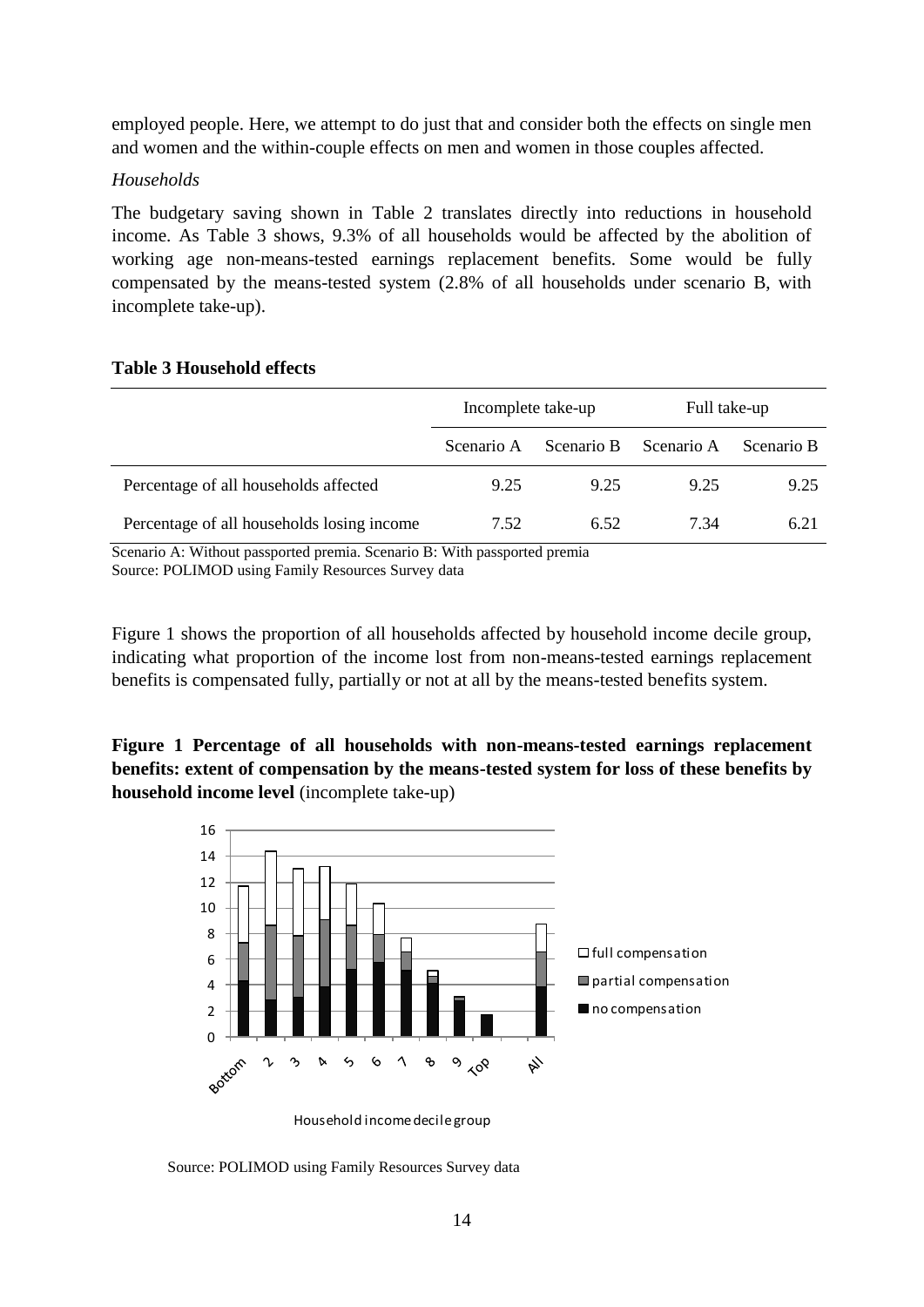Not surprisingly, recipients of earnings replacement benefits tend to be concentrated in middle- and low-income households. Such cases are also more likely than people in higherincome households to be compensated or partially compensated by the means-tested system (white and grey sections of the bars), although this is by no means uniformly the case: some people in the lowest household income groups would not be compensated at all (black sections of the bars). These are people not taking up means-tested benefits and those who are not entitled, perhaps due to the capital test. At the other extreme, a few with above median household incomes would be fully compensated. These are cases of benefit recipients sharing households with other family units whose income and capital are not taken into account in the means test; an example might be a young unemployed person living with their better-off parents.

Lack of full compensation at low- to middle-income levels has consequences for the risk of poverty for people in those households affected. Using a fixed poverty threshold of 60% of median equivalised household income, under scenario B with incomplete take-up poverty rates would rise by 8 percentage points for the group affected (from 23.3% to 31.3%), and the increase is 5 percentage points for children in households affected (from 23.1% to 28.2%). This would imply an increase in the overall poverty rate, and the child poverty rate, of less than 1 percentage point in each case. One particular group faces a particularly large increase in their poverty rate: those in one-earner couples affected by the loss of non-means-tested benefit would see their poverty rate more than double, from 7.2% to 17.1%. This demonstrates how significant non-means-tested earnings replacement benefits are to "in-work poverty".

## *Families (benefit units)*

A household level analysis is relevant because it allows us to explore the implications of the shift to means testing for the working age population for the income distribution as a whole, and for poverty risk, using established measures. However, an analysis at the level of the units used to assess means-tested benefits and tax credits ('family' or 'benefit' units) allows us to focus more precisely on the effects of such changes. We also limit our analysis to benefit units where all adults are aged below the 2008/09 pension age (60 for women and 65 for men).

On this basis, 8.9% of working age family units would be affected by the loss of non-meanstested earnings replacement benefits; and under scenario B, with partial take-up of meanstested benefits, one third of them would be fully compensated and two thirds would lose. The effects over the working age family unit income distribution are shown in Figure 2. The pattern is similar to that shown for all households in Figure 1, except that the prevalence of receipt of non-means-tested earnings replacement benefits is highest in the lower-middle part of the distribution (decile groups 3 to 5), rather than right at the bottom. Full compensation is also more likely in decile groups 2 to 4 than it is in the bottom decile group. This is partly due to those assumed to be not taking up their means-tested benefit entitlements and Figure 3, which shows the same information as Figure 2 but with full take-up, confirms that this is part of the explanation. However, it also shows how the means-tested benefit system fails to fully compensate half of those affected by the loss of non-means-tested earnings replacement benefits even in the bottom decile group, as well as in the bottom 30% as a whole.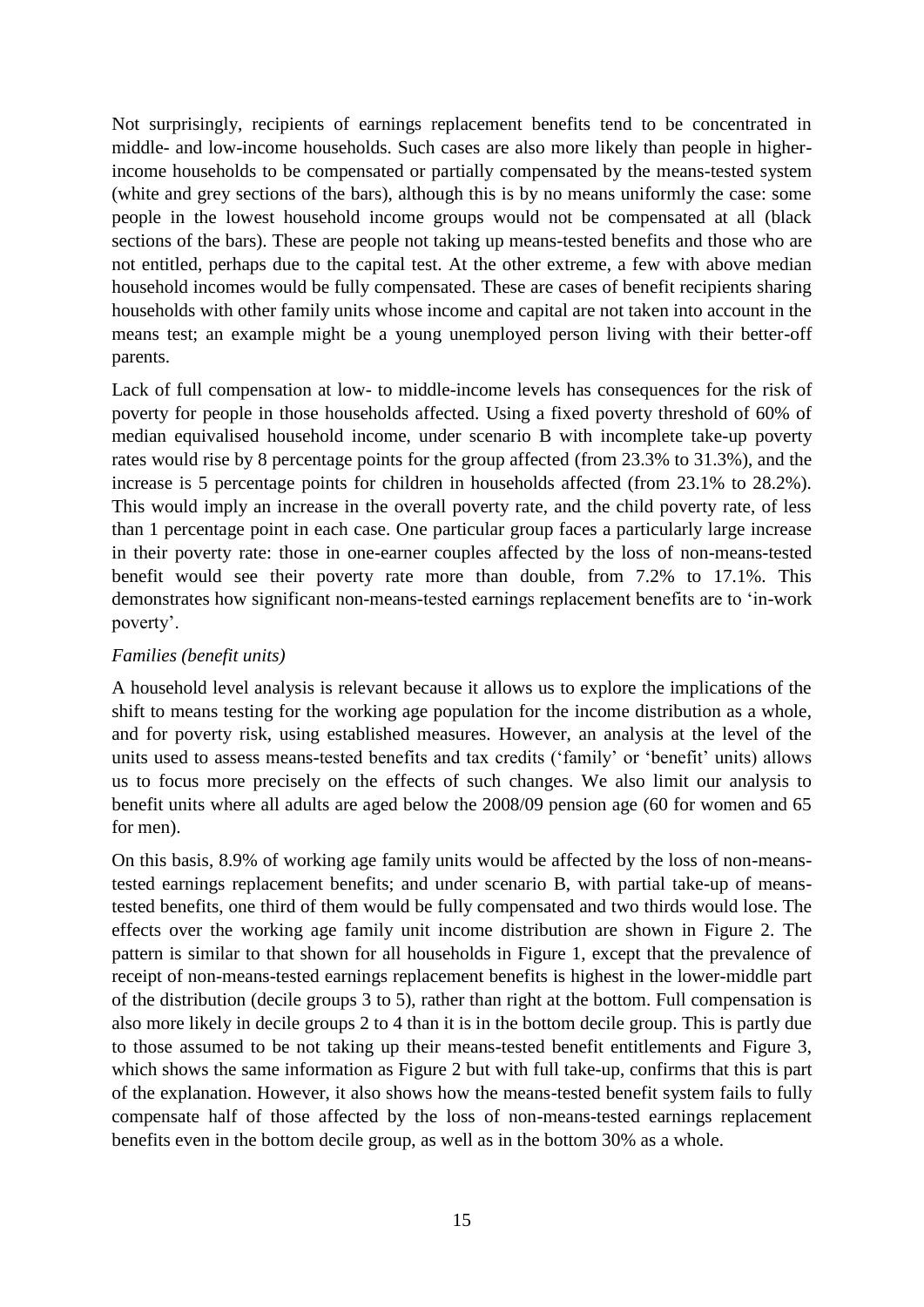# **Figure 2 Percentage of all family units with non-means-tested earnings replacement benefits: extent of compensation by the means-tested system for loss of these benefits by family income level** (incomplete take-up)



Working age family income decile group

Source: POLIMOD using Family Resources Survey data

**Figure 3 Percentage of all family units with non-means-tested earnings replacement benefits: extent of compensation by the means-tested system for loss of these benefits by** 

![](_page_20_Figure_5.jpeg)

Working age family income decile group

Source: POLIMOD using Family Resources Survey data

As well as counting the losers, it is important to measure the size of the loss, both in absolute terms and as a proportion of income. Figures 4 and 5 show this, using the original income level of the family (ie while still receiving non-means-tested earnings replacement benefits). Assuming some non-take-up, Figure 4 shows how the average absolute loss (right-hand axis) is larger for higher-income families (it is nearly £80 per week for the few families in the top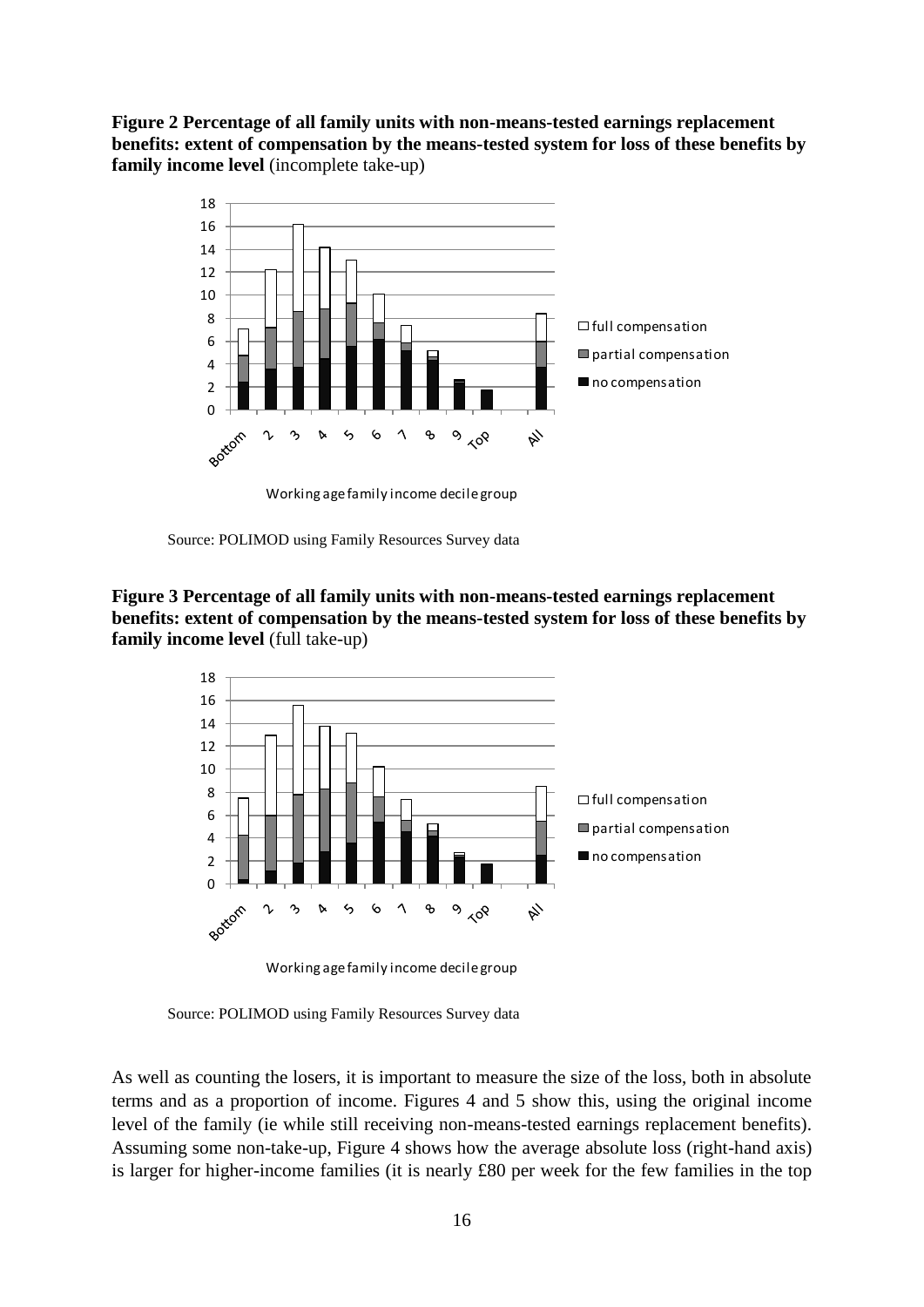decile group who are affected). However, in proportional terms (left-hand axis), the loss is very high for those on the lowest incomes: 30% in the bottom decile group. This is largely due to the assumption that this loss would not trigger an increase in take-up by those entitled to means-tested benefits. As Figure 5, which assumes full take-up, shows, the proportional reduction in income is around 10% if all entitlements are received. The size of the average proportional loss is similar across income levels, corresponding to an absolute loss that is on average much larger for better-off families.

![](_page_21_Figure_1.jpeg)

![](_page_21_Figure_2.jpeg)

Source: POLIMOD using Family Resources Survey data

**Figure 5 Average absolute and proportional loss in income by level of family income** (full take-up)

![](_page_21_Figure_5.jpeg)

Source: POLIMOD using Family Resources Survey data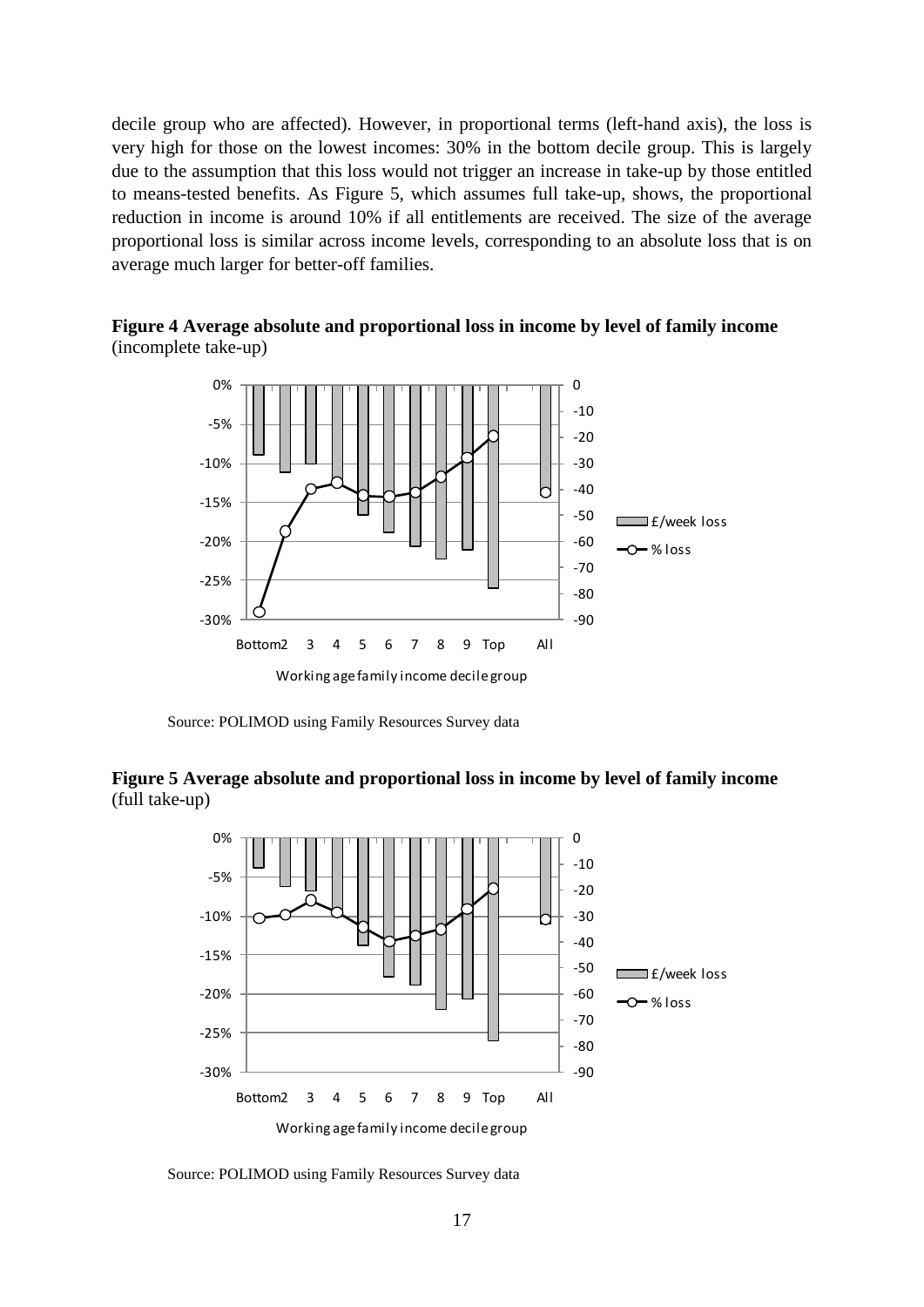The extent of compensation by the means-tested benefits system depends to a large degree on the amount of other income received by the family unit. In the case of couples, this other income may be received by the partner (see the next section). In the case of single people, this depends only on their own income (and capital) from other sources. Figure 6 shows how the family unit income distribution that we have considered so far is made up in terms of composition by singles (men and women) and couples.<sup>18</sup> More than  $60\%$  of working age people live in couples. This proportion is higher at higher equivalised family income levels and only in the bottom 20% of family incomes do single people outnumber people in couples. Numbers of single men are somewhat larger than numbers of single women in the relevant age groups (adults under 65 and 60 respectively). In particular, there are considerably more single men than single women in the bottom three income decile groups.

![](_page_22_Figure_1.jpeg)

#### **Figure 6: Composition of family units by income level (%)**

Source: POLIMOD using Family Resources Survey data

This compositional feature is reflected in the ways in which removing non-means-tested earnings replacement benefits affects single men and women, as shown in Figure 7. Under both the incomplete and full take-up assumptions, more single men than single women are fully compensated by the means-tested system. This reflects the fact that on average single women in receipt of non-means-tested earnings replacement benefits tend to have access to other sources of income to a greater extent than single men. Figure 7 also shows how couples are less likely to be fully compensated than single people, due to the effect of the other partner's income. Exploring this outcome, and whether there is a within-couple gender dimension to it, is the topic of the next section.

<sup>18</sup> <sup>18</sup> Here, all couples are male-female couples. Same sex couples are treated as single people (of whichever sex) in this analysis because this is how they are treated in the data - and how they would have been treated by the UK benefit system until 2004.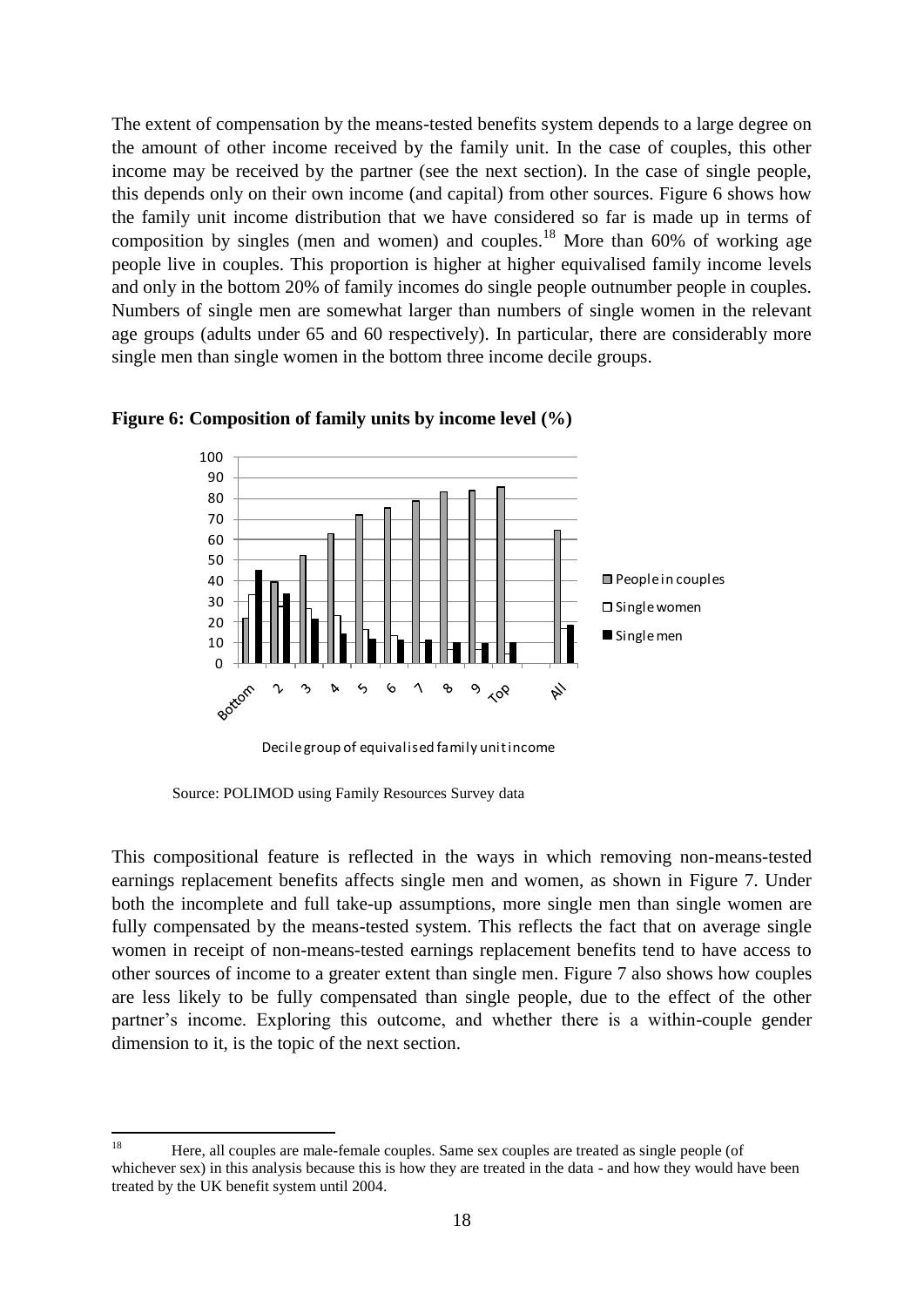## **Figure 7 Family units with non-means-tested earnings replacement benefits: extent of compensation by the means-tested system for loss of these benefits by family type and benefit take-up assumption**

![](_page_23_Figure_1.jpeg)

Source: POLIMOD using Family Resources Survey data

## *Individuals in couples*

In analysing the individual incomes of men and women within couples, we take a similar approach to that of the NEP report, discussed above, but making somewhat different assumptions about the incidence of benefits within the household, and including Housing Benefit and Council Tax Benefit in the calculation of income (see the Appendix). As with the NEP calculations, we assume that any earnings, investment income and individual benefits to which individuals are entitled are the income of the person concerned. On the other hand, all means-tested benefits and tax credits, together with Child Benefit, are assumed to be allocated half each to the two members of the couple, whoever receives them, on the basis that they are for the benefit of the family as a whole. The NEP calculations instead allocate these income components to the person recorded in the survey data as the recipient.

These two assumptions are both arbitrary and simple. They have distinct implications for the interpretation of the results of any analysis. On the one hand, the NEP analysis implicitly assumes that receiving the payment implies some ownership and (as explained above) greater control over the allocation of this income. On the other hand, our method involves accepting the assumption that the benefits intended for the family unit are shared by it. Thus it is likely that the within-couple inequality identified in our analysis is less than if means-tested benefits are not in fact shared equally. Therefore, on our assumption, on the loss of an individual nonmeans-tested earnings replacement benefit the former recipient of that benefit may be compensated by half of any consequential increase in means-tested benefit. The partner would 'gain' half of the increase in the couple's means-tested entitlement. Thus, even where the couple as a unit is fully compensated, there will be a gainer and a loser within the couple, using these assumptions. If both partners lose some non-means-tested earnings replacement benefit, they may or may not be compensated as a couple, or in terms of their individual income, through means-tested benefit income. Of course it would be mistaken to interpret the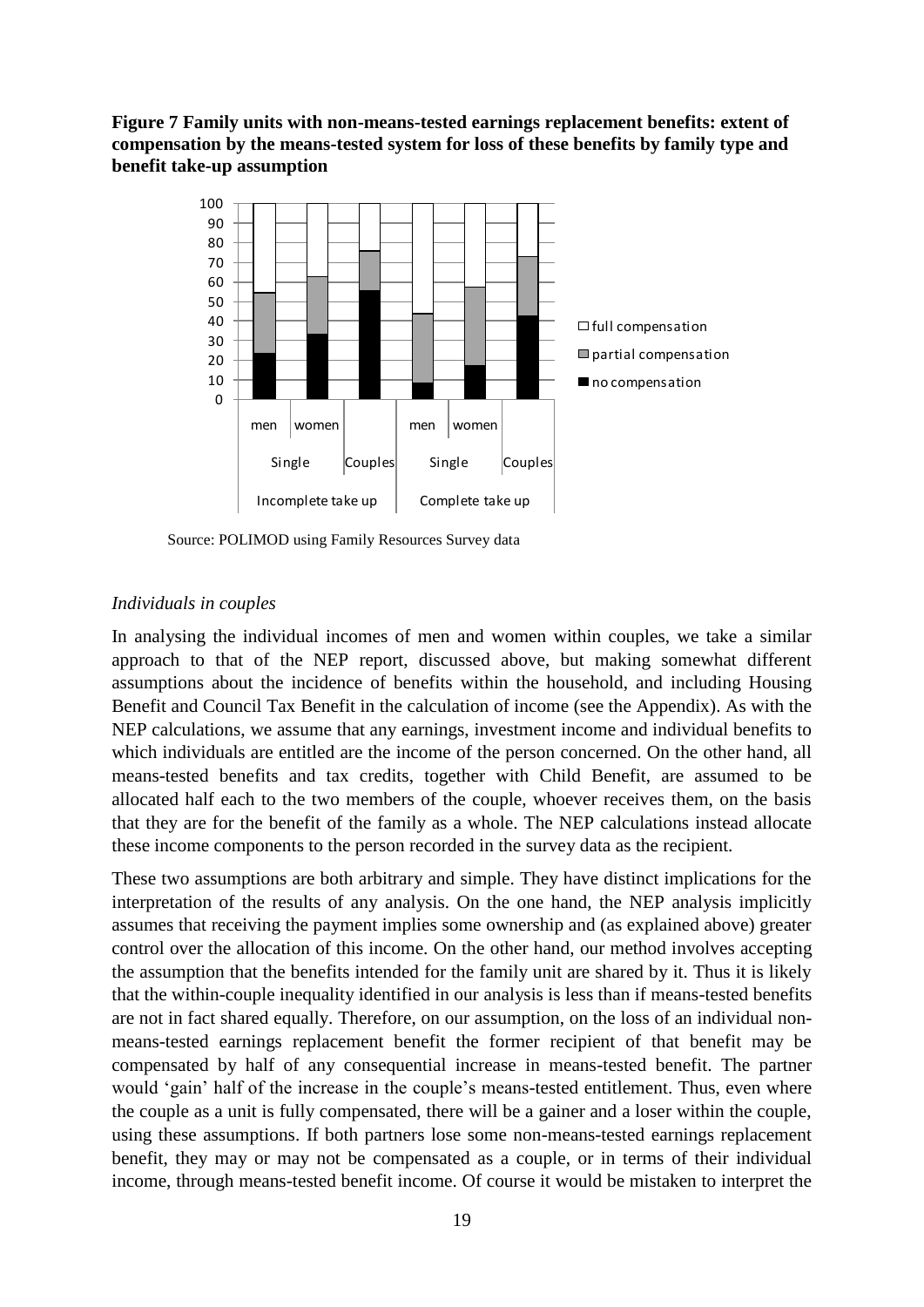'gain' of (say) a woman whose partner lost an individual non-means-tested earnings replacement benefit and moved on to means-tested benefit (which is assumed to be shared) as a gain in any meaningful sense: it simply serves to illustrate the extent of the shift from individual to couple-based entitlements.

The particular issue we focus on is the extent to which the income of partners prevents or limits compensation for the loss of the non-means-tested benefit through the means-tested system, and whether there are within-couple differences by gender. The analysis focuses only on couples affected by the loss of individual non-means-tested earnings replacement benefits (1,229 sample couples, representing 1.027 million UK couples).

First, Table 4 shows that for 12.5% of couples affected, both the man and the woman lose some individual non-means-tested earnings replacement benefit. Almost the same proportions of the remainder are affected by the woman"s loss of benefit as are affected by the man"s loss. However (not shown in the Table), the average value of the lost benefit is somewhat higher for the man  $(\text{\pounds}89.54 \text{ per week in } 2008/09 \text{ prices})$  than for the woman  $(\text{\pounds}75.45)$ ; and this represents on average a higher percentage of the woman"s individual income (57%) than the man"s loss represents for men (51%). This is because, although equal numbers of men and women are in receipt of individual non-means-tested earnings replacement benefits, the value of these benefits is on average higher for men within couples and men on average have higher individual incomes overall.

| At couple level:                                       | Man loses ERB | Woman loses ERB | <b>Both lose ERB</b> | Total |  |  |  |  |
|--------------------------------------------------------|---------------|-----------------|----------------------|-------|--|--|--|--|
| % of couples by level of compensation                  |               |                 |                      |       |  |  |  |  |
| Not compensated                                        | 37.0          | 58.4            | 9.8                  | 43.0  |  |  |  |  |
| Fully compensated                                      | 32.0          | 14.7            | 53.6                 | 27.1  |  |  |  |  |
| Partially compensated                                  | 31.0          | 26.9            | 36.6                 | 29.9  |  |  |  |  |
| Total                                                  | 100           | 100             | 100                  | 100   |  |  |  |  |
| % of couples by who loses earnings replacement benefit |               |                 |                      |       |  |  |  |  |
| Not compensated                                        | 37.6          | 59.6            | 2.8                  | 100   |  |  |  |  |
| Fully compensated                                      | 51.5          | 23.8            | 24.7                 | 100   |  |  |  |  |
| Partially compensated                                  | 45.2          | 39.5            | 15.3                 | 100   |  |  |  |  |
| All                                                    | 43.6          | 43.9            | 12.5                 | 100   |  |  |  |  |

**Table 4 Couples of working age with loss of non-means-tested earnings replacement benefits (ERBs) and extent of couple-level compensation (full take-up)**

Source: POLIMOD using Family Resources Survey data

Table 4 also shows how women losing benefit are more likely (60%) than men losing benefit (38%) to be in couples not compensated at all, reflecting the higher income of men partnered with women on benefit than the income of women with male partners on benefit. The estimates in Figure 3 assume full take-up of means-tested benefits. The aim is to show the implications of the *intended* effects of the benefit system, rather than to predict what would happen to individual incomes within the household in the event of non-means-tested earnings replacement benefits being abolished. We know too little about how take-up behaviour relates to income (or other inequalities) within the household to do more than draw out the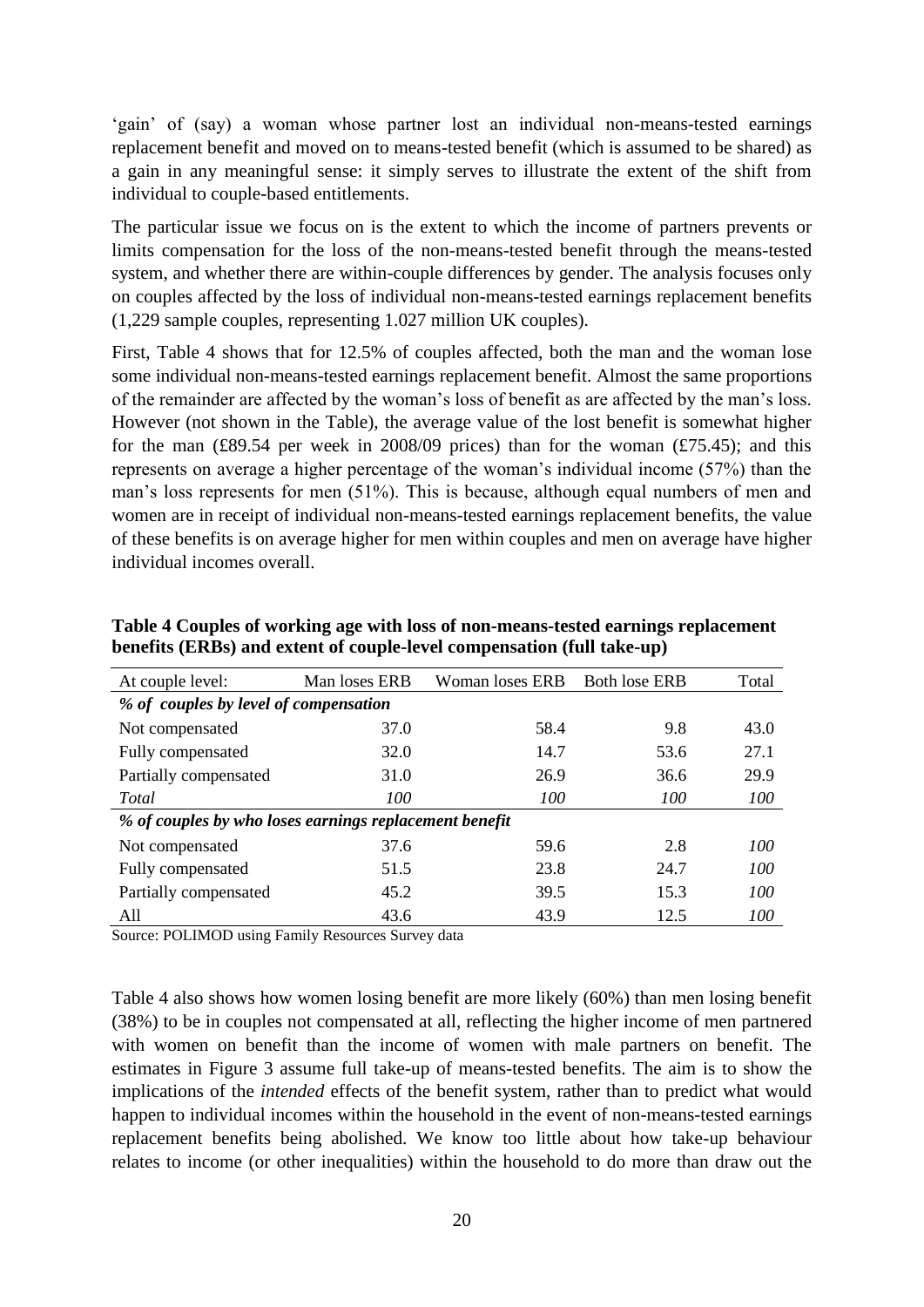implications of the mechanisms in place. Figure 8 summarises the numbers affected, with and without full take-up, graphically.<sup>19</sup>

![](_page_25_Figure_1.jpeg)

## **Figure 8 Couples with non-means-tested earnings replacement benefits: extent of compensation by the means-tested system for loss of these benefits by recipient(s) and benefit take-up assumption**

Source: POLIMOD using Family Resources Survey data

The results in the top panel of Table 5 (also assuming full take-up) show the average income changes for each of the groups. The bottom right-hand cells show how women in the affected group of couples as a whole "lose" less in absolute terms than men (£20.77 compared with £28.56 per week). This is a reflection of our assumption of equal sharing of couple-based entitlements, combined with the fact that on average men"s non-means-tested earnings replacement benefits are higher than women"s. Looking at what happens to the different groups serves to illustrate the various mechanisms that operate.

First, among couples with no compensation through means-tested benefits, women lose considerably more than men on average (£49.77 per week, compared with £30.11). This is because of the high proportion of couples with women rather than men in receipt of nonmeans-tested earnings replacement benefits in this group. Men partnered with women on these benefits tend to have higher other incomes than women partnered with men on the same kind of benefits.

Secondly, for those couples compensated partially or in full, the amount lost by men tends to be higher than the amount lost by women. This is illustrated by the figures for the couples where both lose earnings replacement benefits and there is full (couple level) compensation through means-tested payments. Women in these couples "gain" a little on average and men 'lose' a little on average, according to our calculations. Women gain more from their share of

 $19$ Appendix Tables A2 and A3 show calculations based on the incomplete take-up assumption, equivalent to those presented in Tables 3 and 4.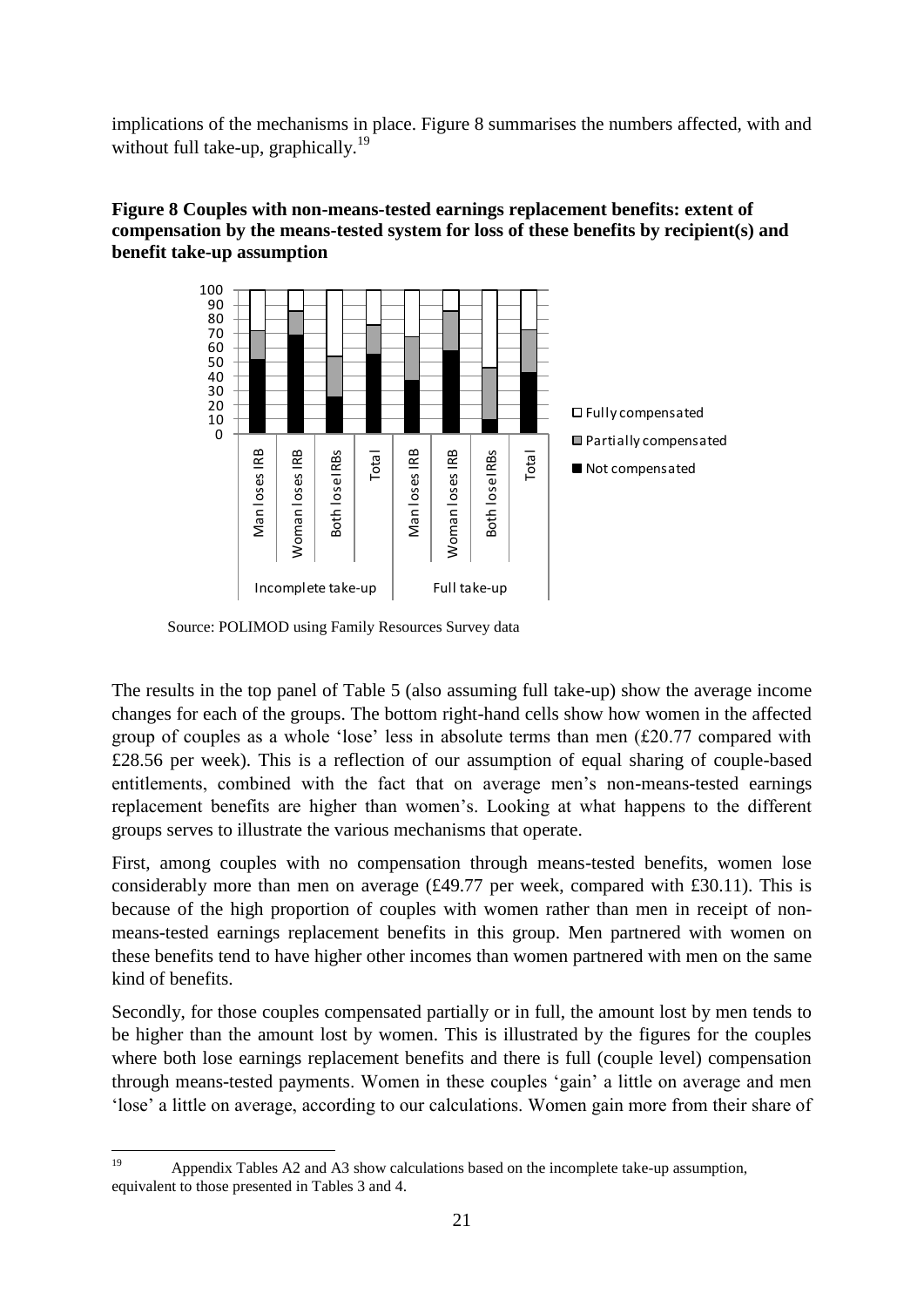means-tested benefits than they lose from the loss of non-means-tested earnings replacement benefits – but this arises simply because their earnings replacement benefits are on average lower. A similar effect is shown for those partially compensated.

| Table 5 Average individual 'gains' and 'losses' from the shift to means testing by extent |
|-------------------------------------------------------------------------------------------|
| of couple-level compensation and by who loses non-means-tested earnings replacement       |
| <b>benefit (ERB)</b> (full take-up)                                                       |

|                                      | Man loses ERB |       | Woman loses<br><b>ERB</b> |          | <b>Both lose ERB</b> |          | All couples |          |
|--------------------------------------|---------------|-------|---------------------------|----------|----------------------|----------|-------------|----------|
|                                      | Man           | Woman | Man                       | Woman    | Man                  | Woman    | Man         | Woman    |
| Absolute change in income £ per week |               |       |                           |          |                      |          |             |          |
| Not compensated                      | $-75.23$      | 0.00  | 0.00                      | $-79.66$ | $-65.01$             | $-81.34$ | $-30.11$    | $-49.77$ |
| Fully compensated                    | $-46.56$      | 47.56 | 38.15                     | $-37.59$ | $-6.93$              | 8.21     | $-16.64$    | 17.60    |
| Partially compensated                | $-79.15$      | 27.00 | 11.01                     | $-60.09$ | $-37.14$             | $-15.63$ | $-37.13$    | $-13.89$ |
| All                                  | $-67.27$      | 23.59 | 8.57                      | $-68.21$ | $-23.66$             | $-9.25$  | $-28.56$    | $-20.77$ |
| % change in income                   | $-29.8$       | 0.0   | 0.0                       | $-52.9$  | $-29.1$              | $-48.9$  | $-8.3$      | $-26.0$  |
| Not compensated                      | $-24.0$       | 46.6  | 28.2                      | $-18.8$  | $-3.7$               | 5.3      | $-9.3$      | 12.7     |
| Fully compensated                    | $-44.0$       | 22.0  | 4.5                       | $-40.7$  | $-22.2$              | $-11.7$  | $-18.2$     | $-10.4$  |
| Partially compensated                | $-31.8$       | 14.2  | 2.5                       | $-43.4$  | $-12.9$              | $-6.3$   | $-10.8$     | $-13.0$  |
| All                                  | $-29.8$       | 0.0   | 0.0                       | $-52.9$  | $-29.1$              | $-48.9$  | $-8.3$      | $-26.0$  |

Source: POLIMOD using Family Resources Survey data

Thirdly, as shown in the bottom panel of Table 5, while the absolute loss for women may be somewhat smaller than that for men (across the whole group of couples), as a proportion of their individual income it is significantly larger: 26.0%, compared with 8.3% for men.

*Summary of main points*

- Individual non-means-tested earnings replacement benefits are less important to household incomes than they were ten years ago*,* our policy analysis above suggests why this might be the case.
- 9.3% of households, 8.9% of working age family units and 6.3% of working age people (a similar percentage of men and women) would be affected by abolition of these benefits.
- Depending on the way in which this was done, and the assumption made about takeup of means-tested benefits and tax credits, about one third of family units would receive no compensation through increases in such means-tested payments, one third would be fully compensated and one third would be partially compensated.
- Poverty rates would rise by around one percentage point; the risk of poverty among people in households currently receiving non-means-tested earnings replacement benefits would rise by 9-10 percentage points if they were abolished entirely. Although not primarily intended to protect against poverty, non-means-tested earnings replacement benefits clearly do play an important role in this respect*.* Furthermore,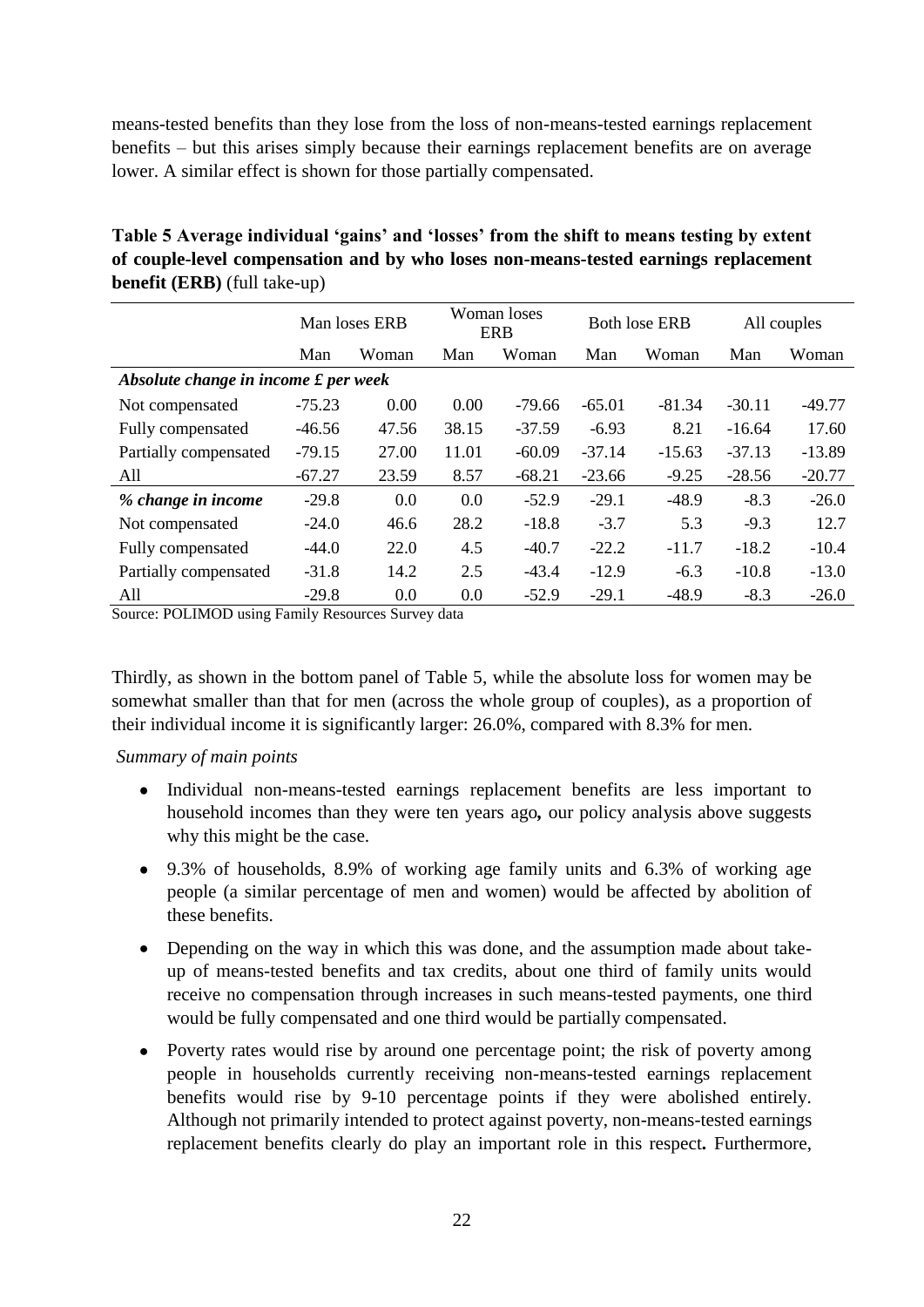despite its "targeted" nature, the means-tested system does not offer guaranteed protection from poverty.

- Single people are more likely to be compensated through the means-tested system than couples because they are less likely to have substantial other incomes.
- Single men are more likely to be fully compensated than single women: on average, single women in receipt of non-means-tested earnings replacement benefits have higher other incomes than comparable single men.
- Individuals in couples are less likely to be compensated because their partner may have other sources of income.
- Within couples, equal numbers of men and women are in receipt of non-means-tested earnings replacement benefits; but the average value of the benefit is about 20% higher for men.
- In proportional terms, these benefits make up a smaller proportion of men"s incomes  $\bullet$ in couples than they do for women"s incomes (ie not the same outcome as for single men and women).
- Women losing benefit are much more likely than men losing benefit to be in couples who are not compensated at all. This is a reflection of the fact that male partners of women on such benefits have higher other incomes than the female partners of men on these benefits. This is because generally male partners are more likely to be earning (and earning more) than female partners.
- Assuming that means-tested incomes are shared equally within the couple, shifting from non-means-tested to means-tested payments results in women "losing" less in absolute terms than men; but this is mainly a reflection of the fact that women"s nonmeans-tested earnings replacement benefits are on average lower (ie they have less to lose). As a proportion of individual incomes including these income replacement benefits, women in couples lose more than men.

## **5. Implications for 'welfare reform'**

## *Introduction*

Various proposals have been put forward recently to reform existing financial provision for people of working age. Several were summarised in the Government"s consultation document on welfare reform (DWP, 2010a). Some include suggestions about how non-means-tested earnings replacement benefits might be dealt with; and in a few, some of these benefits are restricted or abolished. The Institute for Fiscal Studies, in its 2010 'Green Budget', also tested out various proposals, including the possible time-limiting of contributory IB/ESA (and contributory JSA) and the abolition of  $CA^{20}$  (Brewer *et al.*, 2010). The authors do point out clearly that if CA were abolished (saving a net £0.5bn), claimants could instead claim IS -

 $20$ <sup>20</sup> The IFS authors appear to bracket CA with those non-means-tested benefits intended to help meet additional costs (such as Attendance Allowance and Disability Living Allowance), rather than with other earnings replacement benefits, which is where we would argue it belongs.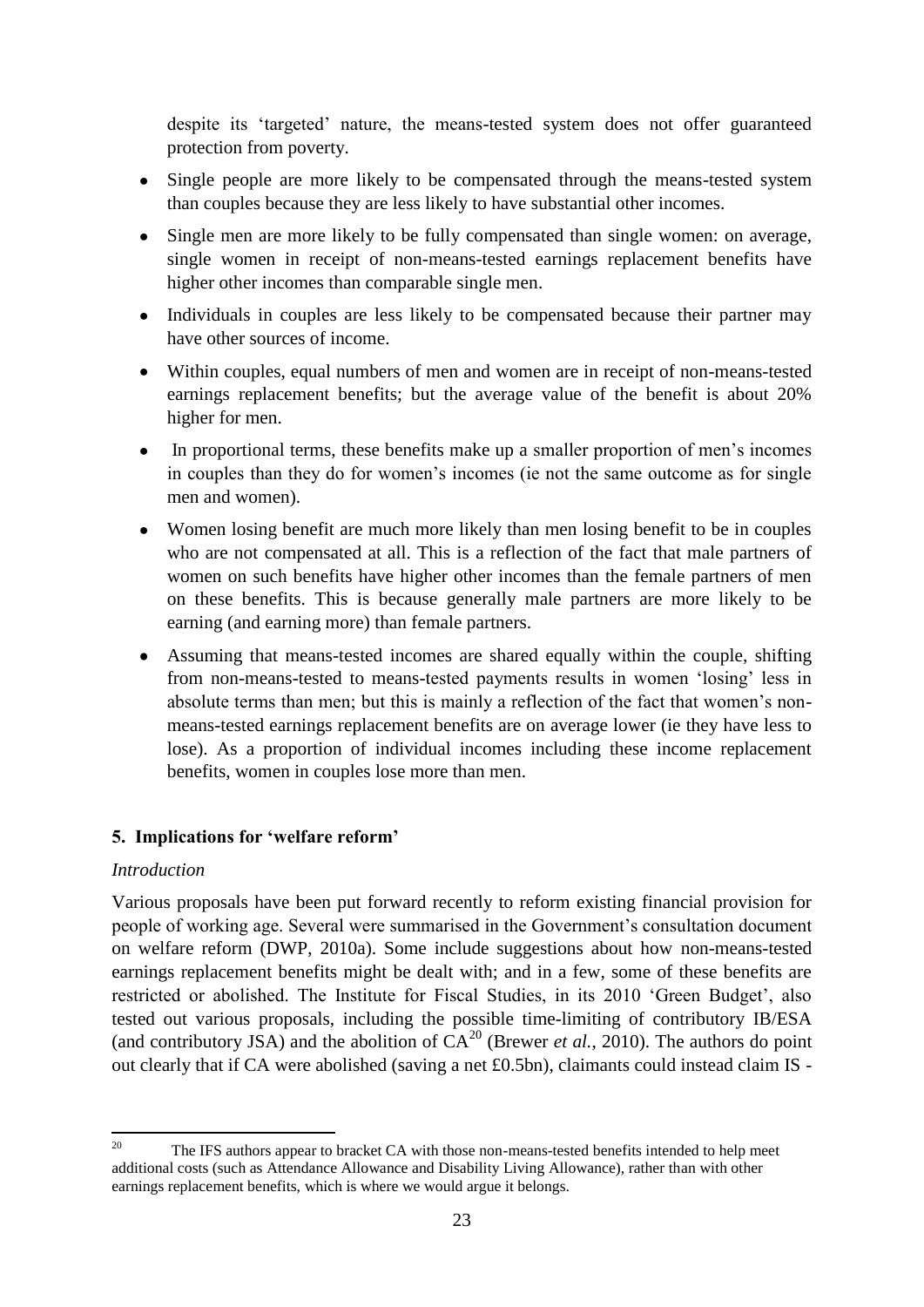but that successful claims would depend on their income and that of their partner. They also state (p. 174) in relation to time-limiting IB/ESA or JSA:

"The losers from these reforms would be recipients of contributory JSA or IB/ESA who also have other private sources of income, or a partner with an income' (p. 174).

(Those with capital of over £16,000 would also lose out.) But they do not attempt any gender analysis of the impact of these cuts similar to the one we carry out above.

The Government in the 2010 spending review proposed the time-limiting of contributory (non-means-tested) ESA for the "work related activity group" to one year. Its own proposals for wider welfare reform (DWP, 2010b) did not suggest the abolition of non-means-tested earnings replacement benefits, but did raise questions about the contributory principle in general and the future of CA. Subsquently it decided to abolish noncontributory non-meanstested ESA for young disabled people. These benefits are therefore very much on the policy agenda at the moment, and we discuss in this section how this is dealt with in some reform proposals. We draw on the analysis in the preceding sections when considering the likely effects of such proposals.

There appears to be a range of different motivating factors behind the reform proposals from various organisations. However, it is striking how little attention is paid in them to either the unit of assessment (individual, family or household) or the eligibility criteria for benefits (via contributions record, category of people or means test). These omissions make a nuanced gender analysis less likely, as attention is directed away from some aspects of benefit entitlement that can have crucial gender implications. This lack of attention is not confined to non-governmental organisations. Statements in government publications have often implied, for example, that all benefits and tax credits are given to households rather than individuals. And government-commissioned evaluations of reforms involving JobSeeker's Allowance claimants do not always differentiate between the contributory and the means-tested elements.

## *Single working age benefit*

The most longstanding proposal of recent years is for a 'single working age benefit' (SWAB) to bring together several earnings replacement benefits for people of working age. This was put forward by Sainsbury and Stanley (2007) and endorsed by the Freud review (2007). In practice, the previous Labour government"s longer-term welfare reform plans envisaged instead the abolition of Income Support, with most working age claimants receiving JSA or ESA (and uncertainty about the position of carers on Income Support).

Sainsbury and Stanley (2007) suggested amalgamating most working age earnings replacement benefits, with a more flexible approach to conditionality. The authors' main model of a SWAB included the abolition of contributory IB/ESA and JSA, with two alternatives, one involving these benefits continuing for 12 weeks before being means-tested, and the other involving an (unclear) 'individualised means test'. Moullin (2007) also included CA in the benefits which would be collapsed into such a single working age benefit.

In a report of an exploratory study of the attitudes of benefit claimants and staff towards a SWAB, Sainsbury and Weston (2010) describe it (p.33) as comprising a basic component and additional components for certain costs. The first "would effectively combine JSA, ESA (and IB), IS and potentially Bereavement Benefits and Carer's Allowance'. There is little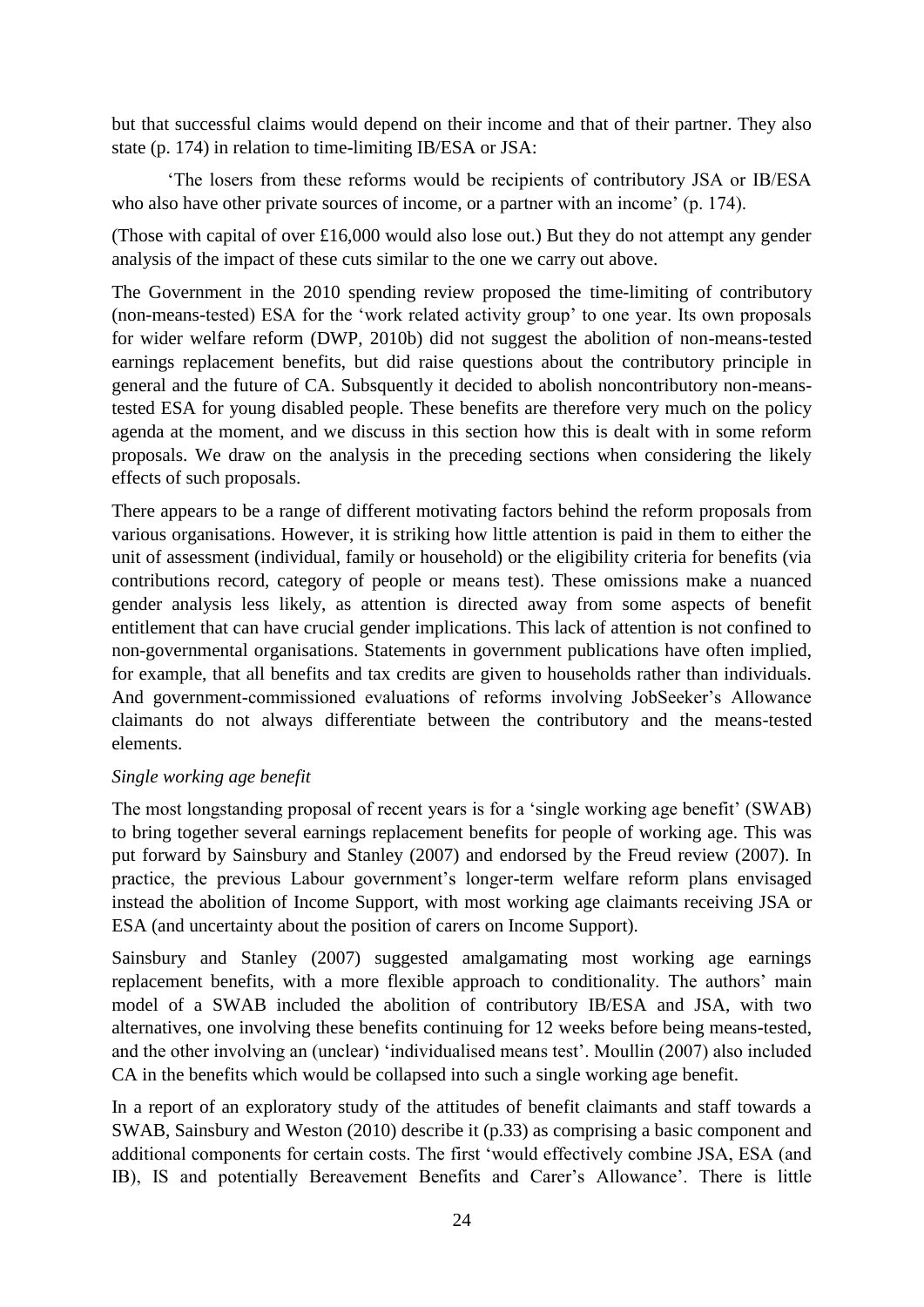discussion of the implications for individuals" access to income in their own right; and the authors do not seem to be aware of the significant implications of their proposals for individuals and families, and the future of the social security system more generally.

## *Mirrlees Review*

Brewer, Saez and Shephard (2008), for the Mirrlees review of the tax system organised by the Institute for Fiscal Studies, suggested amalgamating means-tested benefits (in and out of work) and tax credits into one programme, called 'integrated family support'. This is described as aiming to strengthen work incentives for people on low incomes, increase simplicity and certainty for families and reduce fraud and administration costs. The authors do not discuss what should happen to non-means-tested earnings replacement benefits for people of working age in their reform. They thus ignore the importance of these as sources of independent income for individuals.

## *Individual 'pots' of contributions*

A scheme proposed by Martin (2009) for the Centre for Policy Studies (CPS) does discuss non-means-tested earnings replacement benefits. It includes a hybrid weekly benefit drawing together the contributory and income-based elements of several main benefits/tax credits, as well as recasting CA (Davis and Patterson, 2009). It suggests abolishing contributions – or, instead, making a stronger link between contributions and eligibility, with contributions for individual entitlement (instead of the risk-sharing which currently takes place). This proposal at least acknowledges the value of non-means-tested benefits. But its individualised scheme would disadvantage many women in particular, because of their lower earnings and more interrupted working lives.

## *Dynamic benefits*

The Centre for Social Justice (CSJ, 2009), in putting forward its "dynamic benefits" proposals, claims that "we remove the distinction between contributory and noncontributory [means-tested] working age benefits, and between in work and out of work benefits' (p 267). This certainly suggests that abolition of non-means-tested working age benefits is part of the proposed reform. In general, however, the report ignores their existence. In fact, it only examines a rather narrow part of the benefits system, putting forward only limited goals for a working age social security system. This scheme is closest to the coalition government's 'universal credit', although this does not include the absorption of non-means-tested earnings replacement benefits.

## *Abolition by omission*

The Taxpayers Alliance (Taylor *et al.*, 2010) "proposes a simple negative income tax that would replace most of the benefits ... currently paid to working-age households' (p.5). The problems identified do not appear to implicate non-means-tested earnings replacement benefits for people of working age; yet some of these benefits nonetheless seem to be abolished as part of the reforms. Rather oddly, the reforms appear to include the abolition of contributory JSA and ESA (not SDA), but the retention of CA, Maternity Benefits and Industrial Injuries and Bereavement Benefits.

The authors argue that most working age households would only apply for one benefit (p.10). They do suggest sharing this benefit equally between the adults, "thus ensuring that no one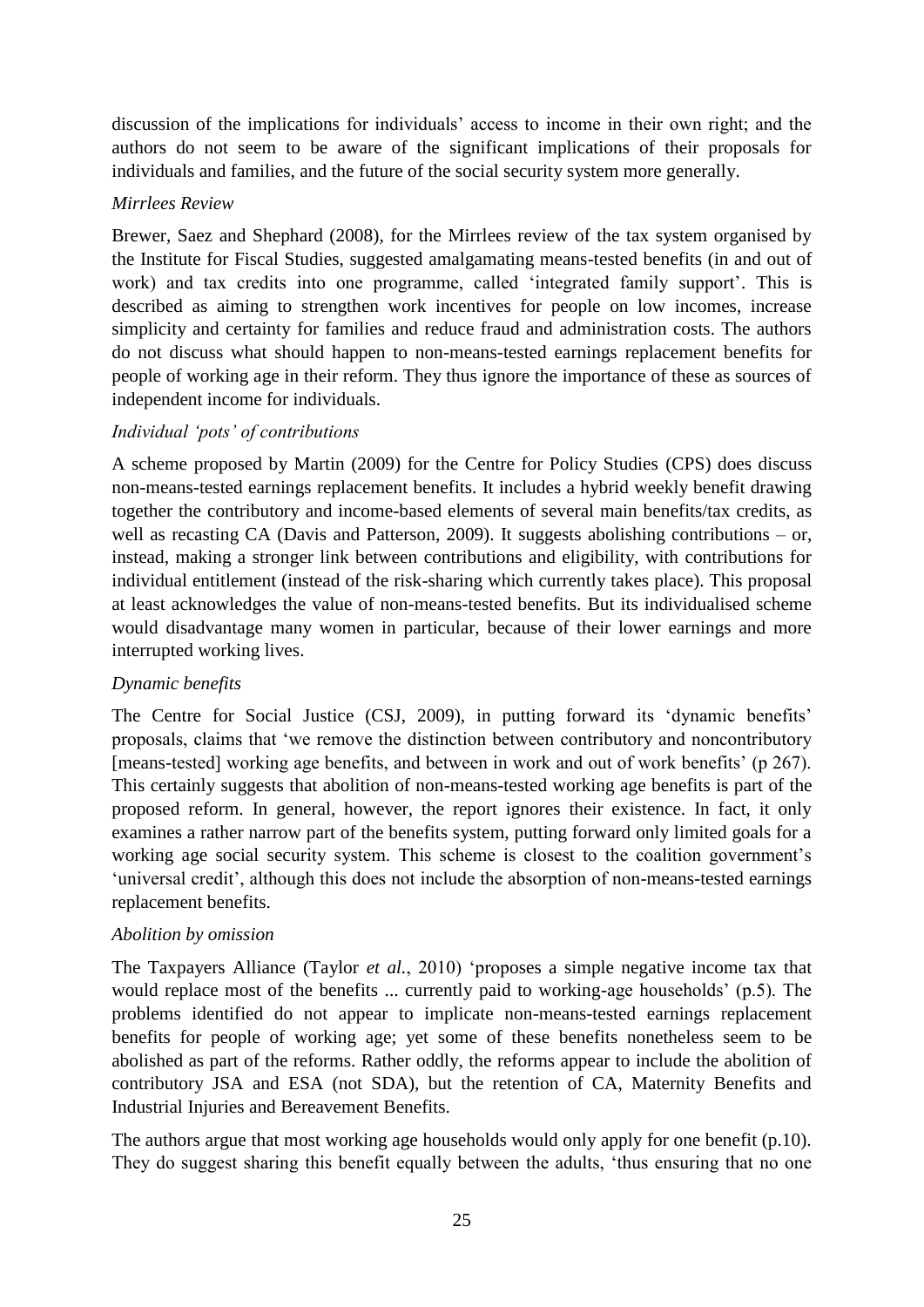person has undue financial power" (p. 38). But this does not prevent them proposing the abolition of many benefits which, because they are paid to individuals within couple households, achieve precisely this goal under the current system.

## *Long-term reform, no short-term ideas*

A report by Kay (2010) for Policy Exchange suggests raising earnings disregards to the equivalent of 16 hours" work per week at the minimum wage. The report says the contributory parts of JSA, IB and ESA "should also be included in this change", but that doing so would require 'a lot more thought' (p. 87) - although it still argues that 'over the long-term, contributions-based benefits can be brought into the fold".

## *Government proposals*

The government's own consultation document (DWP, 2010a) and White Paper (DWP, 2010b) suggested merging means-tested benefits and tax credits for those in and out of work into a "universal credit", and this has now been brought to fruition in the Welfare Reform Bill  $2011<sup>21</sup>$ . The issue of the balance between contributory and other benefits was raised in the White Paper. Contributory benefits will still be paid to individuals qualifying for them; and in principle a partner"s earnings or other income will not count against them. But their longerterm future has been questioned by several commentators, especially given the cementing of means testing as the central mechanism in the UK social security system in the government"s reforms.

## *Conclusions*

There have been only a few recent publications which suggest a different direction for reform of the social security system from those above. One was a report by Field and White (2010) for the Reform think tank, which argued that long-term workers who lose their job should get a much higher level of (contributory) JSA, with benefit depending on the number of years they had contributed; requalifying for benefit should also be made much easier. Another example is the Fabian Society's study of anti-poverty strategies (Horton and Gregory, 2009), which argued in favour of universal benefits, in particular because of their function in binding society together.

Overall, however, most recent reform proposals tend to focus on claimants" relationship to the labour market and benefit complexity, but not on the unit of assessment - or on the means test as a major contributor to complexity. And they seem largely uninterested in the issue of independent access to income, or in claimants' views about payments which they have qualified for in different ways. Sainsbury and Weston (2010), for example, state candidly that some important issues remain to be resolved about the proposed SWAB, including the unit of assessment (ie individual or household) and the basis of entitlement (ie means-tested, contributory or universal).

But until recently these would have been recognised as *the* major issues involved in any reform of the social security system. And they are crucial to the future of those non-meanstested earnings replacement benefits for individuals considered in this paper. Most of the recent reform proposals, however, concentrate instead on completely different issues, such as disincentives and complexity, seen as key problems. Ironically, however, these are inherent in

 $21$ 

<sup>21</sup> <http://services.parliament.uk/bills/2010-11/welfarereform/documents.html>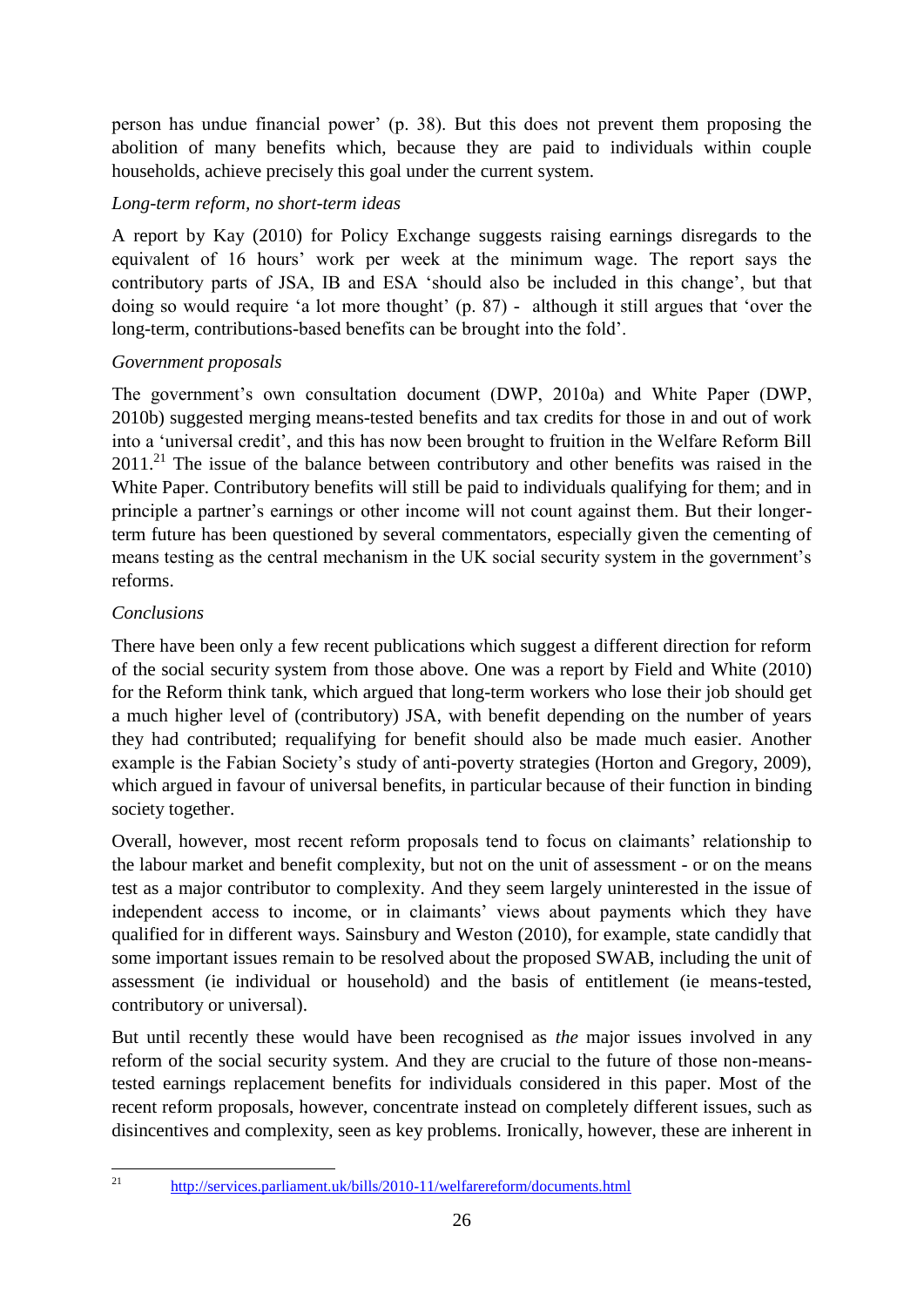the jointly assessed means-tested benefits and tax credits that the reform proposals tend to endorse, reform and extend.

## **6. Conclusions**

When recent reports on benefit reform do not either ignore or barely mention non-meanstested earnings replacement benefits for individuals, they only see them as relevant to the amount of benefit paid. For example, Taylor *et al.* (2010, p. 34) state:

"In relation to the contribution-based benefits ... with respect to working-age benefits, there is no longer any gain from making NI contributions, since the means-tested benefits available to those who have made no NI contributions are just as generous."

This statement, however, reflects a fundamental misunderstanding of the nature and importance of non-means-tested earnings replacement benefits for individual adults of working age, as we argue above. Issues such as how people qualify for benefits, and the unit of assessment, are highly significant - and in particular are crucial in relation to whether women in couples receive any benefit as individuals when out of work. And reformers seem to have lost sight of the wider goals of the benefits system, which are not limited to encouraging people to move into work or providing a safety net, but should also involve the provision of real "social security' for all.

Pascall (2008, p 231) argues:

"As families have destabilised, and women have joined the labour market, governments have changed the rules, to account  $-$  in some measure  $-$  for women's need for social security as individuals and as parents, with or without men. But the male model of working life still lurks below the surface.'

Indeed, ironically - as noted originally by Land (1986) - it is just as more women have become entitled to an independent income through paid work that the rules of those benefits intended to provide the primary income replacement to individuals for interruptions of earnings have been tightened. Access to an independent income in those situations is therefore becoming more difficult just as women have become more likely to qualify for these benefits. And just as women are expected to be increasingly self-sufficient in terms of ensuring their own social protection, an increasing emphasis on means testing acts to undermine that aspiration. Recent proposals for "welfare reform" by both the Government (DWP, 2010b) and outside organisations seem likely to sharpen such tensions, as pointed out in section 5 above.

This trend has been more marked – and there seems to be less awareness of the issues involved - in the UK compared with continental Europe, however. This is because we tend to see benefits as primarily a safety net, intended to relieve family poverty at one point in time (Bennett, 2010). As Clasen (2001, p. 651) argues, the UK has a "poverty rather than wagereplacement orientation" in its social security system. There is less emphasis on social protection for the individual over the lifecourse - or on social provision as a right of citizenship. When we think of women as benefit recipients, it often tends to be in the role of conduits for resources intended for others (especially children), rather than in relation to their own needs - or rights (Daly and Rake, 2003).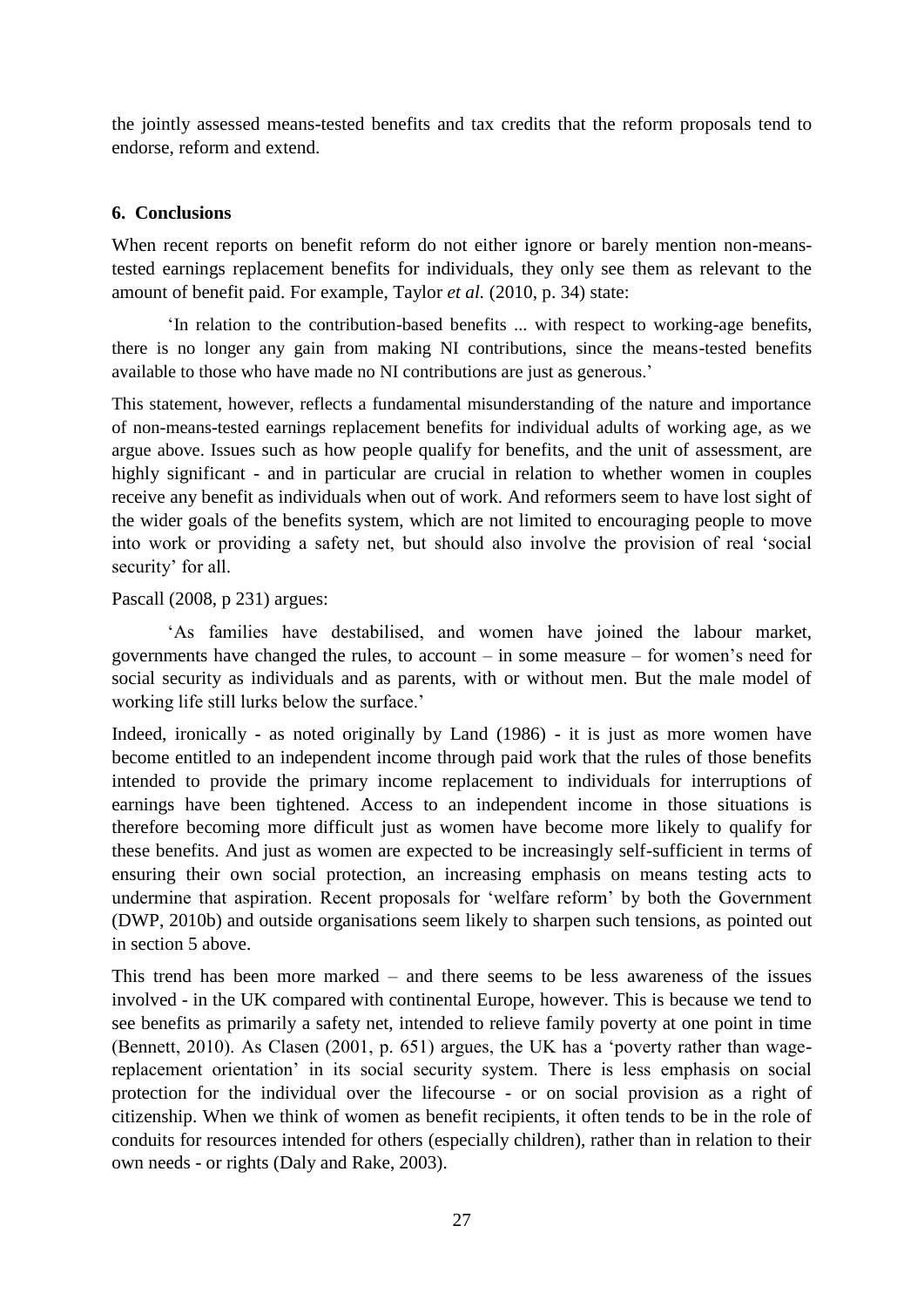In Sainsbury's and Weston's recent research (2010), claimants in focus groups suggested that assessment for a single working age benefit (SWAB) should preferably be individualised. It is not clear what this would mean under a means-tested system. But the SWAB proposal by Sainsbury and Stanley (2007) had already put this forward as one alternative. Australia has had a partially individualised means-tested benefits system for some time (Millar, 2003). However, unlike the UK, Australia has never had non-means-tested earnings replacement benefits for those of working age. And no government in the UK has shown any sign of investigating an individual means-tested benefit - in other words, changing the unit of assessment for means-tested benefits from the family to the individual. A better way to ensure that individual 'assessment' is emphasised within the UK social security system is therefore to continue with the non-means-tested benefits that we already have, and to build on them. The European Commission has identified individualisation of social security benefits in a list of issues it describes as key for the modernisation of social protection systems.

As we noted, dependants" additions to non-means-tested earnings replacement benefits have largely been abolished in the last few years. One justification given for this was that women were now no longer financially dependent on their partners and did not wish to be so, as stated in one recent UK Green Paper on welfare reform:

"... we have moved a long way from times when it was usual for women, in particular, to depend financially on a partner'. (DWP, 2008, para 6.27)

This statement tends to exaggerate the degree of financial independence currently experienced by many women in the UK. But it does seem contradictory in the light of it to tighten up access to, or abolish, benefits which can give women an independent income, and substitute instead (if anything) means-tested benefits that are jointly assessed and affected by their partner"s status and resources - thus making it more likely that these women remain dependent. In addition, an emphasis on means-tested benefits reinforces the gendered division of labour (Millar, 2003) and therefore tends to perpetuate the dependence which government reports have suggested is outdated.

Governments have also recently become increasingly concerned about in-work poverty, for two major reasons. First, in-work poverty makes it more difficult to achieve their ambitions to eliminate child poverty, because such a high proportion of children in poverty live in households in which at least one adult is in paid employment. And secondly, and more generally, it undermines their attempts to "make work pay" and thereby encouarge more people into the labour market. However, there is little if any recognition that – as the above analysis reveals – non-means-tested earnings replacement benefits are a key tool in the prevention of in-work poverty and their abolition would lead to a much higher rate of poverty in employment amongst couples.

We would argue, therefore, that non-means-tested earnings replacement benefits should be retained and improved to help ensure independent access to income for individuals. In considering amounts of benefit, CA in particular is clearly too low (because it is noncontributory, it was originally set, like other similar benefits, at 60% of the level of a contributory benefit).<sup>22</sup> Public attitudes are shown to be consistently in favour of an increase in financial support for carers; the level of CA should be improved. There are also various

22

This was originally a similar level to the amount of benefit for an adult dependant.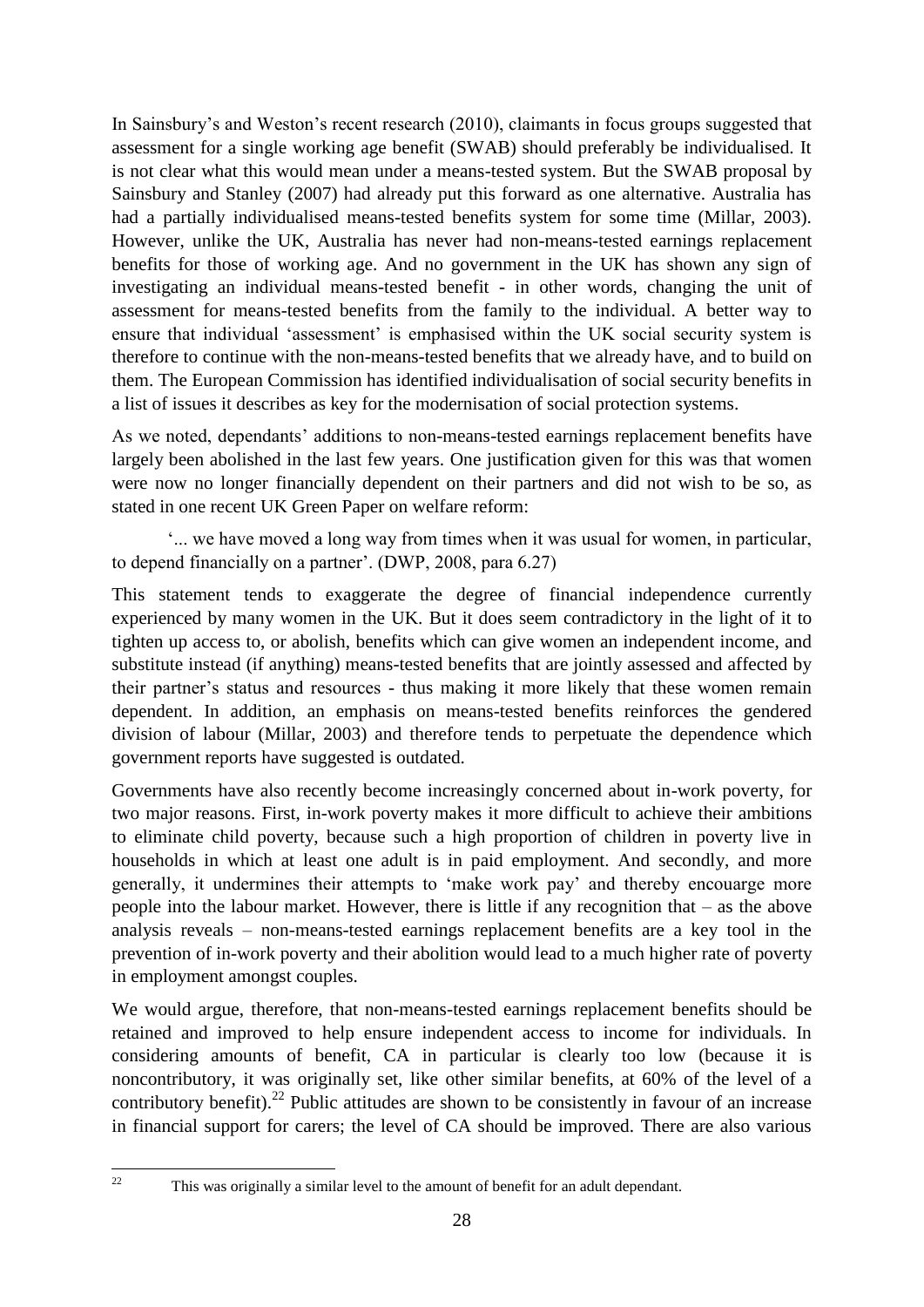ways to make the contributory system more inclusive if this were thought desirable (see, for example, House of Commons Social Security Select Committee, 2000).

Finally, however,

"the contribution of the social security system to women"s economic independence cannot be considered in isolation from other factors which undermine that independence.' (Lister, 1994, p. 44)

In other words, whilst it is important to ensure that individuals have access to an independent income via social security benefits, many other changes are required in addition in order to reduce gender inequality and create a fairer society for all.

#### **Bibliography**

- Bennett, F. (2010), 'Gender analysis of transfer policies: unpicking the household', in in V. Uberoi, A. Coutts, D. Halpern and I. Mclean (eds), *Options for Britain II: Cross cutting policy issues - changes and challenges,* Oxford: Wiley/Blackwell and Political Quarterly: 100-116
- Brewer, M. Clark, T. and Wakefield, M. (2002), "Social security in the UK under new Labour: what did the third way mean for welfare reform?", *Fiscal Studies* 23(4): 505- 538
- Brewer, M., Saez, E. and Shephard, A. (2008), *Means-Testing and Tax Rates on Earnings*, London: Institute for Fiscal Studies
- Brewer, M., Browne, J., Leicester, A. and Miller, H. (2010), 'Options for fiscal tightening: tax increases and benefit cuts", in R. Chote, C. Emmerson and J. Shaw (eds), *The IFS Green Budget 2010*, London: Institute for Fiscal Studies: 135-182
- Centre for Social Justice (2009), *Dynamic Benefits: Towards welfare that works*, London: CSJ
- Clasen, J. (2001), "Social insurance and the conttibutory principle: a paradox in contemporary British social policy", *Social Policy and Administration*, 35(6): 641-657
- Commission on Social Justice (1994), *Social Justice: Strategies for national renewal*, London: Institute for Public Policy Research
- Daly, M. and Rake, K. (2003), *Gender and the Welfare State: Care, work and welfare in Europe and the USA*, Cambridge: Polity Press
- Davis, C. and Patterson, T. (2009), "Calendar 3: 2009", online supplement to *The Journal of Poverty and Social Justice*; see<http://www.newcastle.gov.uk/welfarerights>
- Deacon, S., Fitzpatrick, P., Howard, M. and Land, H. (2007), *Women and Incapacity Benefits*, London: Child Poverty Action Group in association with Women"s Budget Group
- Department for Work and Pensions (2006), *A New Deal for Welfare: Empowering people to work*, Green Paper, Cm 6730, London: The Stationery Office
- Department for Work and Pensions (2007a), *Income Related Benefits Estimates of Take-Up in 2005/2006.* London: Department for Work and Pensions.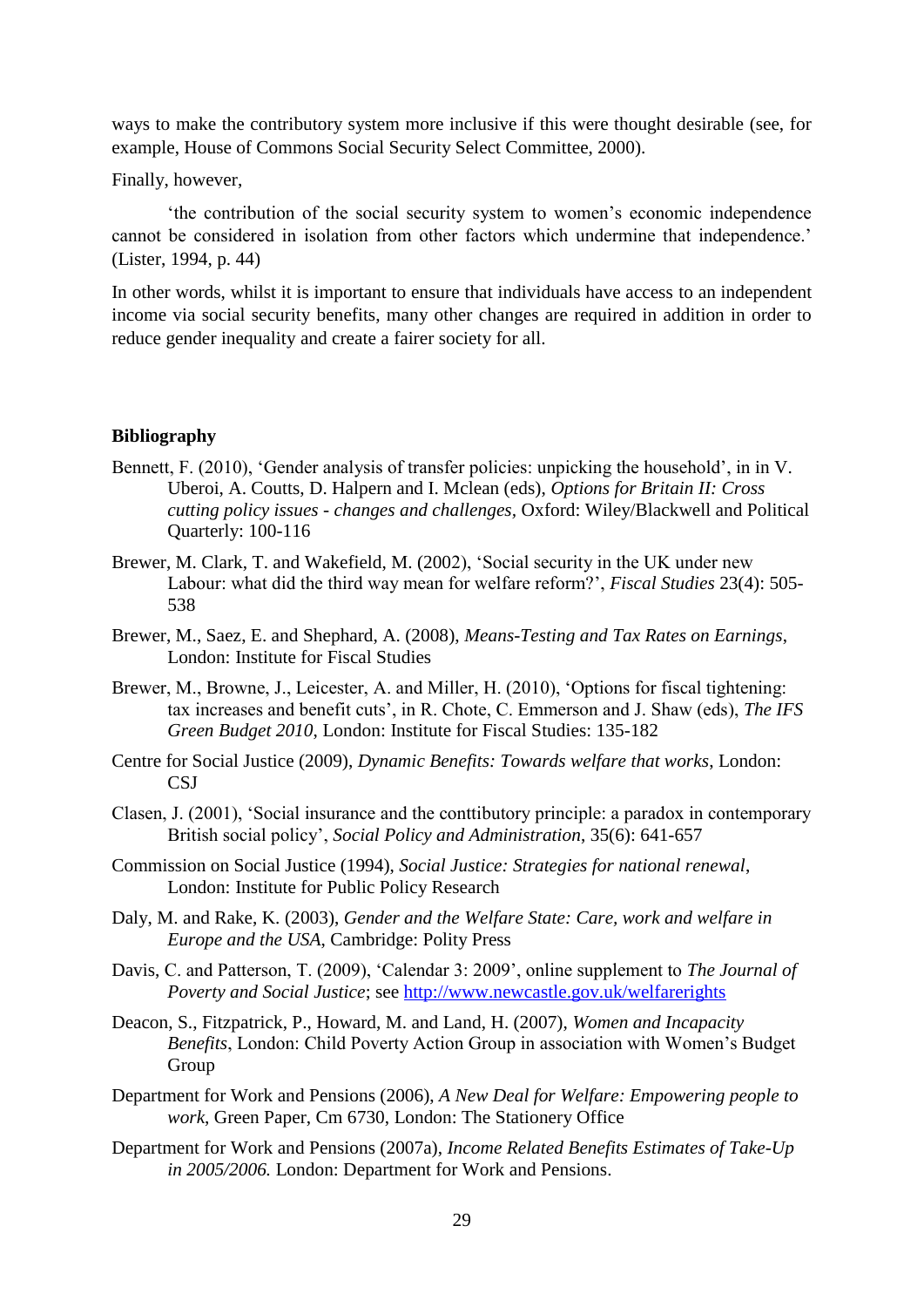- Department for Work and Pensions (2008), *Noone Written Off: Reforming welfare to reward responsibility*, Green Paper, Cm 7363, London: The Stationery Office
- Department for Work and Pensions (2010a), *21st Century Welfare*, Cm 7913, London: The Stationery Office
- Department for Work and Pensions (2010b), *Universal Credit: Welfare that works*, Cm 7957, London: The Stationery Office
- Department for Work and Pensions (2010c), *Households Below Average Income 1994/95- 2008/2009*, London: Department for Work and Pensions
- Department for Work and Pensions (2010d), *Equality Impact Assessment for Changes to National Insurance Contribution Conditions for Jobseeker's Allowance and Employment and Support Allowance*, London: Department for Work and Pensions
- Field, F. and White, P. (2009), *Help! Refashioning welfare reform to help fight the recession*, London: Reform
- Freud, D. (2007), *Reducing Dependency, Increasing Opportunity: Options for the future of welfare reform*, London: Department for Work and Pensions
- Goode, J., Callender, C. and Lister, R. (1998), *Purse to Wallet? Gender inequalities and income distribution within families on benefits*, London: Policy Studies Institute
- Harrington, M. (2010), *An Independent Review of the Work Capability Assessment*, London: Department for Work and Pensions
- Hills, J. (2003), *Inclusion or Insurance? National Insurance and the future of the contributory principle*, CASEpaper 68, London: Centre for the Analysis of Social Exclusion, London School of Economics
- HM Revenue and Customs (2007), *Child Tax Credit and Working Tax Credit Take-up Rates 2004-05,* HMRC
- HM Treasury (2008), *Budget 2008: Stability and opportunity – building a strong, sustainable future*, HC 388, London: The Stationery Office
- HM Treasury (2010a), *Spending Review 2010*, Cm 7942, London: The Stationery Office
- Horton, T. and Gregory, J. (2009), *The Solidarity Society: Why we can afford to end poverty, and how to do it with public support*, London: Fabian Society and Webb Memorial Trust
- House of Commons Social Security Select Committee (2000), *The Contributory Principle*, Fifth Report Session 1999-2000, London: The Stationery Office
- Kay, L. (2010), *Escaping the Poverty Trap: How to help people on benefits into work*, London: Policy Exchange
- Kemp, P. and Davidson, J. (2009), "Gender differences among new claimants of incapacity benefit", *Journal of Social Policy* 38(4): 589-606
- Kennedy, S. (2010), "June Budget and Spending Review 2010 DLA and ESA changes", *Standard Note SN/SP/5749*, London: House of Commons Library
- Land, H. (1986), *Women and Economic Dependency*, Manchester: Equal Opportunities Commission
- Lewis, J. (2006), "Perceptions of risk in intimate relationships: the implications for social provision", *Journal of Social Policy* 35(1): 39-57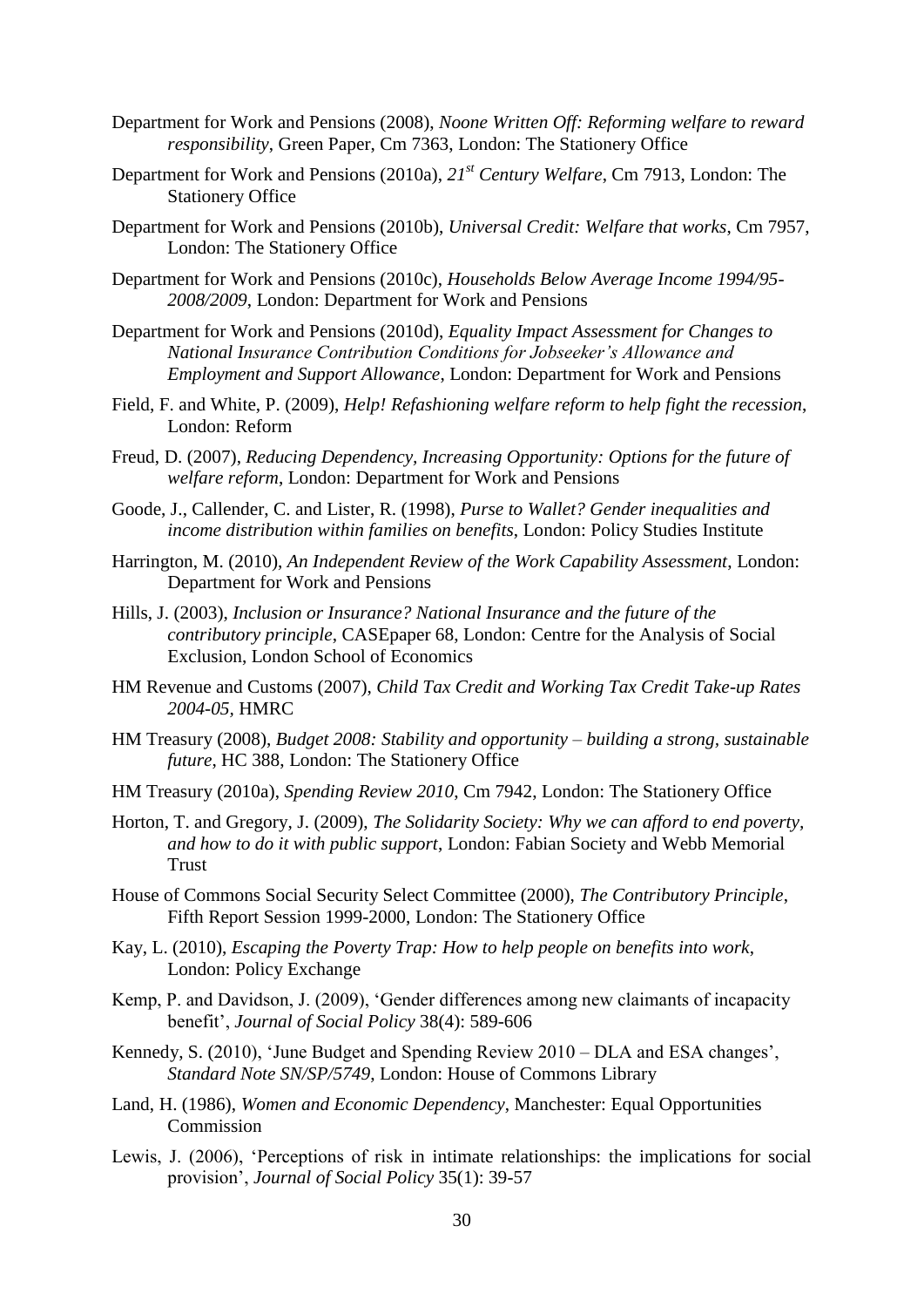- Lewis, J. and Bennett, F. (2003), "Introduction" to themed issue on gender and individualisation, *Social Policy and Society* 3(1): 43-45
- Lister, R. (1994), "She has other duties": women, citizenship and social security', in S. Baldwin and J. Falkingham (eds.), *Social Security and Social Change: New challenges to the Beveridge model*, Harvester Wheatsheaf
- Martin, D. (2009), *Benefit Simplification: How, and why, it must be done*, London: Centre for Policy Studies
- Millar, J. (2003), "Squaring the circle? Means testing and individualisation in the UK and Australia", *Social Policy and Society* 3(1): 67-74
- Millar, J. and Gardiner, K. (2004), *Low Pay, Household Resources and Poverty*, York: Joseph Rowntree Foundation
- Moullin, S. (2007), *Care in a New Welfare Society: Unpaid care, welfare and employment*, London: Institute for Public Policy Research
- National Audit Office (2009), *National Insurance Fund Account 2008-09*, HC 15, London: HM Revenue and Customs, The Stationery Office.
- National Equality Panel (2010), *An Anatomy of Economic Inequality in the UK*, Report of the National Equality Panel, CASEReport 60, London: Government Equalities Office and Centre for Analysis of Social Exclusion, London School of Economics
- Pascall, G. (2008), "Gender and New Labour: after the male breadwinner model?", in T. Maltby, P. Kennett and K. Rummery (eds.), *Social Policy Review 20: Analysis and debate in social policy, 2008*, Bristol: The Policy Press in association with Social Policy Association: 215-239
- Patterson, T. (2002) 'Calendar', online supplement to *Benefits*
- Patterson, T. (2007) "Calendar 2", online supplement to *Benefits: The Journal of Poverty and Social Justice*
- Redmond G., Sutherland, H. and Wilson, M. (1998), *The Arithmetic of Tax and Social Security Reform: A user's guide to microsimulation methods and analysis*, Cambridge: Cambridge University Press
- Sainsbury, R. and Stanley, K. (2007), "One for all: active welfare and the single working-age benefit", in J. Bennett and G. Cooke (eds), *It's All About You: Citizen-centred welfare*, London: Institute for Public Policy Research: 43-56
- Sainsbury, R. and Weston, K. (2010), *Exploratory Qualitative Research on the 'Single Working Age Benefit'*, Department for Work and Pensions Research Report 659, Leeds: Corporate Document Services
- Sutherland, H. (2000) "The financial consequences of moving to a fully means-tested social security system" , CP36, Appendix 26, *The Contributory Principle,* Minutes of Evidence, Vol II (HC 56-II), in House of Commons Social Security Select Committee, Fifth Report (Session 1999-2000), London: The Stationery Office
- Taylor, C., Denham, M., Baron, R. and Allum, A. (2010), *Welfare Reform in Tough Fiscal Times: Creating a better and cheaper benefits system*, London: Taxpayers" Alliance
- Williams, L. (2009), 'Fair rewards or just deserts? The present and future of the contributory principle in the UK", *Benefits: The Journal of Poverty and Social Justice* 17(2): 159- 169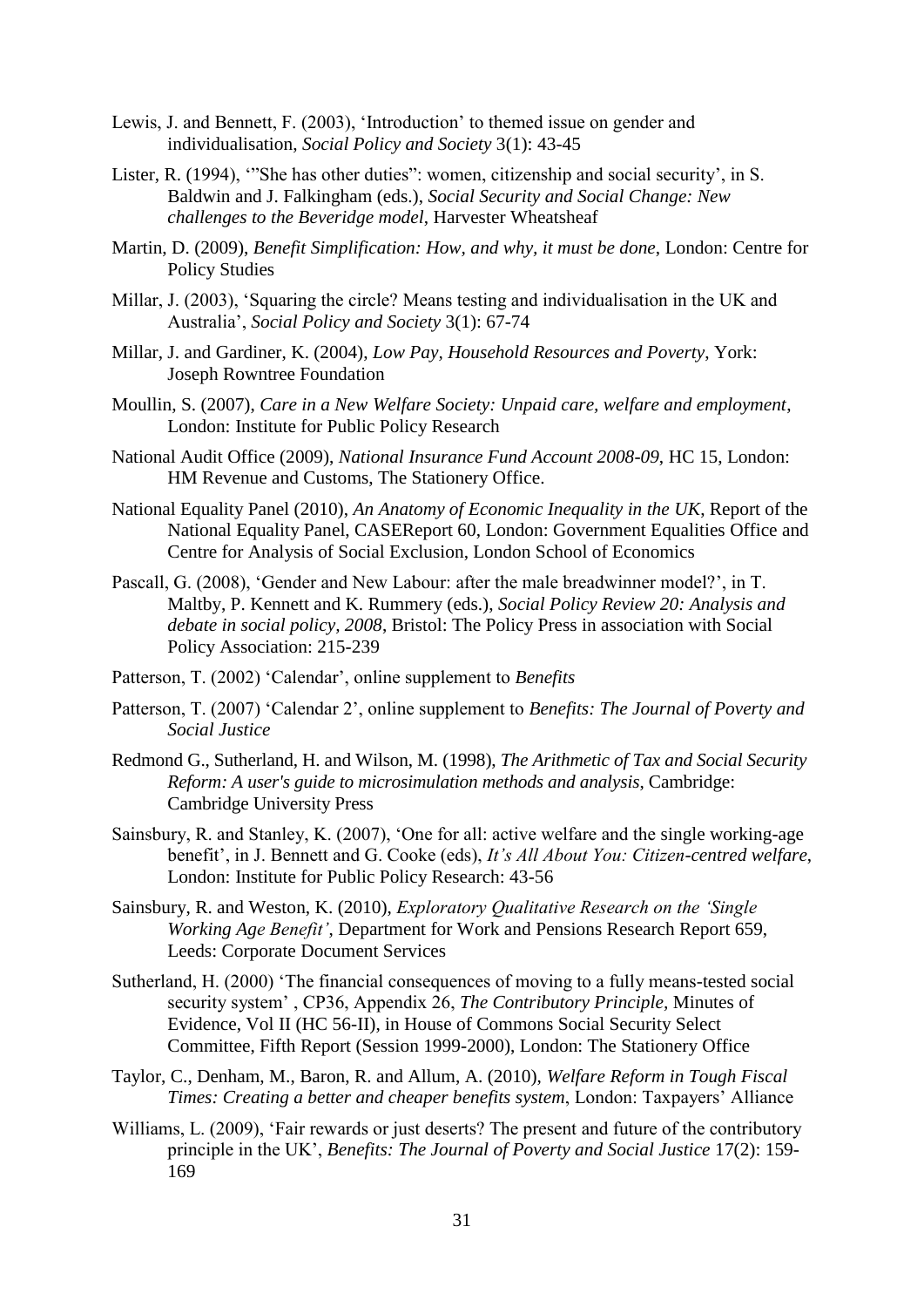## **Appendix: POLIMOD**

POLIMOD is a tax-benefit microsimulation model based on the UK Family Resources Survey (FRS).<sup>23</sup> The data used in this analysis were collected in 2003/04 and the income variables are updated to 2008/09 levels of prices and incomes. POLIMOD calculates liabilities for income tax and National Insurance contributions (NICs) and entitlements to Child Benefit, Working Tax Credit (WTC), Child Tax Credit (CTC), Income Support (IS) including income-related JobSeekers Allowance, Pension Credit (PC) including the Savings Credit (SC), Housing Benefit (HB) and Council Tax Benefit (CTB). Otherwise, elements of income are drawn from the recorded values in the FRS dataset. POLIMOD uses all households in the FRS sample.

The household income variables have been deliberately defined to be as similar as possible to those used in the "Households Below Average Income" (HBAI) statistics (DWP, 2010c). Incomes are measured Before Housing Costs (BHC) and include all original incomes (including private pensions) and all benefits (including public pensions and Housing Benefit) and tax credits, less income tax and employee and self-employed National Insurance contributions. The effects of non-take-up of means-tested benefits and tax credits are captured by applying the take-up proportions estimated on a caseload basis by the Department for Work and Pensions (DWP, 2007a) and HM Revenue and Customs (HMRC,  $2007$ ).<sup>24</sup> For example, we assume that some 7% of lone parents do not receive the combination of Child Tax Credit and Working Tax Credit to which they are entitled, and that this proportion is higher in London (37% of all families with children). Of those entitled to Pension Credit, 25% do not take it up, with the proportion much higher (55%) if there is only entitlement to the Savings Credit component. In general, we assume that take-up behaviour is not affected by changes in the size of benefit or tax credit entitlements.

 $2<sup>2</sup>$ See Redmond *et al.* (1998) for more information.

<sup>&</sup>lt;sup>24</sup> Where ranges of take-up proportions are published, the mid-point is used.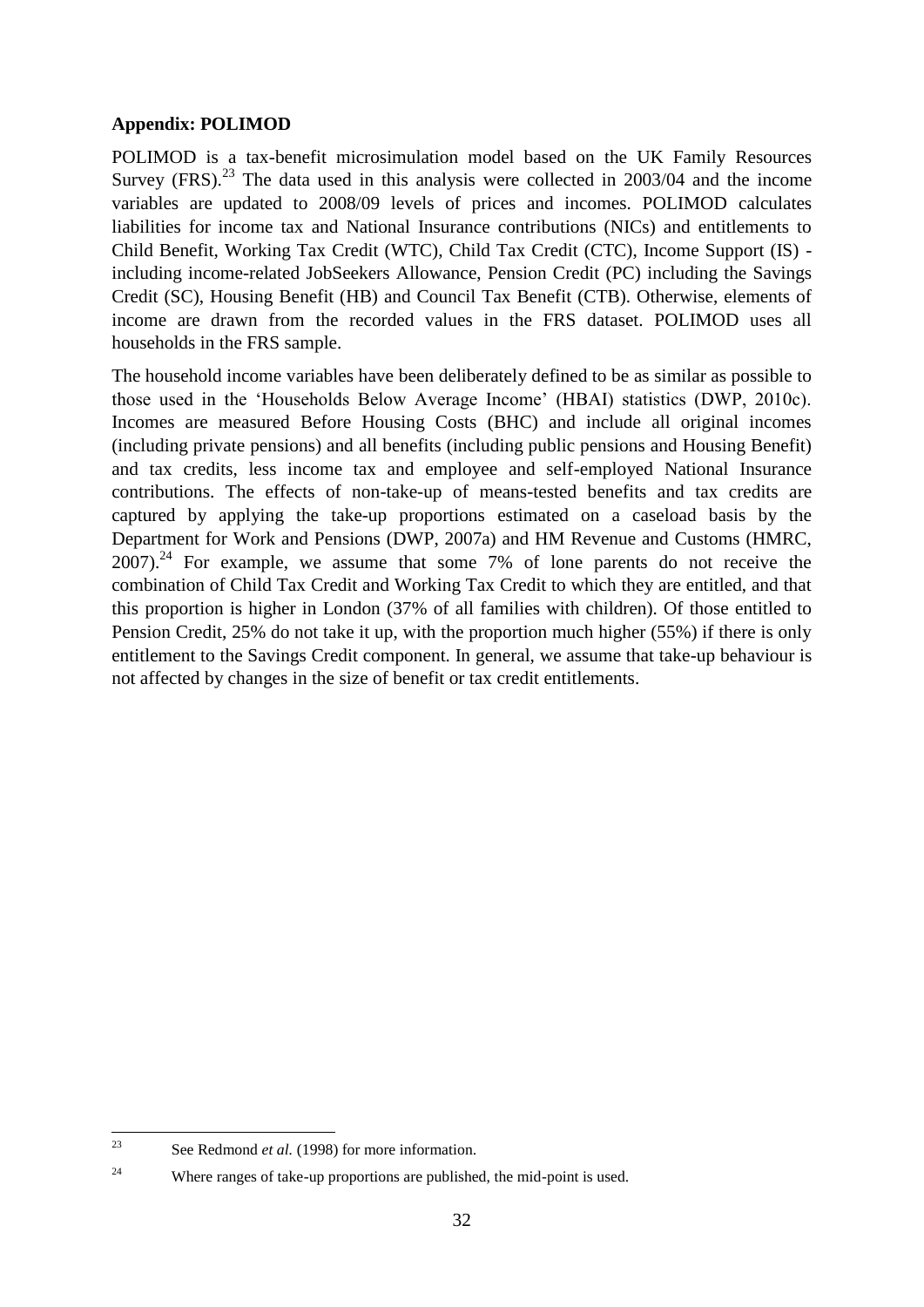|                                | 1999/2000 | 2003/04 | 2008/09 | 2009/10 |
|--------------------------------|-----------|---------|---------|---------|
| Bereavement benefits           | 1,252     | 1,145   | 675     | 637     |
| <b>JSA</b> contributory        | 574       | 576     | 728     | 1,069   |
| Incapacity benefit/ESA         | 8,487     | 7.645   | 6,580   | 6,567   |
| Maternity allowance            | 47        | 146     | 321     | 339     |
| Severe disablement allowance   | 1,257     | 1,064   | 887     | 890     |
| Carer's Allowance              | 1,044     | 1,198   | 1,363   | 1,471   |
| Industrial Disablement benefit | 875       | 838     | 779     | 792     |
| Total                          | 13,536    | 12,612  | 11,333  | 11,765  |

**Table A1 Expenditure on non-means-tested earnings replacement benefits in selected years £ million per year (2008/9 prices)**

Source: DWP (2010), downloaded from DWP benefit expenditure tables

http://campaigns.dwp.gov.uk/asd/asd4/index.php?page=medium\_term; 1 October 2010

| Table A2 Couples of working age with loss of non-means-tested earnings replacement |
|------------------------------------------------------------------------------------|
| <b>benefits (ERB) and extent of couple-level compensation (incomplete take-up)</b> |

|                                       | Woman loses                                            |            |                      |            |  |  |  |
|---------------------------------------|--------------------------------------------------------|------------|----------------------|------------|--|--|--|
| At couple level:                      | Man loses ERB                                          | <b>ERB</b> | <b>Both lose ERB</b> | Total      |  |  |  |
| % of couples by level of compensation |                                                        |            |                      |            |  |  |  |
| Not compensated                       | 51.3                                                   | 69.0       | 26.1                 | 55.9       |  |  |  |
| Fully compensated                     | 27.9                                                   | 14.3       | 45.5                 | 24.1       |  |  |  |
| Partially compensated                 | 20.8                                                   | 16.8       | 28.4                 | 20.0       |  |  |  |
| Total                                 | 100                                                    | 100        | 100                  | <i>100</i> |  |  |  |
|                                       | % of couples by who loses earnings replacement benefit |            |                      |            |  |  |  |
| Not compensated                       | 40.1                                                   | 54.1       | 5.9                  | 100        |  |  |  |
| Fully compensated                     | 50.4                                                   | 26.0       | 23.6                 | 100        |  |  |  |
| Partially compensated                 | 45.5                                                   | 36.8       | 17.8                 | 100        |  |  |  |
| A11                                   | 43.6                                                   | 43.9       | 12.5                 | 100        |  |  |  |